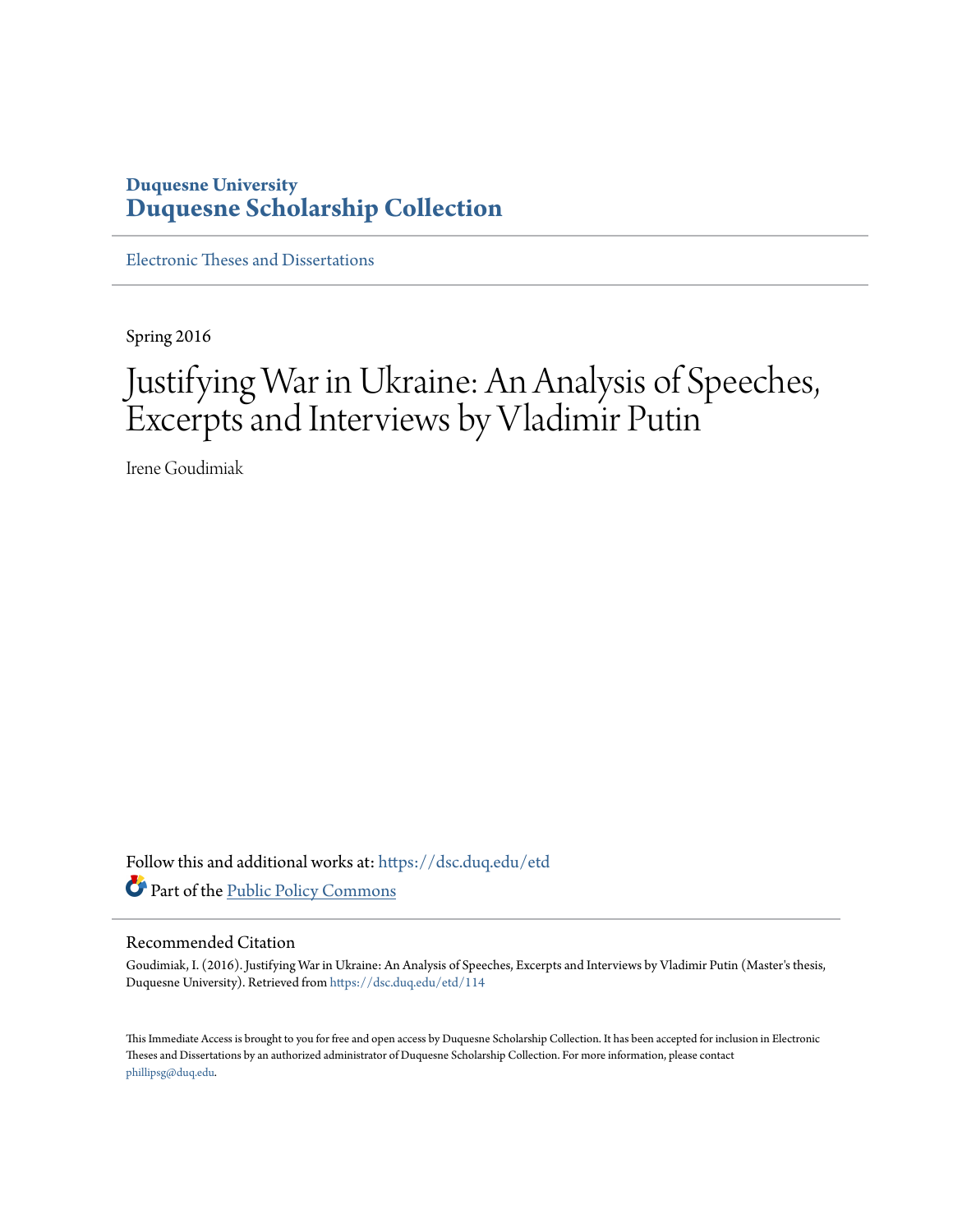## JUSTIFYING WAR IN UKRAINE: AN ANALYSIS OF SPEECHES, EXCERPTS AND INTERVIEWS BY VLADIMIR PUTIN

A Thesis

Submitted to the McAnulty Graduate School of Liberal Arts

Duquesne University

In partial fulfillment of the requirements for

the degree of Master of the Arts

By

Irene Goudimiak

May 2016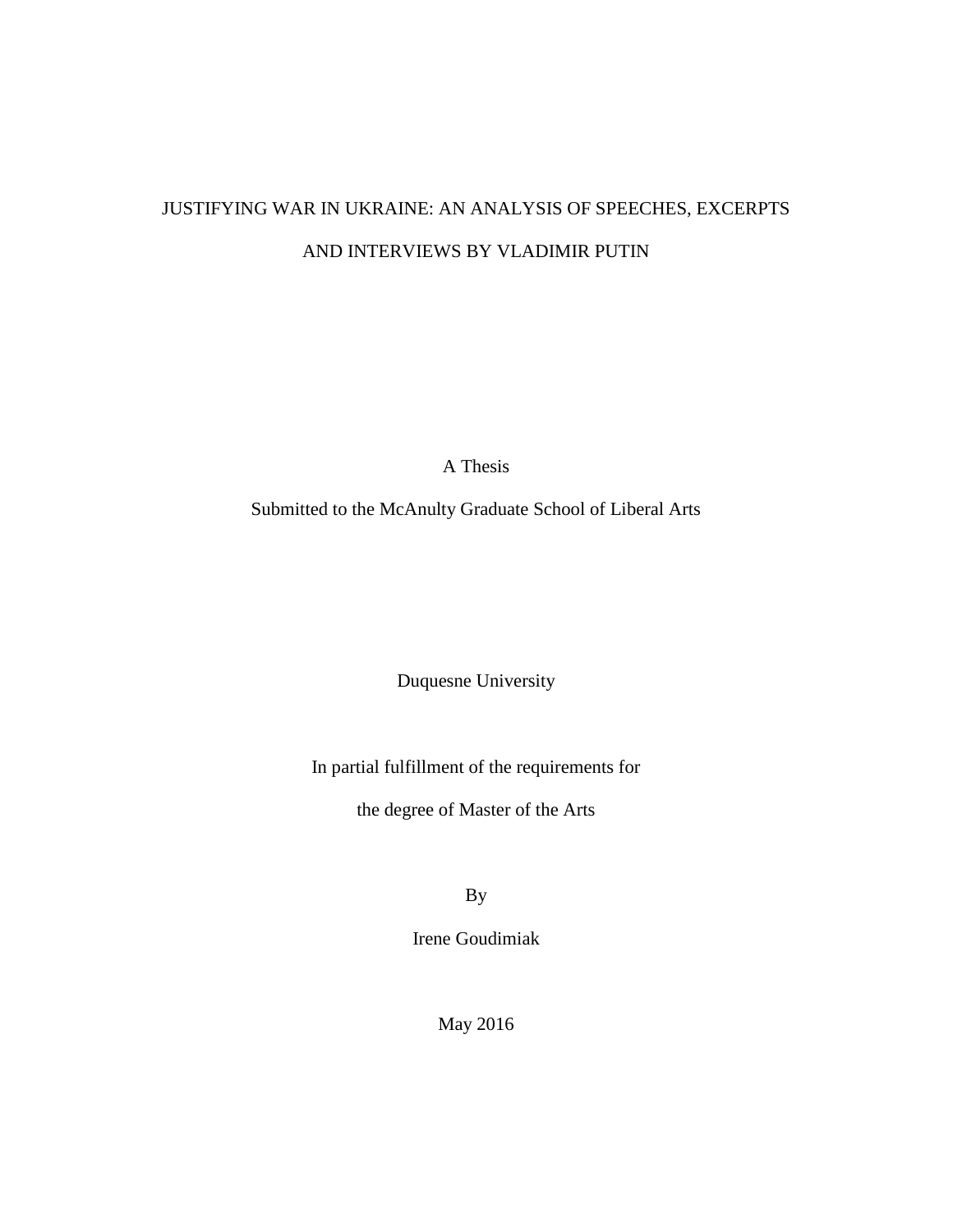Copyright by

Irene Goudimiak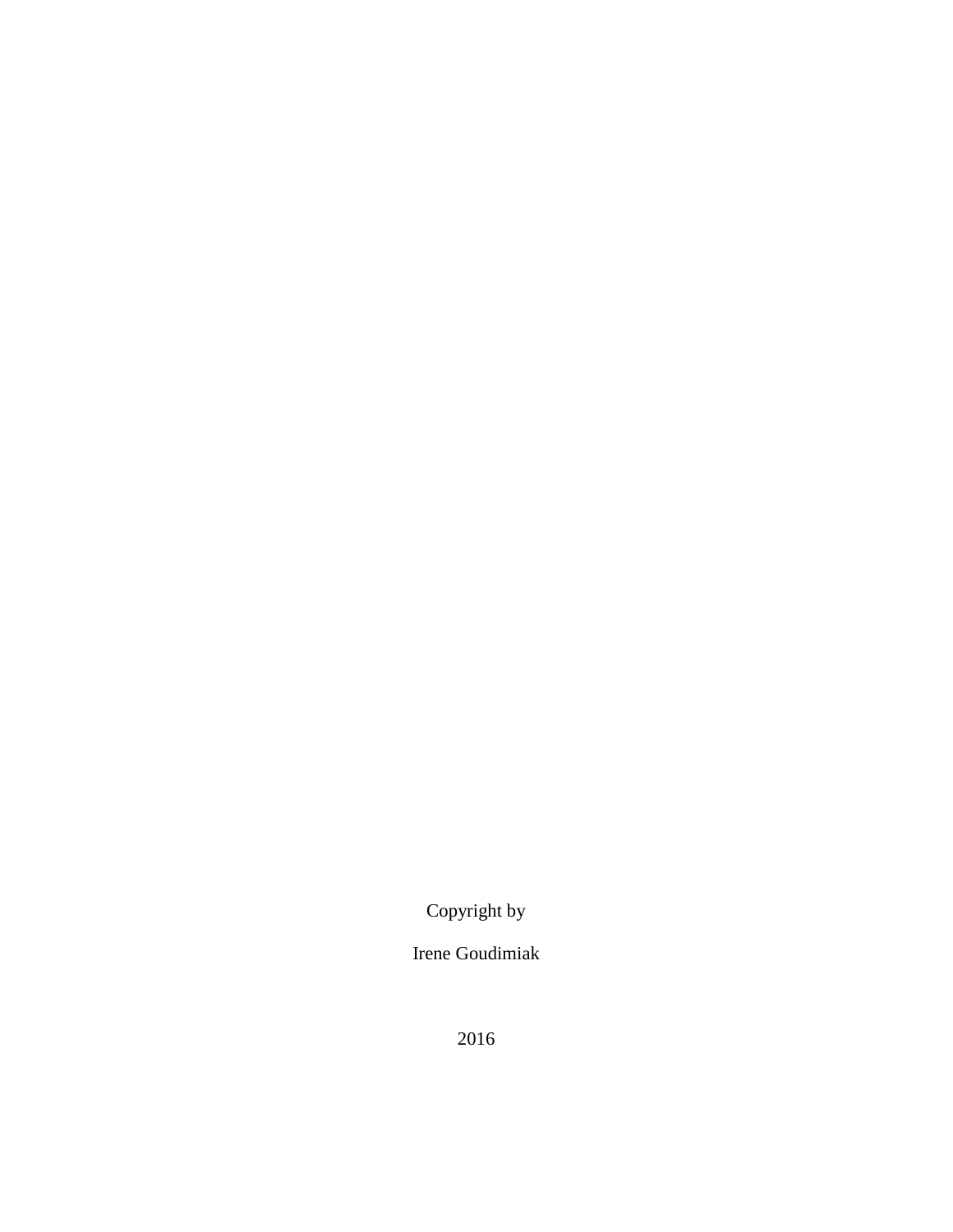## JUSTIFYING WAR IN UKRAINE: AN ANALYSIS OF SPEECHES, EXCERPTS AND INTERVIEWS BY VLADIMIR PUTIN

By

Irene Goudimiak

Approved April 1, 2016

Approved: \_\_\_\_\_\_\_\_\_\_\_\_\_\_\_\_\_\_\_\_ Approved: \_\_\_\_\_\_\_\_\_\_\_\_\_\_\_\_\_\_\_\_\_ Dr. Jennie Schulze Assistant Professor of Professor of Political Political Science Science

Approved:  $\frac{1}{\text{James Swindal, Ph.D., Dean}}$  Approved:  $\frac{1}{\text{Michael Irwin, Ph.D., Director}}$ James Swindal, Ph.D., Dean McAnulty College and Graduate Graduate Graduate Center for Social and School of Liberal Arts Public Policy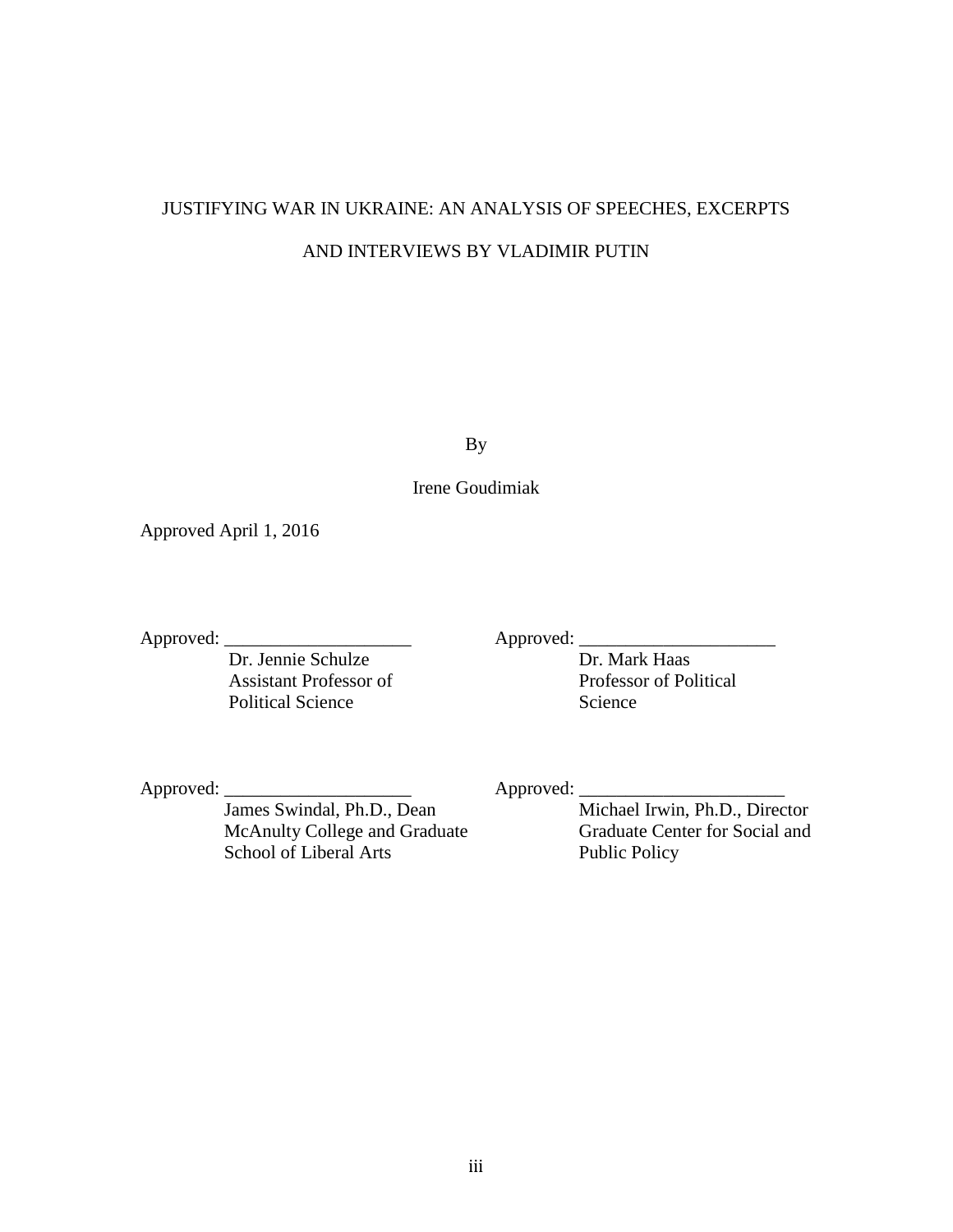#### ABSTRACT

## JUSTIFYING WAR IN UKRAINE: AN ANALYSIS OF SPEECHES, EXCERPTS AND INTERVIEWS BY VLADIMIR PUTIN

By

Irene Goudimiak

May 2016

Thesis supervised by Dr. Jennie Schulze and Dr. Mark Haas

For two years now the war in Southeast Ukraine has claimed approximately 10,000 lives and countless casualties. Pegged as a civil war, the conflict is waging on between pro-Western nationalists and pro-Russian separatists. The war ignited after the public ousting of President Yanukovch in Maidan Square in the midst of thousands of protesters, and the subsequent annexation of Crimea. Although the Russian Federation maintains it does not have a military presence in Ukraine, U.S. intelligence and Ukrainian military officials have evidence otherwise. As a result, the West has imposed significant sanctions on "Putin's Russia". This study explores how Putin justifies the Russian incursion into Ukraine through his own rhetoric, and further, whether this rhetoric changes when speaking to a domestic versus international audience. In the context of framing, this study analyzes 57 speeches, interviews, and excerpts of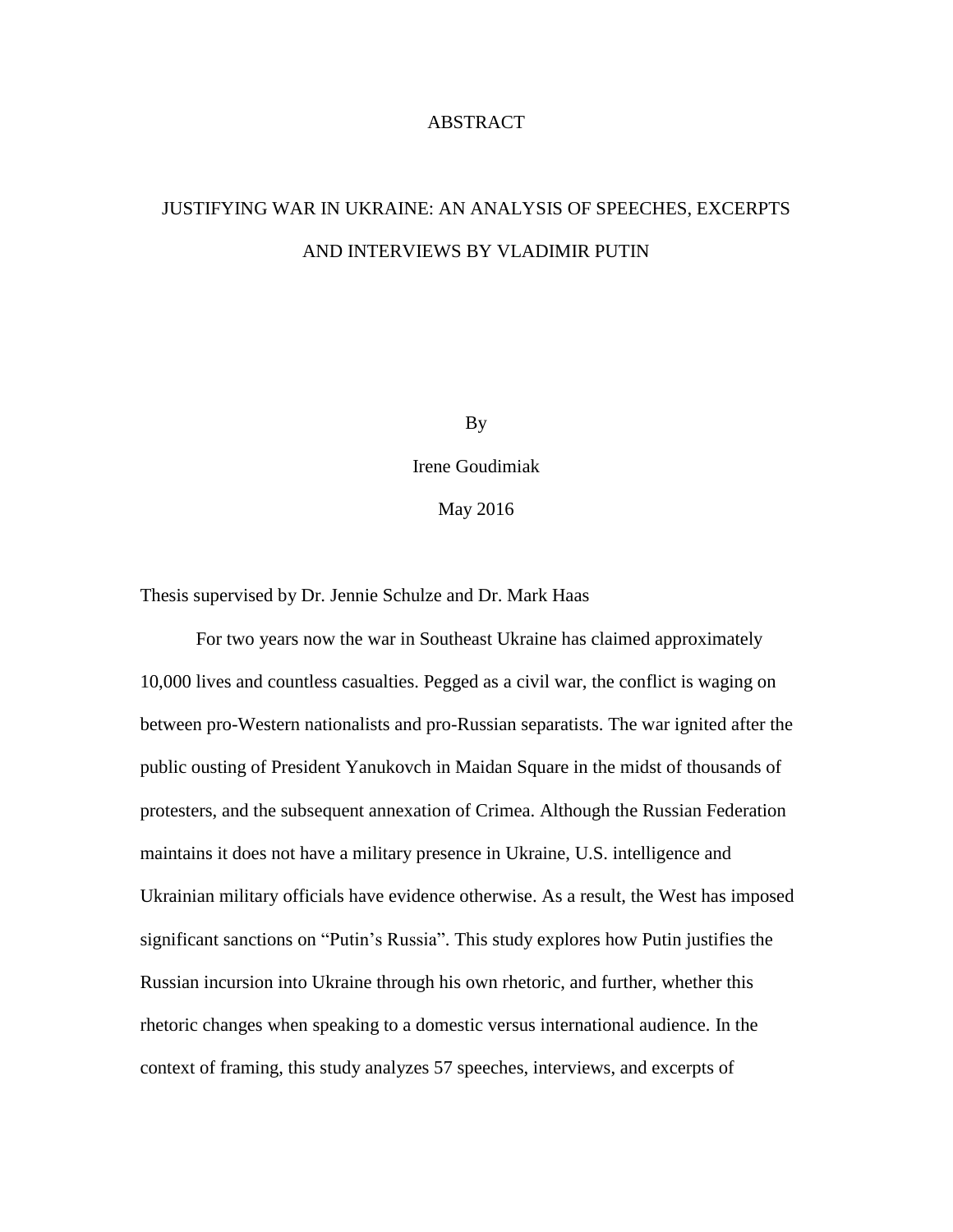Vladimir Putin focused on the Crisis in Ukraine, from the years of 2013 to 2016. Throughout the literature, Kin-state rallying, Russian encirclement by enemies/isolation, Russian ethnocentrism, blurred legal rhetoric, and manipulation of historical myth, are the predominant frames that emerge. By way of propaganda, the findings indicate that Putin's most frequently used justifications frame the conflict through Russia's necessity to protect its brother nation from an unstable government, and the projection of blame onto the West. In effect, this study not only emphasizes the significance and implications of framing by elites in conflict, it also sheds light on the current debate over Putin's motivations in Ukraine.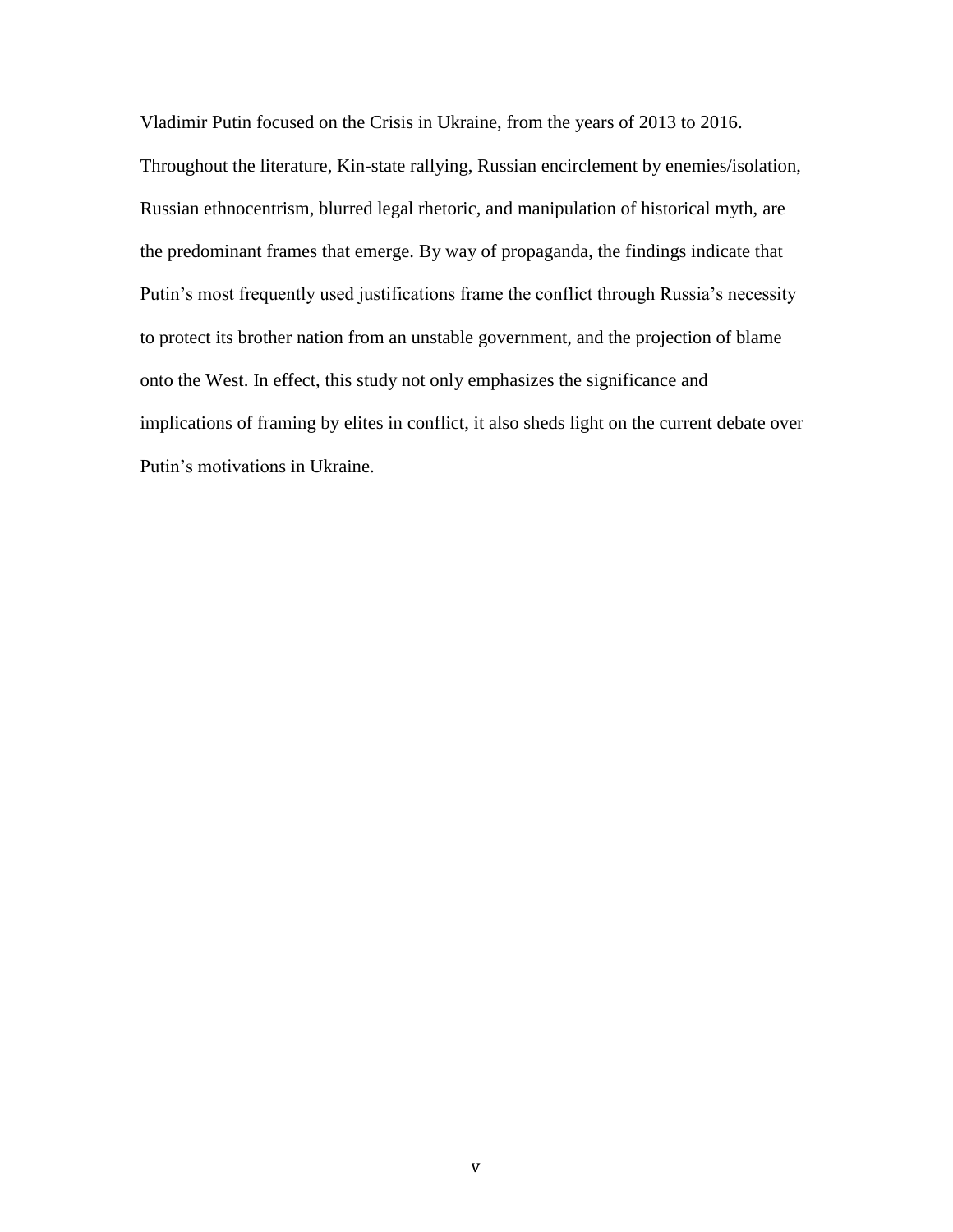### TABLE OF CONTENTS

| Page |
|------|
|      |
|      |
|      |
|      |
|      |
|      |
|      |
|      |
|      |
|      |
|      |
|      |
|      |
|      |
|      |
|      |
|      |
|      |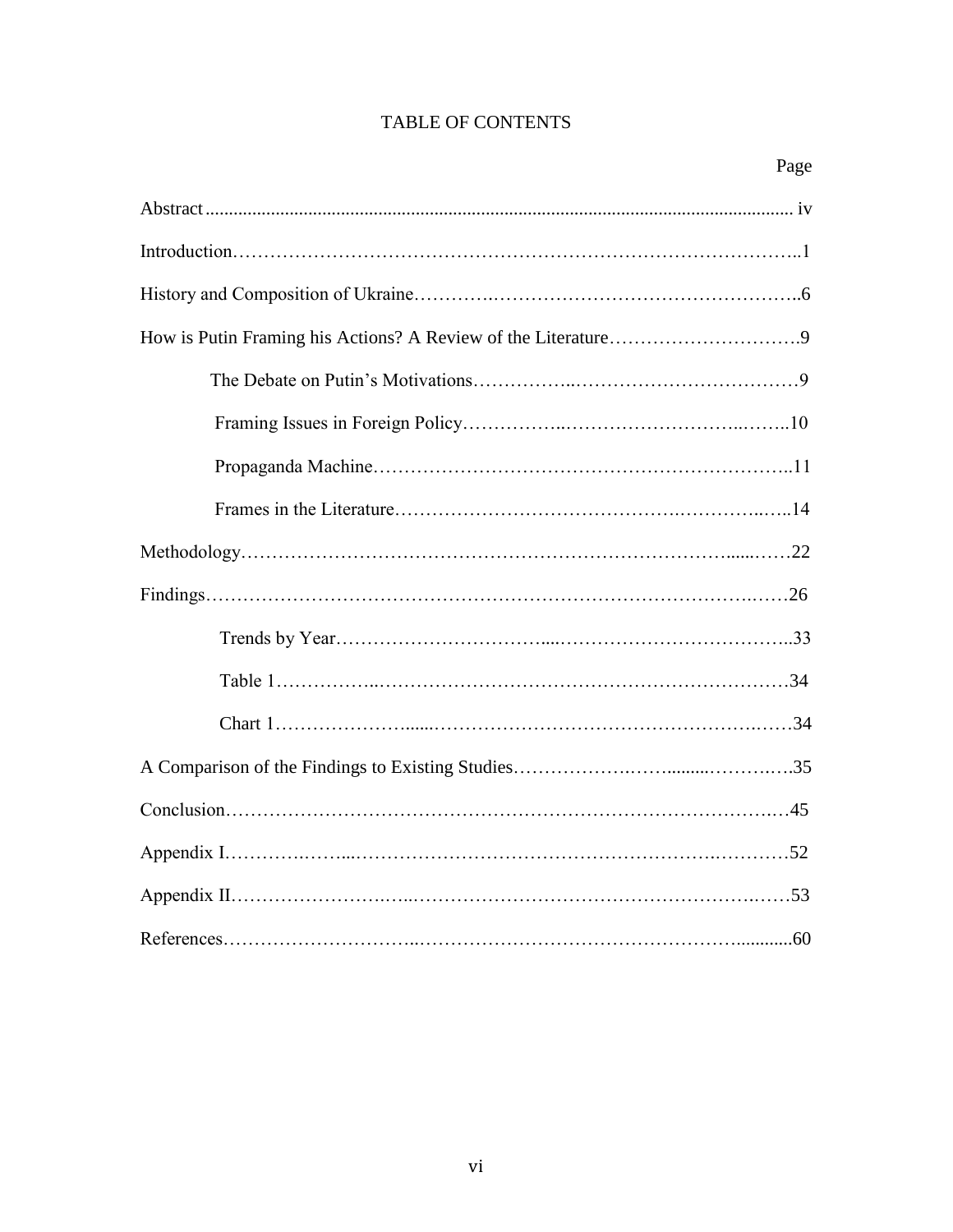### **Introduction**

A mere two decades have passed since Ukraine became an independent nation on August  $24<sup>th</sup>$ , 1991. Yet once again, the young nation is forced to defend its language, livelihood and sovereignty from an all too familiar intruder. For centuries, Ukraine has been divided under the rule of several Empires (Molchanov, 2015, p. 3). The trends of masked aggression remain the same only this time it is Russian President Vladimir Putin leading the assault from the Kremlin. The rules of the game have changed, however, and in the current global climate a recognized bout of aggression is too costly for Putin to risk. Yet, in the midst of crisis in Ukraine and the backdrop of global turmoil, Putin has been able to pursue his imperialistic ambitions. The Kremlin officially denies any incursion into Ukraine, and Putin has presented himself as a concerned bystander: seeking a peaceful solution to the civil conflict raging on the territory of his brother country.

Ten thousand lives have been lost in the three years since war broke out on the Southeastern border of Ukraine and the death toll continues to rise (Bebler, 2015, p. 13). Dissatisfactions with the Ukrainian government first emerged among the Ukrainian people after President Yanukovych backed out of a deal with the European Union in order to foster warmer relations with Russia. To counter the EU financial package and keep Ukraine within the regional economic arena, Putin offered 15 billion dollars in aid to Ukraine, effectively breaking the EU-Ukraine deal (Tsygankov, 2015, p. 284). Inspired by their victory in the Orange Revolution of 2004, the enraged public decided to, once again, take the political fate of Ukraine into their own hands. The broken EU deal was the final straw in the cascade of Russian-leaning decisions made by the pro-Kremlin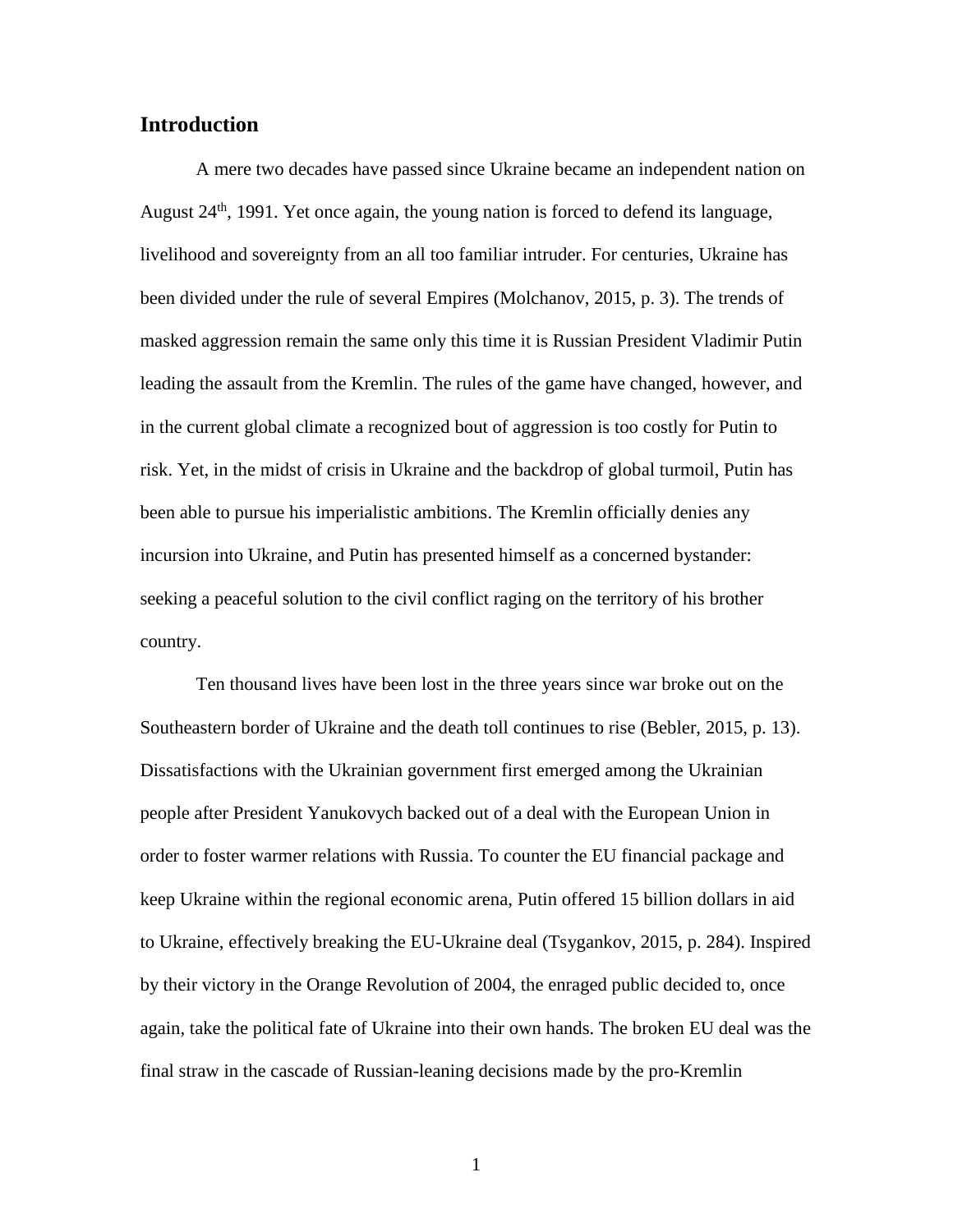Yanukovych, accused by many of being a puppet of Putin's ("60 Minutes," 2015, p. 13). And in a flash, thousands of peaceful protesters gathered in the capital's Maidan Square, teeming with passion and hope for a better future. The protests lasted from November 2013 to February 2014 when the corrupt President Yanykovych was finally ousted and forced to flee the country out of fear for his life. He fled to Russia (BBC News, 2016, p. 2).

The atmosphere of the protests changed from peace to violence. Enraged protesters battled the rigid and merciless Berkut police. Aided by only flimsy shields and tattered coats, the protesters fought with solidarity against the armed Berkut and trained hidden snipers. The capital was engulfed in violence and fire. The uprising eventually settled leaving behind the "heavenly hundred," the official reference to those that perished in Maidan for the sake of the nation (Yakimovich, 2015, P. 1). The scene was a mess of Molotov cocktails and shots fired. Kidnappings, tortures, and disappearances were reported throughout the uprising. It took months to rehabilitate the square to its former beauty and re-instill confidence into the souls of the embattled civilians (Gatehouse, 2015, p. 5). It was already in this stage of the crisis that the protesters noticed a slew of unfamiliar faces. Uniforms unmarked, yet recognizable, these anonymous soldiers aimed their military weapons at the unarmed people (Bebler, 2015, p. 7). These Russian "volunteers" were only the first glimpse of what was to come in eastern Ukraine (Lanoszka, 2016, p. 4), as tensions slowly began to mount.

The unlawful annexation of Crimea was Russia's next phase of involvement. It was the perfect scenario for Putin, who had the return of Crimea to Russia on his radar for years (Gvosdev, 2014, p. 5). A historically Russian territory, Crimea was given to the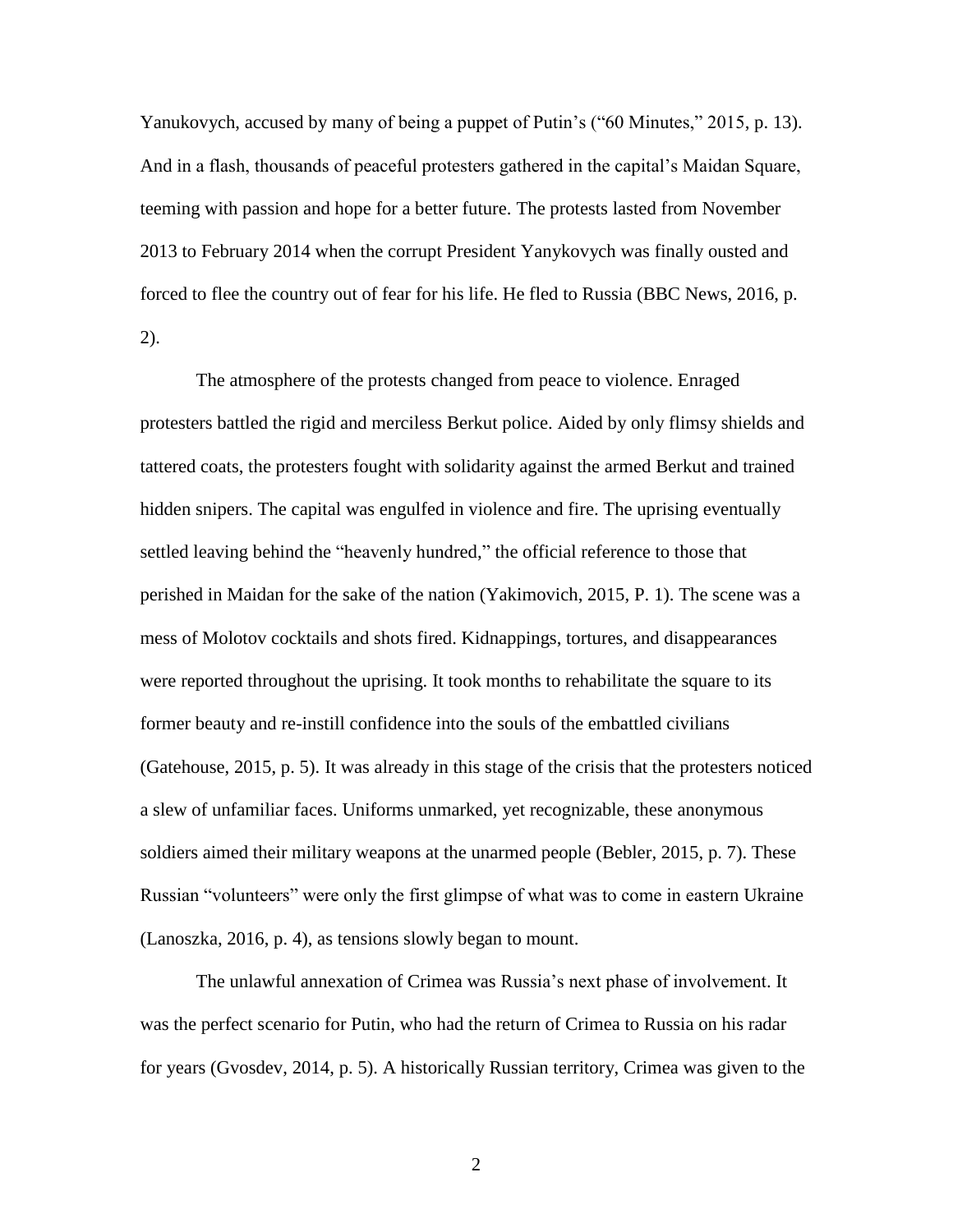Ukrainian Soviet Socialist Republic by Nikita Krushchev as a "symbolic gesture" to promote good relations with the Soviet Union. This bid also held an ulterior political motive, which was to garner support for Krushchev as General Secretary by the Ukrainian SSR. From then on it remained an autonomous Republic of Ukraine, populated by Russians, Ukrainians and Crimean Tatars (Gvosdev 2014, p. 3). While the large majority of the population was ethnically Russians, all groups lived together in harmony. The Maidan uprising, however, proved to have a greater impression on the nation than expected. It awakened a sense of Ukrainian nationalism and effectively hardened the previously muted ethnic boundaries.

In the wake of Maidan, ethnic Russians and Russian-leaning Ukrainians began to seek solace in Russia as Ukraine approached internal collapse (Motyl, 2015). It was the perfect pretext for Putin to step in. Amidst fear, chaos and separation, Putin came to the rescue of his ethnic kin. Solidified in 1999, and continually expanding, Russia's Compatriot Act has been a staple in its foreign policy: vowing to protect Russian compatriots stranded outside of Russia's borders following the breakup of the Soviet Union (Zekam, Saunders, Antoun, 2015, pp.16-18). Putin contends that with the fall of the USSR many ethnic Russians became foreigners. In the ousting of the pro-Russian Yanukovych and the formation of a Western-leaning interim government, Russian speakers in Crimea and the east began to fear for the viability of their future in the independent Ukraine (Motyl, 2015). In such a permissive environment, Crimea was swiftly and efficiently sliced from the map of Ukraine and returned to Russia "without a single shot fired" (Anonymous, 2014, p. 2). Putin organized a referendum, which resulted in the decision of the Crimean people to return to Russia. Involving armed guards and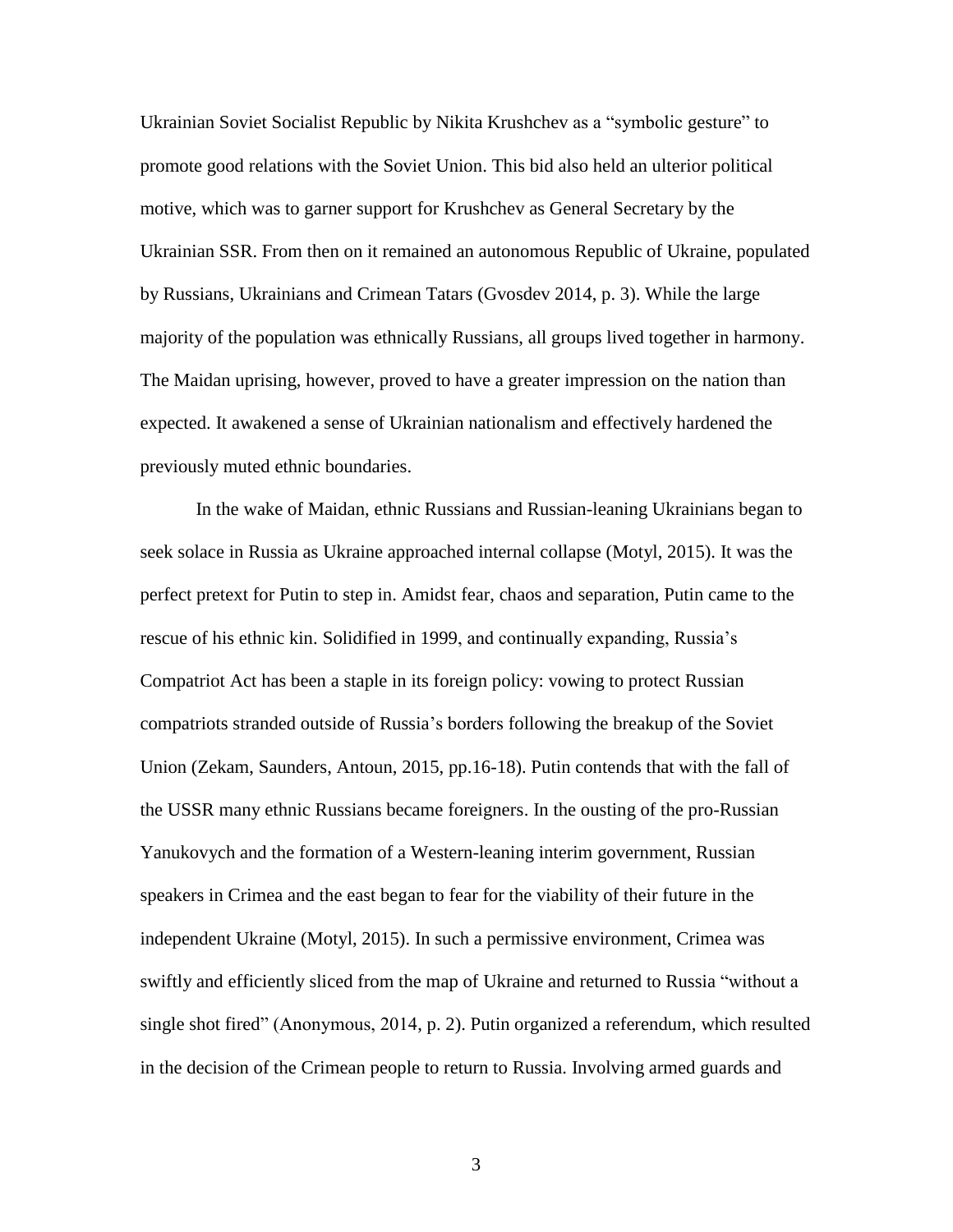bribes the referendum remains unrecognized and unlawful by the international community (Bebler, 2015, p. 8).

The main component of this Crisis is the ongoing war in the eastern 'Donbas' region of Ukraine that shares a border with Russia. Almost in tandem with the annexation of Crimea, various anti-government protests erupted in the industrial east of Ukraine (Tsygankov, 2015, p. 285). Pro-Russian and anti-government groups, angered by the overthrow of the Donbas-born president, began to assert their claim over the region and their staunch disapproval of the new Western-leaning interim government. Bolstered by Russia's encouragement, the activists formed into the Donetsk People's Republic (DNR) and the Luhansk People's Republic (LNR)- representing the two major cities in the Donbas region. These pro-Russian rebels and separatists began to violently seize official buildings and territories, viciously asserting their malcontent with the new leadership. The primary grievance of the groups was a lack of adequate representation for the people in the east under Kiev's new leadership.

As the Ukrainian government attempted to suppress these rebels the conflict escalated to a civil war between pro-Ukrainian nationalists in the west and pro-Russian rebels in the east. It also surfaced that Russian tanks and forces were doing a lot more than "purely humanitarian work" and were aiding the rebels (Luhn, 2015, p.1). Backed by U.S. intelligence, the Ukrainian government claims that Russia invaded sovereign Ukrainian territory in August 2014 marking an act of war and outright aggression. Although the Kremlin maintains its non-involvement by stating that Russian fighters in Ukraine are volunteers, physical evidence has mounted that there are indeed Russian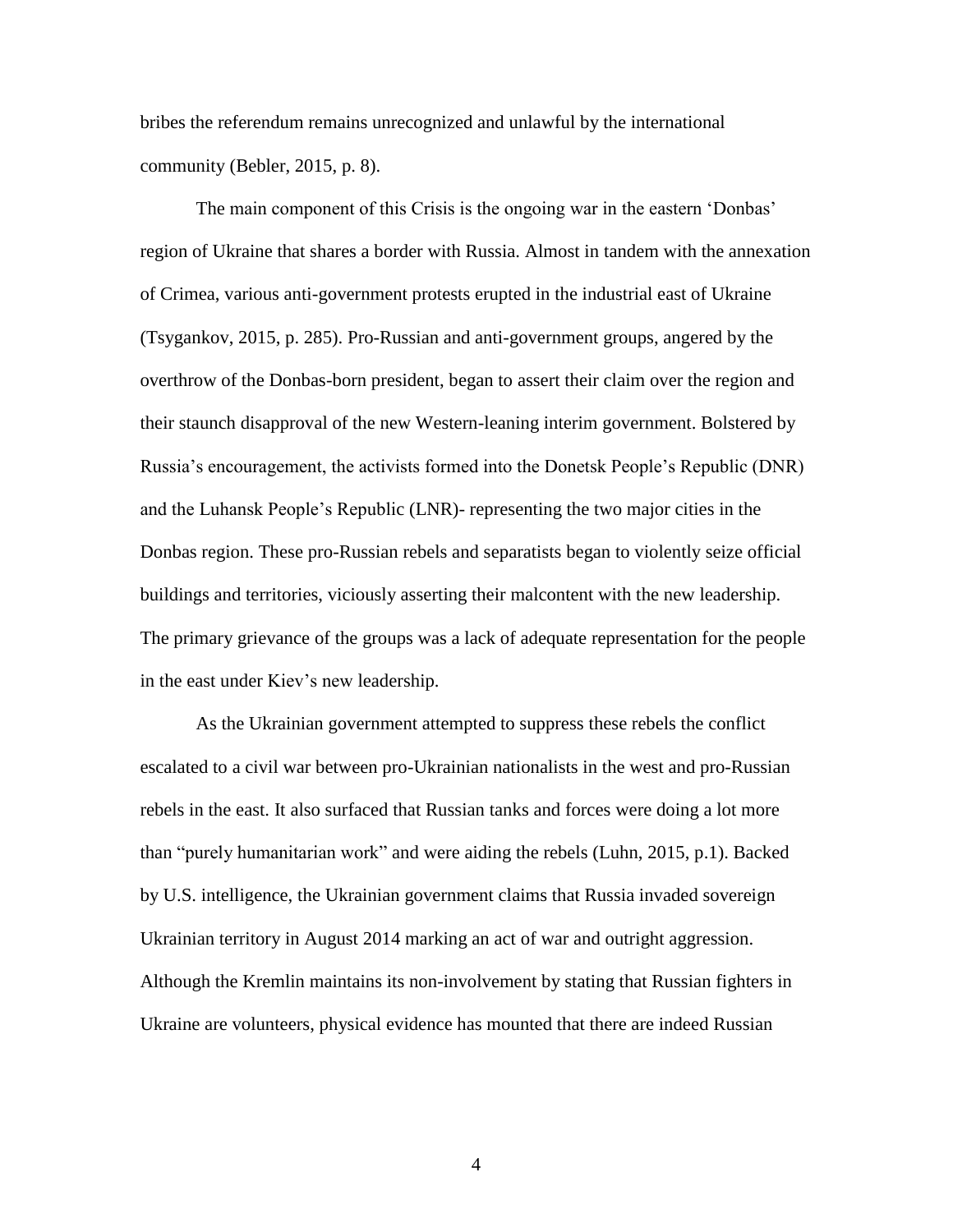military personnel within the borders of Ukraine numbering in the thousands (Luhn, 2015, p 1).

In an attempt to quell the Crisis in Ukraine, there have been two Agreements formulated in Minsk, Belarus. The first round of agreements, entitled Minsk I, were finalized on September  $5<sup>th</sup>$ , 2014. Ukraine, Russia, and the People's Republics of Donetsk and Luhansk were the signatories. Under observance of the Organization for Security and Cooperation in Europe, the agreement was meant to stop the fighting in Donbas with an immediate ceasefire. Unfortunately, Minsk I failed soon after it's signing (Bern, 2014). The subsequent protocol, Minsk II, was signed on February  $12<sup>th</sup>$ , 2015 and intended to reform and reinvigorate the previous agreement. Signed by Germany, France, Ukraine and Russia, Minsk II added a few key points to the table. The most prominent points included an immediate and full bilateral ceasefire, a withdrawal of heavy weapons from both sides, a dialogue on local elections in Donbas, constitutional reform in Ukraine, and a release of hostages on all sides (Motyl, 2015, p. 2). Minsk II has been extended into 2016, however, the fighting in the east continues.

According to the Kremlin's official rhetoric, the annexation of Crimea is legitimate and Russia's involvement in the east is purely humanitarian ("Former Kremlin internal policy chief," 2015, p. 5). Factual evidence, however, proves otherwise. Putin's actions have sparked both intrigue and retaliation from the international community. A debate has ensued over why he is involved in Ukraine. Response to NATO expansion, resurgence of imperialism, and unification of Ukrainian and Russian identity are just a few examples. However, this study focuses on *how* Putin is justifying his actions in Ukraine. To understand Russia's justifications through the lens of Putin himself, this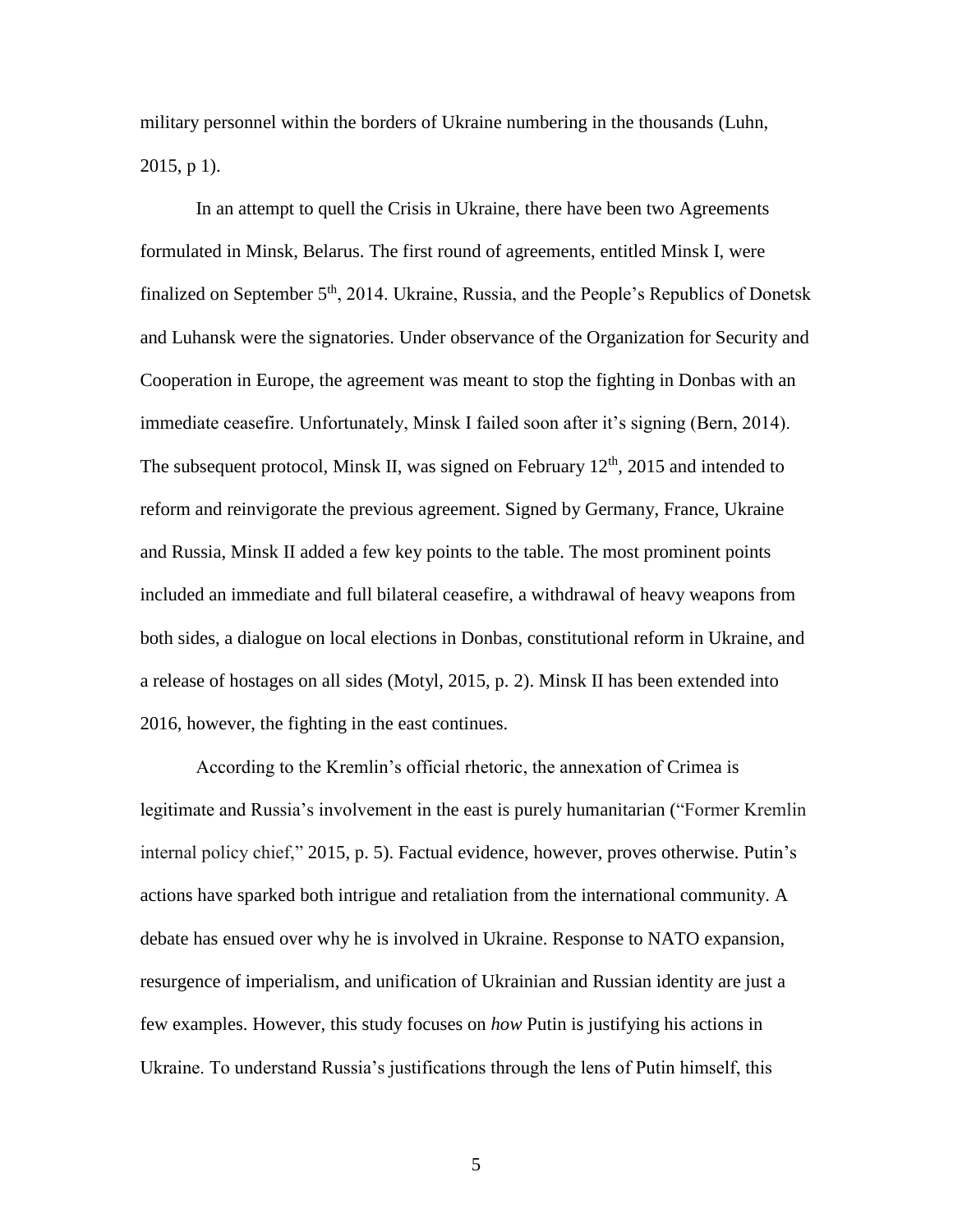study analyzed 57 interviews, speeches, and excerpts from 2013-2016 that were relevant to the Crisis in Ukraine. Taking a glimpse through various frames, this study seeks to understand how Putin is justifying his actions in Ukraine to both a domestic and international audience.

#### **History and Composition of Ukraine**

To most effectively understand the significance of framing and justifications in the current conflict, it is imperative to present a brief history of relations between Russia and Ukraine, Ukraine's ethnic geography, and an outline of key players involved in the conflict. By and large, the relationship between Ukraine and Russia has been a complicated one. Historically Ukraine's borders have fluctuated under various conquests. In the  $17<sup>th</sup>$  and  $18<sup>th</sup>$  centuries, the competition over Ukrainian territories spread between the Polish Commonwealth, Muscovy, the Ottoman Empire, and the Crimean Khanate. Into the 20<sup>th</sup> century, Germany, Austria-Hungary, the USSR, Poland, Romania and Czechoslovakia all vied for a piece of the 'breadbasket of Europe' (Motyl, 2015, p. 2). Under Stalin, Ukrainians suffered through mass deportations, labor camps, and a fabricated famine that took close to ten million lives (Newnham, 2013, p. 117). Since the fall of the Soviet Union, Russia has continued to influence Ukraine both economically, as its primary trading partner, and culturally.

Internally, Ukraine is culturally heterogeneous. Groups within the country are distributed regionally. The five primary regions that comprise Ukraine are Western Ukraine (Galicia), Central Ukraine, South-Eastern Ukraine, Kyiv City and Crimea (Shulman, 2006, p. 253). These five main regions denote particular ethnic and cultural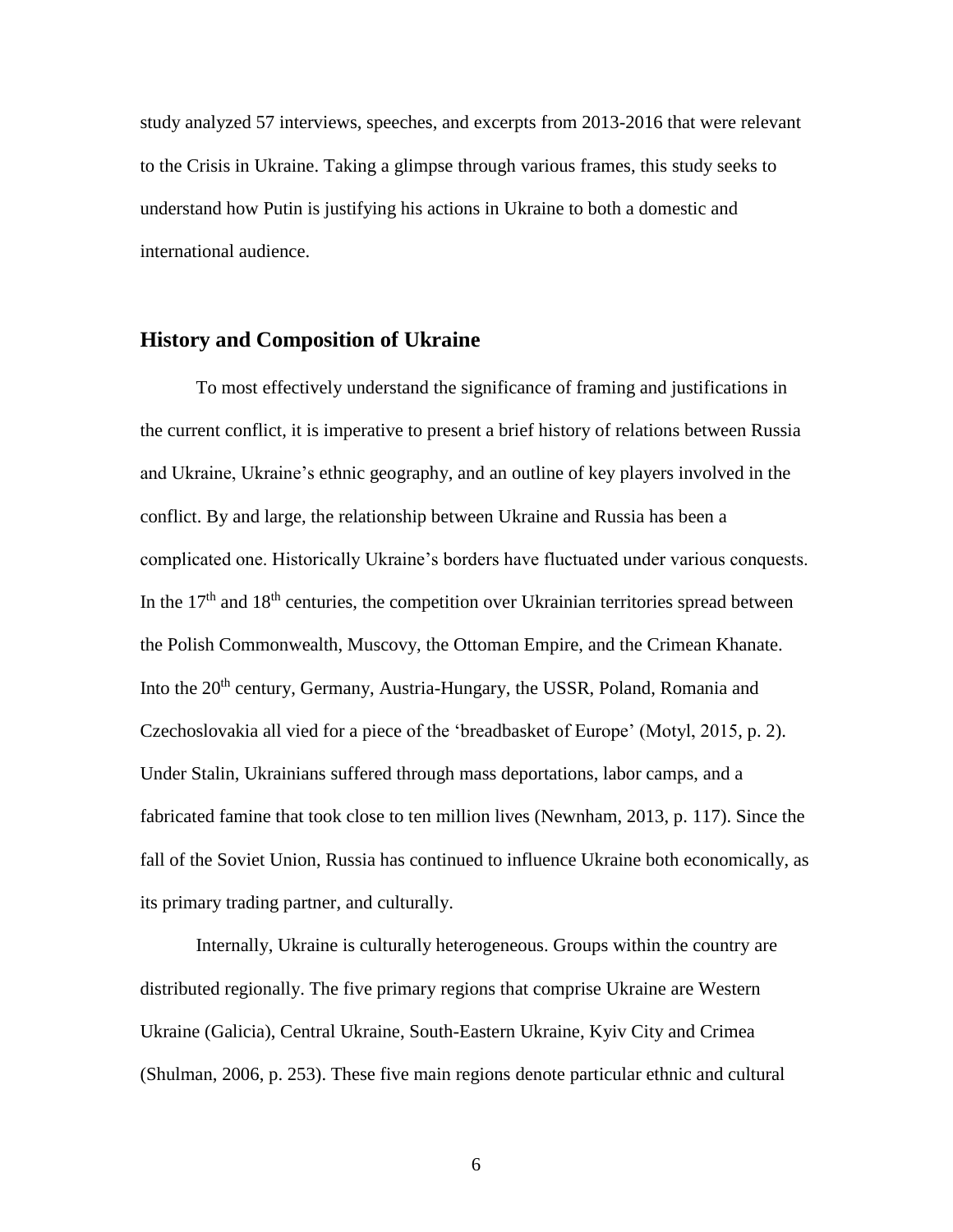affiliations. For example, the Western and Central Regions are comprised primarily of ethnic Ukrainians, while South-Eastern Ukraine is home to the largest concentration of ethnic Russians. Crimea is the only region of Ukraine in which the ethnic majority is Russian at 64% of the population. In a 2001 survey conducted by Stephen Shulman (2006), three categories of respondents (Ukrainians, Russians and ethnic Ukrainians who speak Russian) from each region were asked to determine the level of similarity between the five regions of Ukraine. Galicia and Donbas emerged as the least similar across the board, comprising the two poles of a seemingly bi-polar nation (p. 251). These regional differences, especially potent between the east and the west, provided a context of ethnic and cultural boundaries conducive to Putin's intervention in Ukraine.

Presently, the major players in this conflict can be divided into three distinct entities. The first is the Ukrainian government that is centralized in the capital of Kiev, which is strongly aligned with western Ukraine. Although Kiev is geographically located in central Ukraine it has become associated with the western cities of Lviv, Ternopil and Ivano-Frankivsk as a result of the conflict. The second key player is Putin and the Russian Federation. From the perspective of the Ukrainian government, Putin is the catalyst for much of the chaos occurring in eastern Ukraine. Finally, the very focal point of the conflict is located in the disputed region of eastern Ukraine known as the Donbas. Donbas is an encompassing term used to describe the oblasts of primarily Donetsk, Luhansk, and Mariupol. These regions have historically served as a buffer zone between Ukraine and Russia and are central to this conflict.

In the Donbas coal basin, inhabitants live in cities and towns that more closely resemble villages, with an altogether low standard of living (Osipian, L and Osipian, A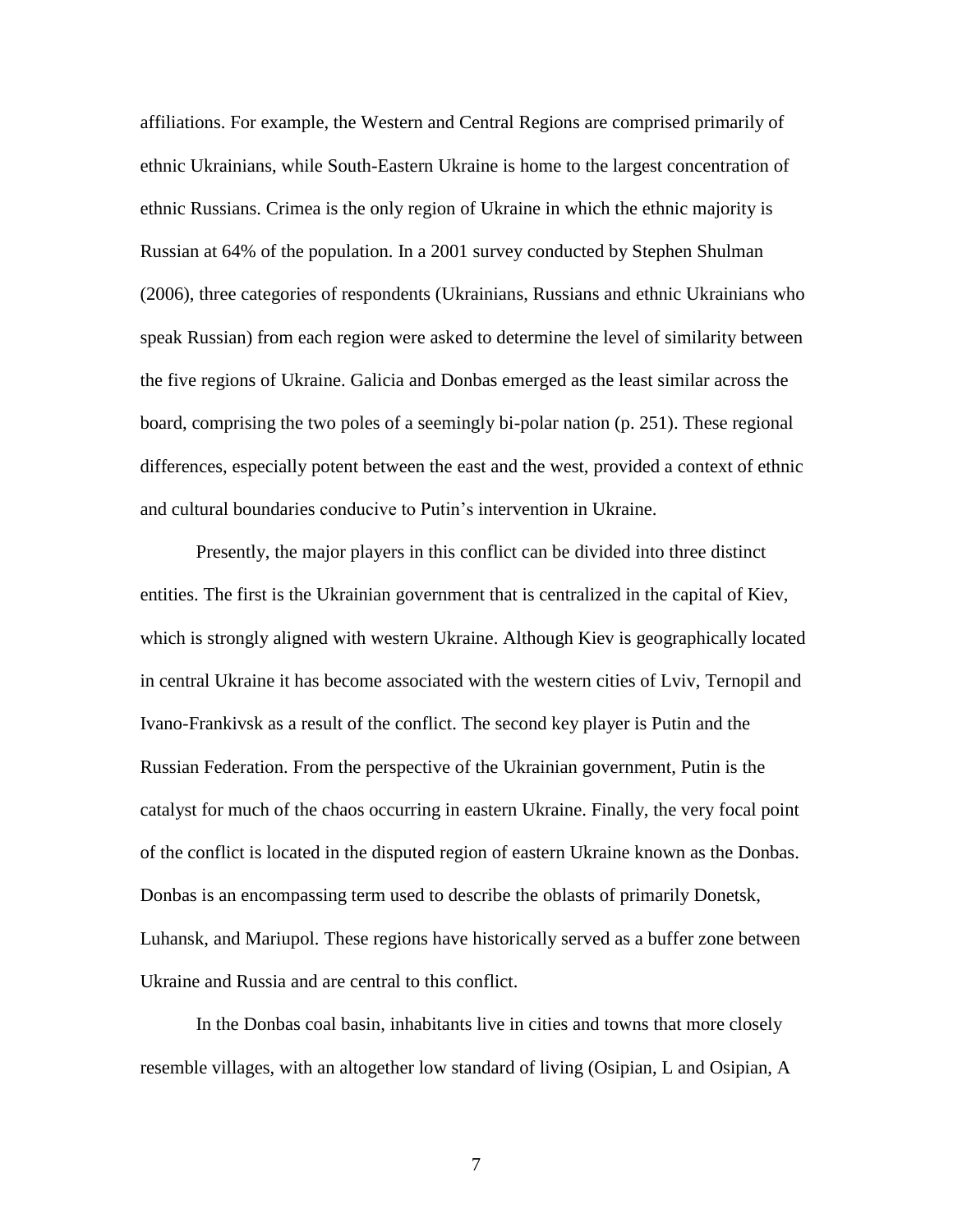2006, p. 497). With a fluctuating history of multinational inhabitants, Donbas is overwhelmingly viewed in Ukraine as a unique entity that belongs to Ukraine, but is essentially a "no-man's" land. Much of western Ukraine is ill informed about this region, while still viewing it as the industrial epicenter of the country. Most westerners have never traveled to the east (Osipian, L and Osipian, A, 2006, p. 496). Its position as a buffer zone between Russia and Ukraine, as well as its influx of various inhabitants such as Cossacks and Crimean Greeks, has given Donbas a unique identity and value system that differs from that of both western Ukraine and Russia. Throughout Ukraine, Donbas has the reputation of harboring pro-Russian and Soviet sentiments, possessing viewpoints that are the antithesis of Ukrainian independence (Shulman, 2006, p. 251). High levels of outside influence contribute to its status as a disputed territory.

One of the reasons that the Donbas is so highly disputed is that it is located in the eastern and southeastern arc that houses three fourths of Ukraine's Russian population. The Donbas alone contains 3.6 million Russians (Wilson, 1995, p. 267). While the nearby regions of Zaporizhzhia and Kharkiv, have historical ties to Ukraine, and Crimea has historical ties to Russia, the origins of the Donbas region are uncertain. As a result, both Russia and Ukraine assert historical claims in the region (Wilson, 1995, p. 268). Regardless, the Donbas was included under sovereign Ukrainian territory when Ukraine achieved its independence on August  $24<sup>th</sup>$ , 1991: although its roots continue to be the subject of debate.

Further, Ukraine and Russia both trace their roots back to Kievan Rus; a group of Eastern Slavic tribes that ruled from the  $9<sup>th</sup>$  to  $13<sup>th</sup>$  centuries (Gvodsev, 2014, p. 4). As historical myth is a necessary component of nation building (Smith, 1994, p. 11), this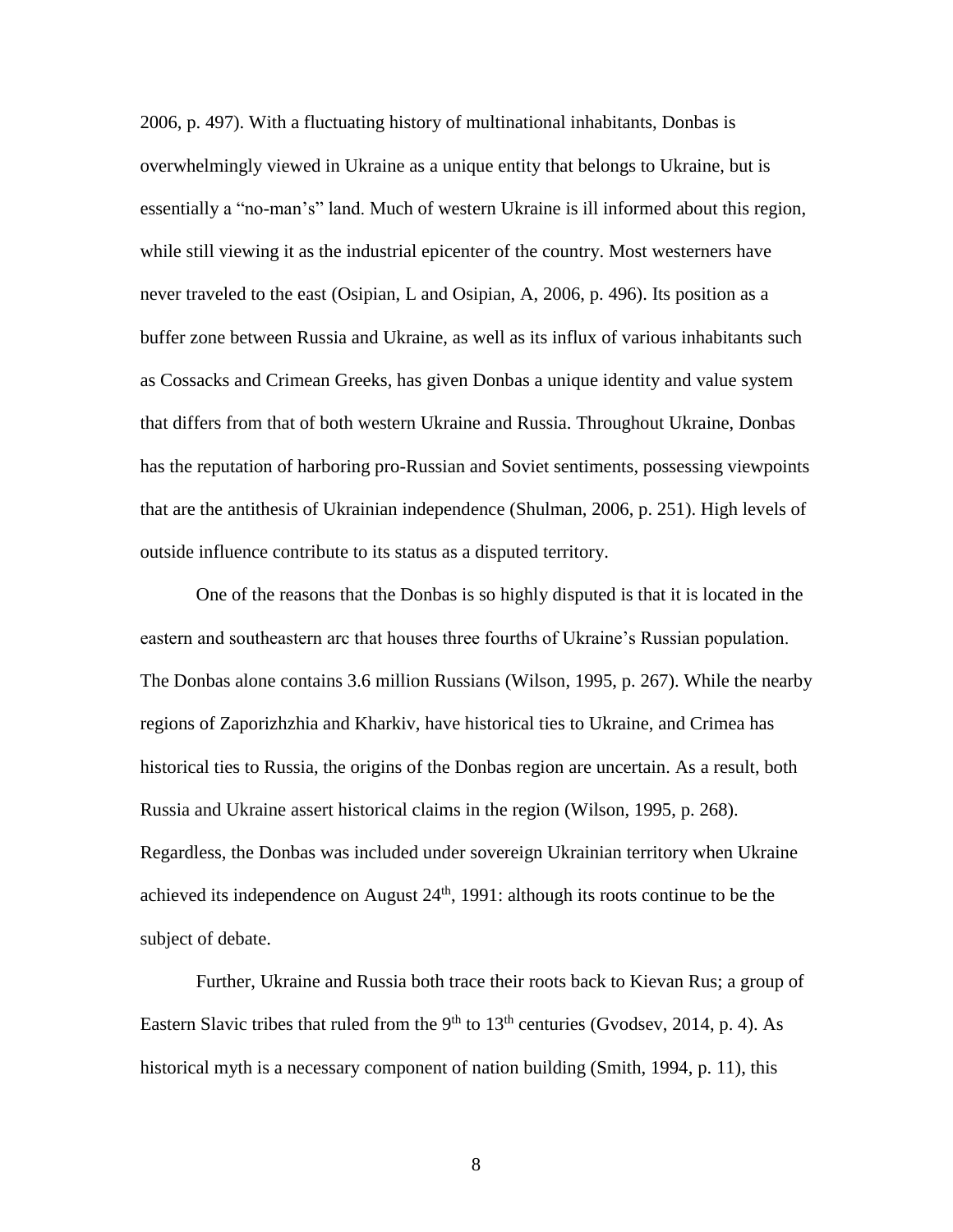claim is fundamental to the story of both nations. Russia contends that Ukraine, Russia, and Belarus can all date their roots to Kievan Rus, suggesting that Ukrainians, Russians and Belarusians are all one people. Ukraine contests this theory by stating that Kievan Rus predates the Muscovite state, denying Russia's statehood in Kievan Rus (Molchanov, 2015, p. 4). In modern times, this contradiction serves as a significant rift in Ukrainian and Russian relations. As Putin puts it, "… we are not simply close neighbors but, as I have said many times already, we are one people. Kiev is the mother of Russian cities. Ancient Rus is our common source and we cannot live without each other (Putin, March 18<sup>th</sup> 2014, p. 10)." This rift is key in Putin's ability to frame the current conflict.

### **How is Putin Framing His Actions? - A Review of the Literature The Debate on Putin's Motivations**

The ongoing and relevant nature of the Crisis corresponds to the many analyses targeted at understanding Putin's motivations for involvement in Ukraine. Mearsheimer, McFaul and Sestanovich (2014) present the most relevant debate on what prompted Putin's incursion into sovereign Ukraine. Mearsheimer, among other realists, suggests that Russia is acting aggressively to counter NATO expansion. Since Ukraine serves as a buffer state, a potential shift to the West would place NATO right on Russia's doorstep and would threaten its security (Mearsheimer, 2014, p. 4). McFaul and Sestanovich suggest that Putin's actions are borne out of consideration for regime consolidation and internal stability. The annexation of Crimea is, thus, a direct result of Russia's domestic hardships, particularly the dwindling economy (Mearsheimer, McFaul & Sestanovich, 2014, p. 1-3).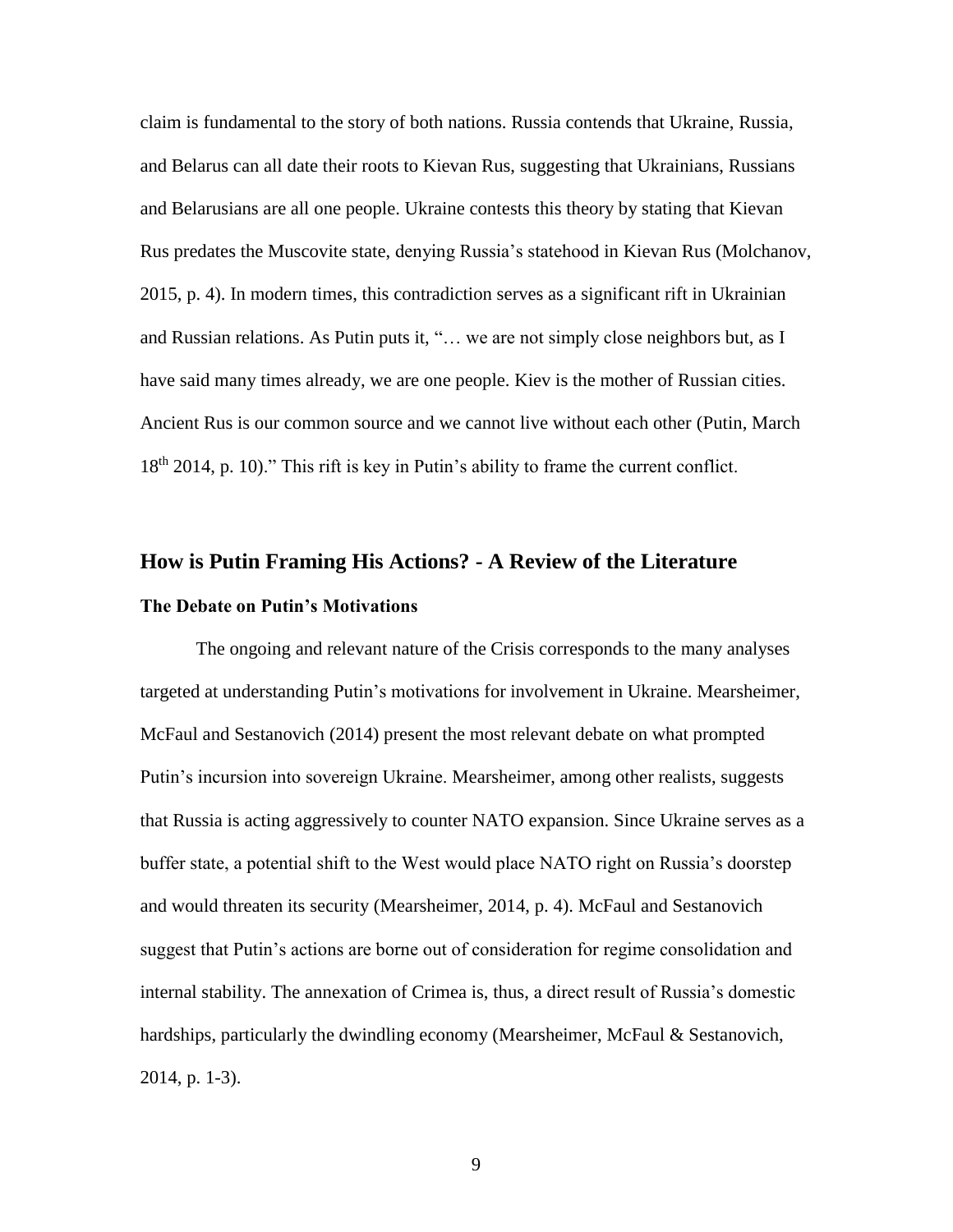Further, Andrei Tsygankov (2015) views Putin's actions in Ukraine in the larger scope of continued hostilities between Russia and the West. It is Russia's ethnocentrism and U.S. ethno-phobia that contribute to this tension (p. 287). Masha Gessen (2015) suggests that war is an integral part of the Russian culture. Russia is only at peace in a time of war. These brief periods of peace are only anomalies: a time of preparation for the next aggressive act, incursion, or invasion (Pg. 3). The war in Ukraine is, thus, in perfect character for the nation that thrives off of unrest and conflict (Gessen, 2015, p. 2). Lilia Shevstova (2015) adds to this argument by suggesting that Russia's actions are borne out weakness rather than strength. She posits that Russia's domestic and internal grievances are effectively externalized as Russian economy and leadership are strained for survival.

Although these sources seek to explain what motivated Putin to act aggressively in Ukraine, this study focuses on *how* Putin is justifying his actions to both a domestic and international audience. The literature is, thus, based on the use of strategic framing in foreign policy and, more specifically, the significance and implications of framing in Putin's actions and policy toward Ukraine. Several key frames emerge in the literature including kin-state rallying, encirclement by enemies, Russian ethnocentrism, legal rhetoric and manipulation of historical myth and memory. In addition, Putin's use of propaganda in effectively framing the conflict is also analyzed.

#### **Framing Issues in Foreign Policy**

Erving Goffman (1974) was the first to describe framing as a way for us to organize the world. A pioneer in the field of sociology, Goffman wrote extensively on the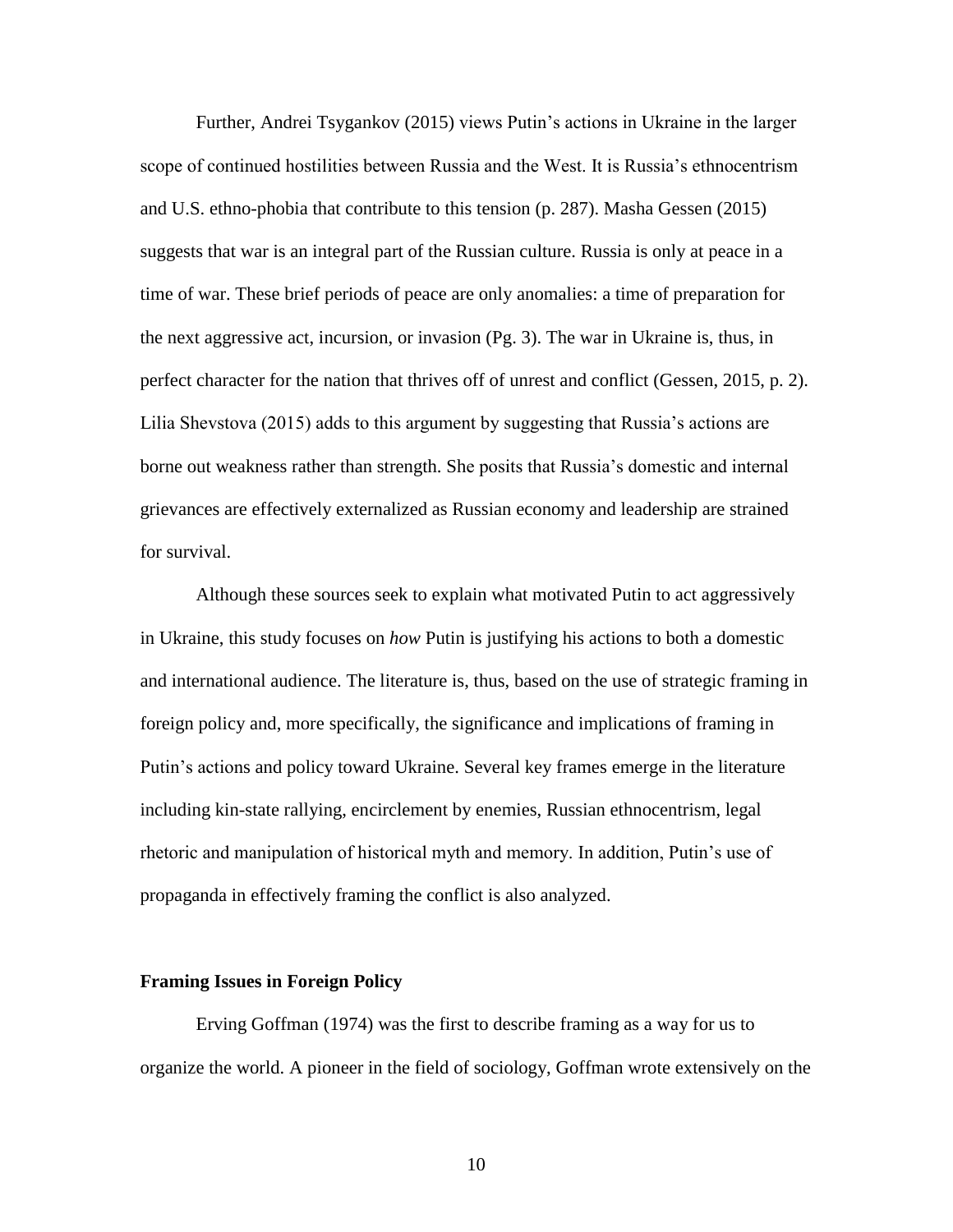significance and rationale of framing in our everyday lives. Frame analysis, he describes, is a method of studying how a particular situation is defined and our rationale behind it (Goffman, 1974, p. 1). Following suit, James Druckman (2009) evaluated the significance of framing in communications and political science, studying the effect of strong frames versus weak frames in a series of experiments. He found that in political science, framing could be used strategically to influence public support and policy (p.19).

Framing is a powerful tool: In essence, it is an influence over perception. In the policy sphere, framing is often used by elites to indicate a problem and promote a solution (Druckman, 2009, p.18). Historically, leaders have used framing as a way to guide the outlook of and garner support for particular conflicts. In this way, they are able to justify the actions they make on the international sphere (Mintz & Redd, 2013, p.193). Putin's framing of the conflict in Ukraine has been a vital tool in directing public perception. With the use of mass propaganda, Putin has utilized various frames to present the war in Ukraine as a civil war and an effort by the Russian Federation to protect its ethnic kin from the fascist Ukrainian government and meddling West.

#### **Propaganda Machine**

Putin has been able to essentially control the mindset of the Russian public through his restrictions placed on all public media, news, and Internet sources (Kornblum, 2015, p. 2). The Russian public sees what Putin wants them to see. Practically all state-run channels are under the control of the Kremlin, with only a handful of (semi) independent stations remaining (The Public Diplomat, 2014, p. 1). Keeping a bird's eye view over daily Russian life, Putin is able to manipulate the public's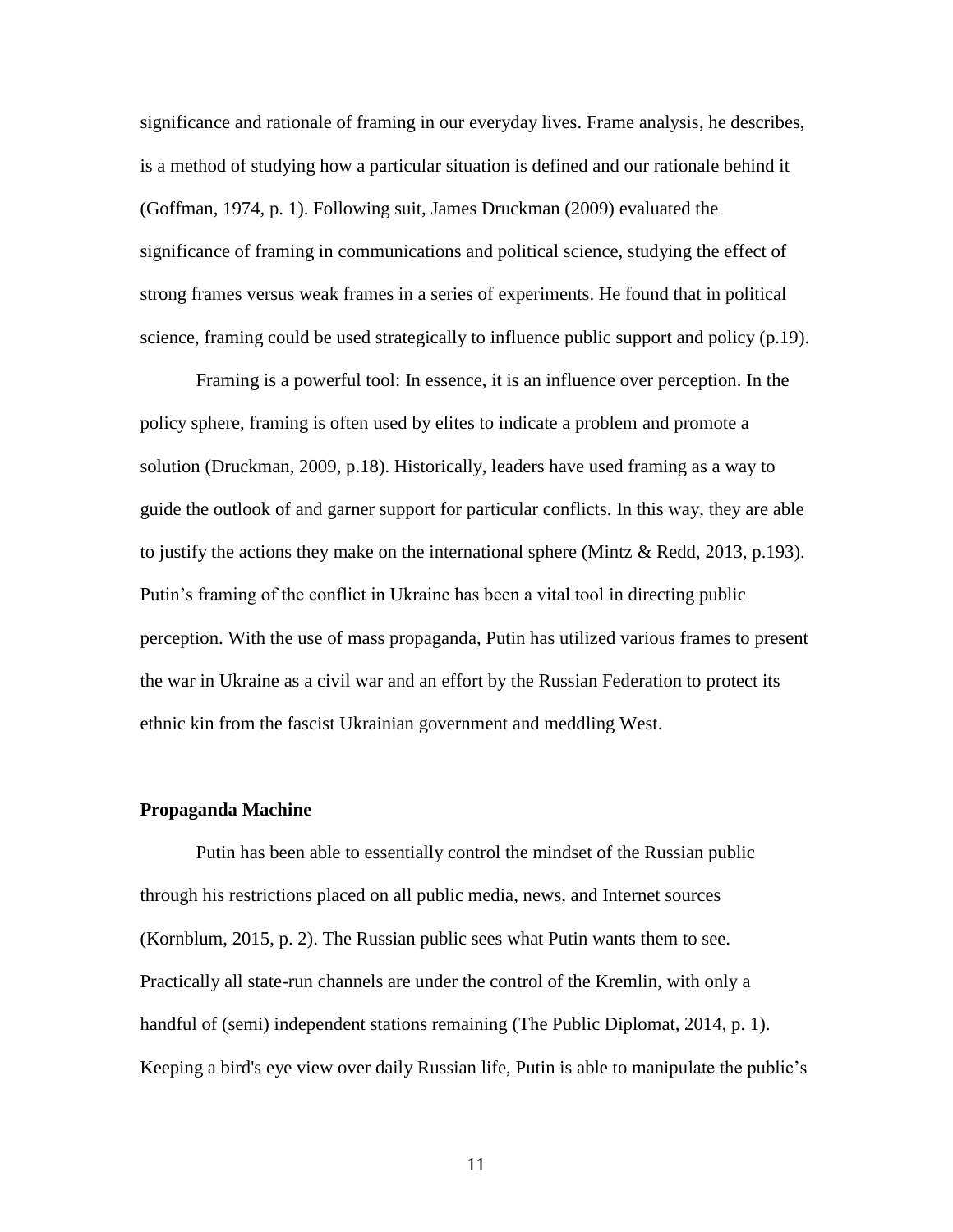perspective to favor Putin, the Kremlin, and Russia's foreign policy (Heritage, 2013, p. 1- 2). There are four distinct components to Putin's propaganda machine (Komarnyckyj, 2014, p. 4-5). The first component is an emphasis on Russian greatness. In contrast, the West is often demonized in Russian news for their false advertisement of democracy and excessive involvement in the affairs of other nations. Currently, there is a massive wave of propaganda bolstering the annexation of Crimea and involvement in eastern Ukraine. The fourth component is the manipulation of historical myth and memory as a propaganda tool to suit the rhetoric of the current administration.

The news that the general Russian public sees is often far from the truth and vastly different from what the Western community sees. Russian stations are famous for reporting on the superiority of the Russian people and the vast inferiority of the rest of the world (Komarnyckyj, 2014, p. 4). Most broadcasts slant in hard favor of Russian foreign policy decisions. As a result, Putin has no trouble garnering the support for his actions in Ukraine and abroad. On the contrary, Kremlin-run stations have a knack for reprimanding the foreign policy decisions of major players in the West. These channels often target the U.S. in a negative light, questioning the motives of American leadership domestically and abroad. The Kremlin maintains that the U.S. has a false sense of democracy that it imposes on the rest of the globe. According to Putin, the European Union is just a weak follower of the hegemonic U.S. He suggests it is the United States that the international community should fear instead of Russia.

In particular regard to the crisis in Ukraine, Putin has cleverly used the media to significantly divert the Russian audience from factual evidence of what is transpiring on the ground. The propaganda attack is two-fold. The first element is to boost the need and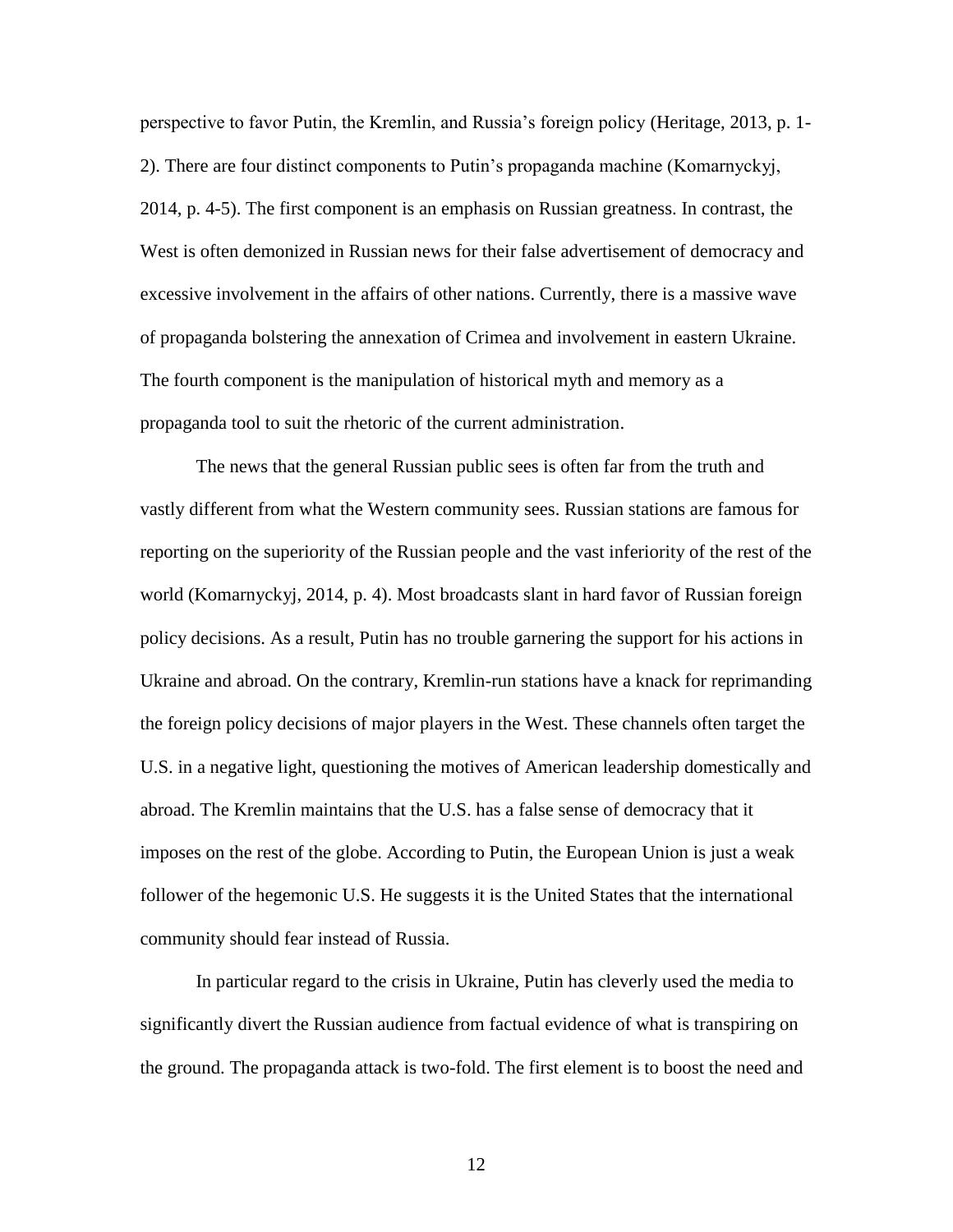valiance of Russian involvement in the region. This includes bolstering the actions of Russia in their humanitarian rescue of struggling ethnic kin (The Public Diplomat, 2014, p. 1). News stations show a constant stream of destroyed Ukrainian villages, frozen towns with no electricity, and passionate Ukrainians seeking solace in the aid of Russia (BBC Monitor, 2016). Putin is presented as a savior who provides the promise of a better life and future in the face of a weakened Ukrainian government. As an example, Russian media reported a story on Ukrainian nationals who crucified a young boy in front of his mother, who was also later killed. They also included a tearful witness. Both the killings and the witness story were proven false (Kavadze, 2015, p. 1).

The second component of this propaganda attack is portraying western-leaning Ukrainians as vicious, merciless fascists. The new President, Petro Poroshenko, has been labeled a Nazi on various occasions by Putin's leadership (Kanet & Sussex, 2015, p. 56). The rest of the Ukrainian public, those fighting for a Russia-free Ukraine, are pegged as "banderivtsi." Meant to be derogatory, this taunt is borne of a controversial historical figure in Ukraine named Stepan Bandera. As a member of UPA, the Ukrainian insurgent army, his role in Ukrainian national interest has been disputed. This term accuses Ukrainians west of Donbas of being fascist and ultranationalists (Riabchuk, 2015, p. 5). Fabricated news coverage of rallies being manipulated or taken out of context has severely escalated this stereotype. This tactic is meant to show the Russian people that his help is desperately needed in saving Russians in Ukraine from lawless fascists who destroy government buildings and precious monuments (Heritage, 2013, p. 2). The media, unsurprisingly, fails to recognize the Russian "volunteers" that are instrumental in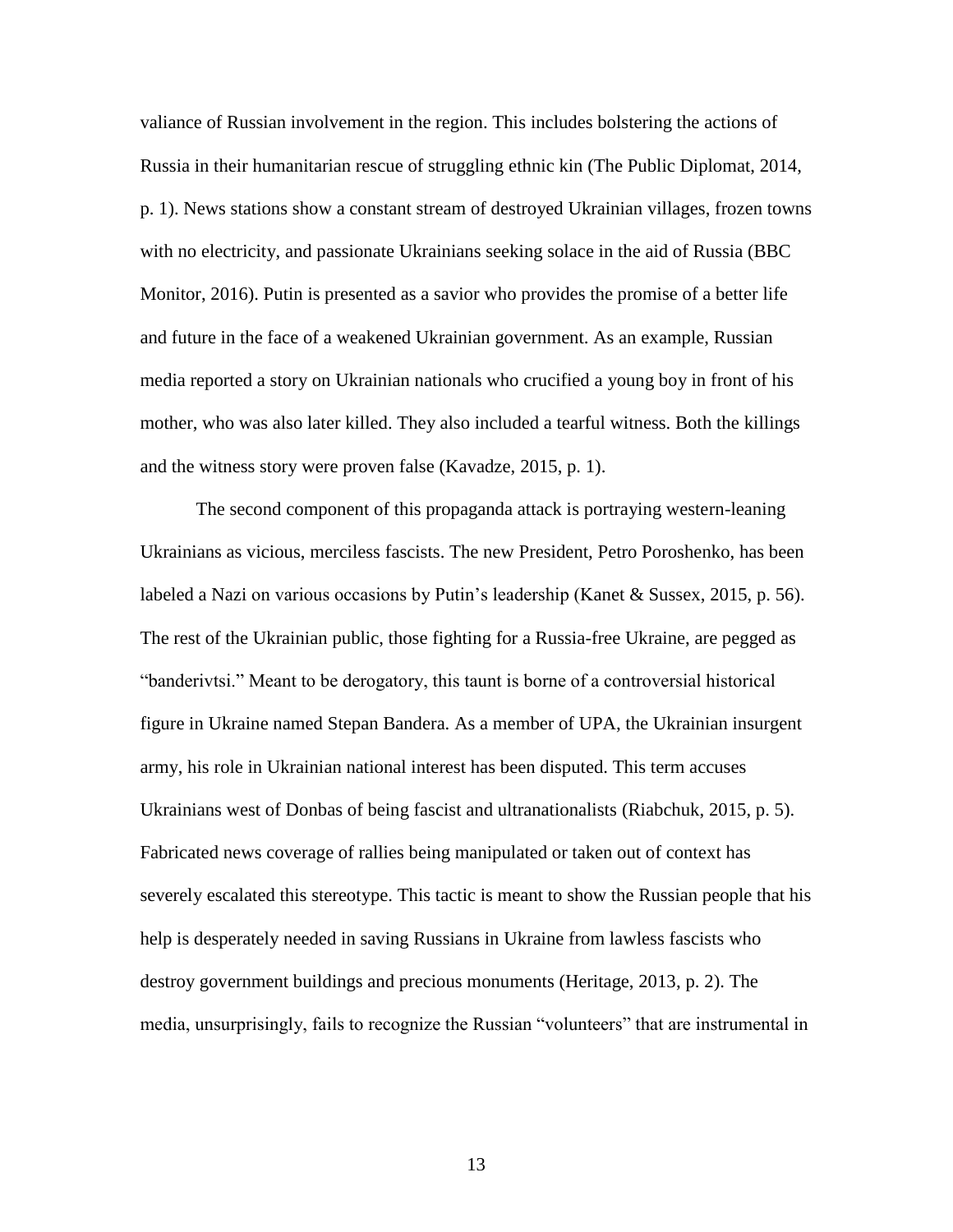fabricating such images of Ukrainian delinquency. VICE news (2015) has documented several cases of fabricated uprisings, violence and diversion of attention from true events.

The final aspect in the Putin propaganda machine is manipulating the historical memory of the nation. Whether it is the origins of Russia and Ukraine, the ownership of disputed regions, or the Russian historical myth of Kievan Rus and Crimea, he has been able to instill deep signifiers through each element of the Crisis. Even Russian history textbooks utilized in schools present a vastly different history than what is recognized in Ukraine and the West (Sherlock, 2016, p. 9). For example, the Holodomor, a man-made famine that killed millions of Ukrainians by the order of Stalin, is hardly recognized in historical literature (Khapaeva, 2016, p. 6-8). This, along with several other 'outtakes', is teaching children a constructed Russian history, essentially preparing them to seamlessly integrate into the propaganda driven society (Pg. 6). In sum, a look into Russia's current propaganda machine highlights key frames that Putin has used to justify the current crisis in Ukraine.

#### **Frames in the Literature**

#### **Kin-State Rallying**

By definition, a kin-state is a state that claims to act on behalf of its co-ethnics abroad (Turner & Otsuki, 2010). Used by various leaders throughout history, it was the excuse made by Hitler to enter the Sudetenland and protect German ethnic kin. Putin utilized the same rationale in the Russo-Georgian war of 2008 and in the current Crisis in Ukraine. In Georgia, Putin stepped in on behalf of Russian separatists in Abkhazia and South Ossetia, vying to break away from the Georgian government. In this case, the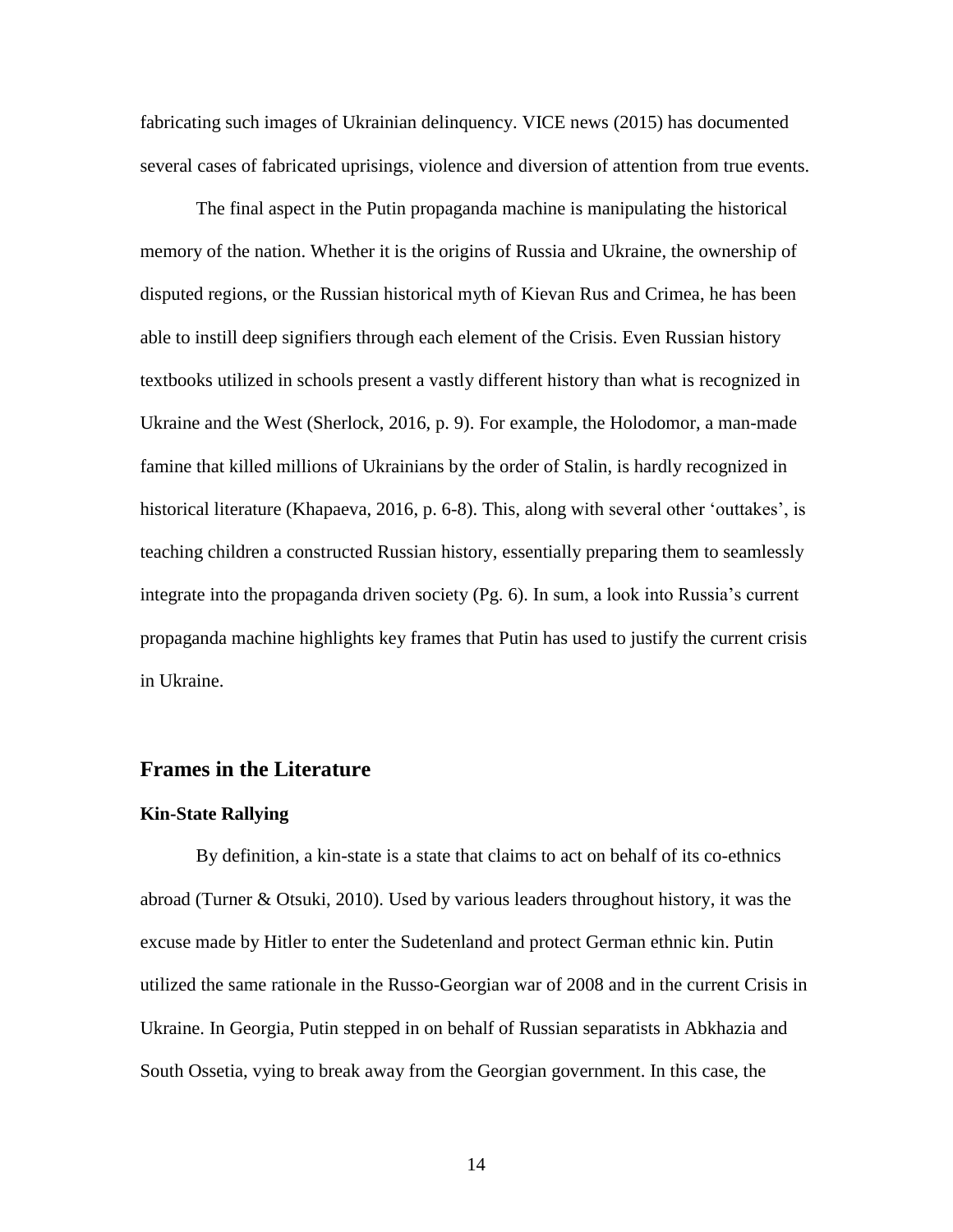republics achieved autonomy with the help of Russian might (Tsygankov, 2015, p. 293). Essentially, this was a precursor for similar events in eastern Ukraine.

Thus, one of Putin's primary justifications for involvement in Ukraine has been the notion of kin-state rallying. Dating back to the Compatriot Policy, solidified in 1999, supporting ethnic compatriots outside of Russia has been integral component to Russian Foreign Policy (Zakem, et al., 2015, pp. 18-20). The policy has since evolved, blurring the term co-ethnic into the broader compatriot. Minister Sergei Lavrov stated last year: 'Rendering comprehensive support to the Russian World is an unconditional foreign policy priority for Russia … we will keep enthusiastically defending the rights of compatriots, using for that the entire arsenal of available means envisioned by international law (Kuzio, 2015, p. 1).' The Putin administration has also noted that following the breakup of the Soviet Union, Russia has seen many of its people separated by newfound foreign borders (Bowen & Galeotti, 2014, p. 5). This dissolution of the Russian nation deems it necessary for the Kremlin to protect its ethnic kin who are no longer a part of Russia.

The concentrations of ethnic Russians in various post-Soviet states has given Putin an excuse to maintain influence in the region. As Blank (2015) writes, "…Moscow subsidizes and otherwise supports a large number of organizations and movements inside all of its neighbors, from Kazakhstan to the Baltic, to ensure that the pot is kept boiling over the issue of the purported discrimination against these minority Russian communities and the Russian diaspora (Blank, 2015)." This kin-state rallying allows Putin to continually justify his underhanded influence in the post-Soviet sphere. Ukraine is a particular case in that it houses a massive population of ethnic Russians, in addition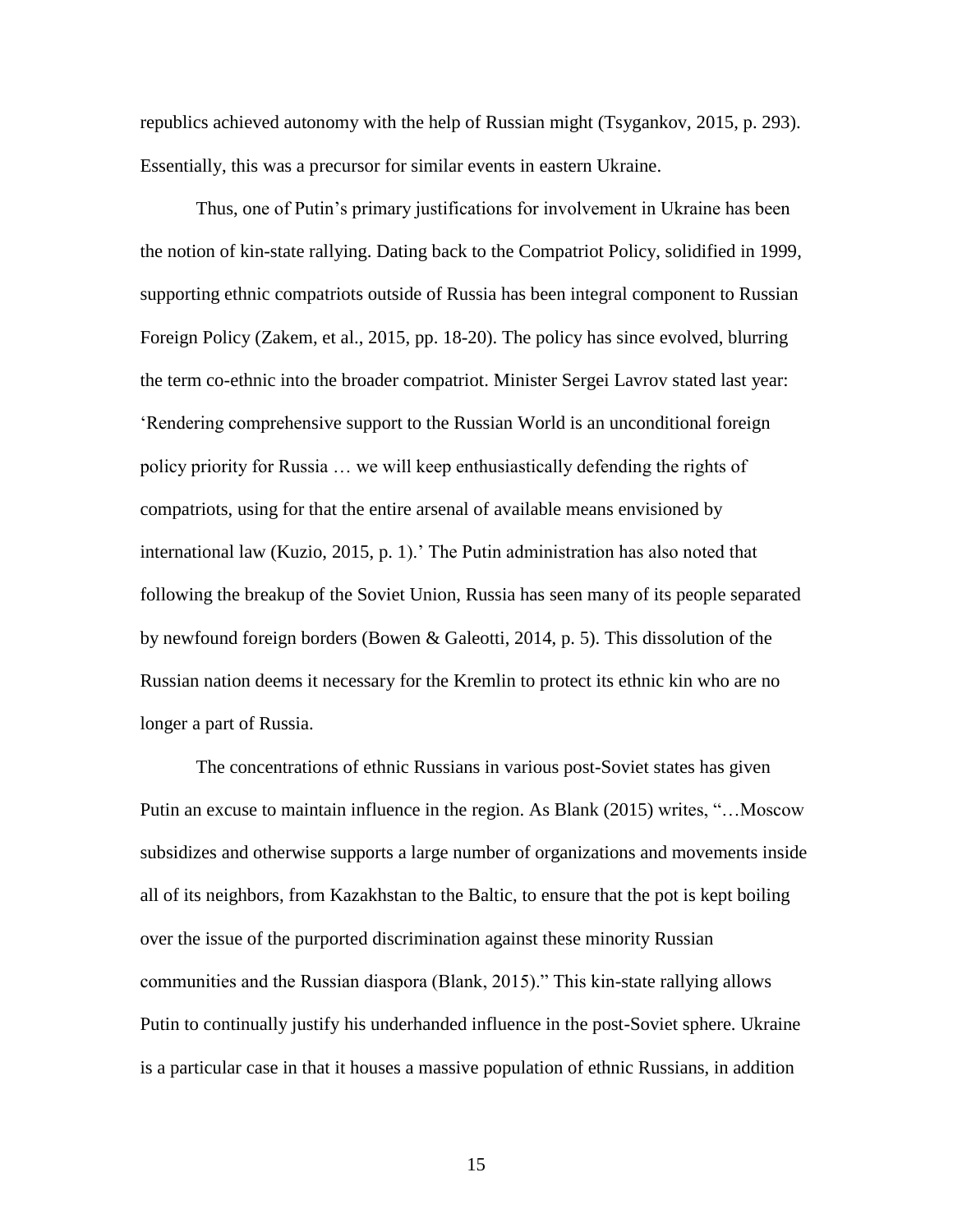to sharing a border with Russia itself (Kuzio, 2015, p. 7). Putin states that there are approximately seventeen million Russians living in Ukraine, comprising about a third of the population. The largest Russian populations are on the southern and eastern borders of Ukraine. To this point, Putin asserts that with such a substantial population of Russians living in Ukraine, it is necessary to have interests there (Putin, 2008, p.1).

Moreover, kin-state nationalism holds a similar premise to the notion of Pan Slavism and Ruskii Mir (Russian World) (Kuzio, 2014, p. 4). In countless instances, Putin and his various staff members have asserted that Ukrainians, Russians and Belarusians are one people: borne of the same Slavic roots (Goble, 2015, p. 1). In particular, Putin claims that Ukrainians and Russians both emerge of the Kievan Rus. The two nations are bound together by religious, ethnic, historic and linguistic ties. Congruent to historical rhetoric, Putin has stated on more than one occasion that Ukraine is a territory. Borders cannot separate Russia and Ukraine because they comprise one people (Riabchuk, 2012, p. 284). Thus, Putin is able to rationalize his immense influence in Ukraine by inferring unity, oneness, a connection of the Slavic people that super-cedes borders.

Kin-state rallying and pan-Slavism are two concepts embedded in Russian history. As Blank points out, "Although these tactics emerged most violently in Ukraine, their origin goes back at least to Peter the Great, who legitimized his military campaigns against the Ottomans by claiming Russia was protecting the Orthodox subjects of the Ottoman Empire from discrimination. Such methods have continued to the present day (Blank, 2015)." The notion of Ruskii Mir, an organization launched in 2007 to promote Russian culture abroad is a modern continuation of this historic precedent. Large sums of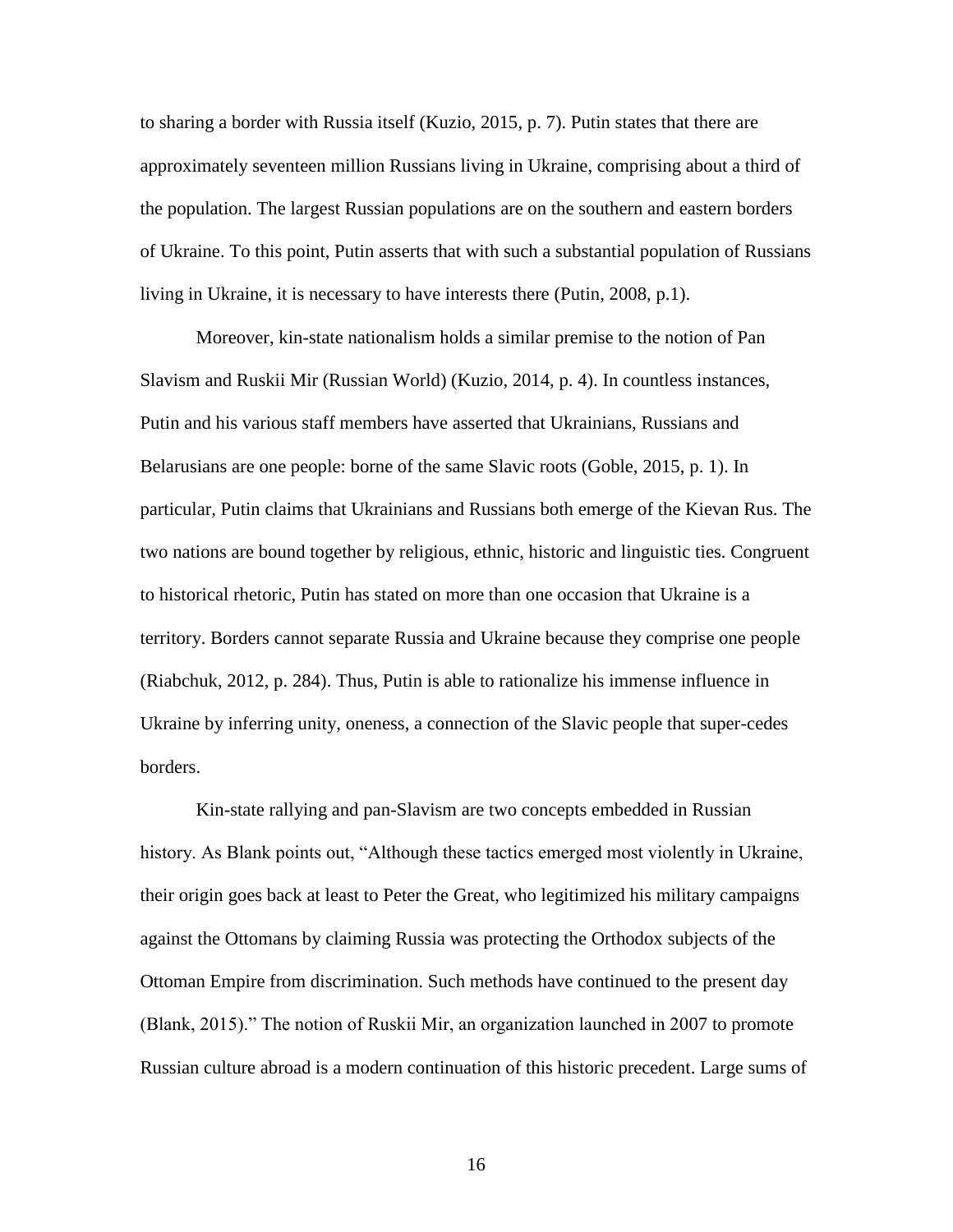money have been allotted to the progress of Ruskii Mir, with factions operating in Ukraine (Kuzio, 2015, p.4). The notion that Russians abroad require Putin's protection has substantiated Putin's various incursions into Post-Soviet territories.

#### **Encirclement by Enemies and Isolation**

Another frame of justification derived from the literature is the notion that Russia has been a constant victim to isolation and encirclement by its enemies. Liah Greenfeld and Daniel Chirot's (1994) combined study on nationalism and aggression (also the title of the work, brings up two key findings that resonate with the current aggressive tactics of Russian foreign policy in Ukraine. First, is the notion that collectivist nationalism, as opposed to individualist nationalism, is more conducive to aggression and brutality designating a clear distinction of "us" versus "them." (p. 86) Second, the authors suggest that a Russian history of encirclement and isolation has instilled a sense of victimhood in the Russian people. They are the perpetual victims, never the aggressors (Leon, 2015, p. 2). This research frames Putin's current incursion into Ukraine as a product of collectivist nationalism and a result of the sentiment of victimhood and perpetual isolation.

The work of Greenfeld and Chirot (1994) seamlessly integrates into Putin's current framing of the conflict in Ukraine. Their research suggests that unlike individualistic nationalisms that are fueled by upwardly mobile groups, collectivist nationalisms are driven by small, "status-anxious" elites that either wish to protect their threatened status, or to improve it. These elites unite ethnically, religiously and linguistically diverse people under one "nation", diverting their complaints to external factors and essentially "uniting in common hatred (pg. 87)." Uniting a diverse nation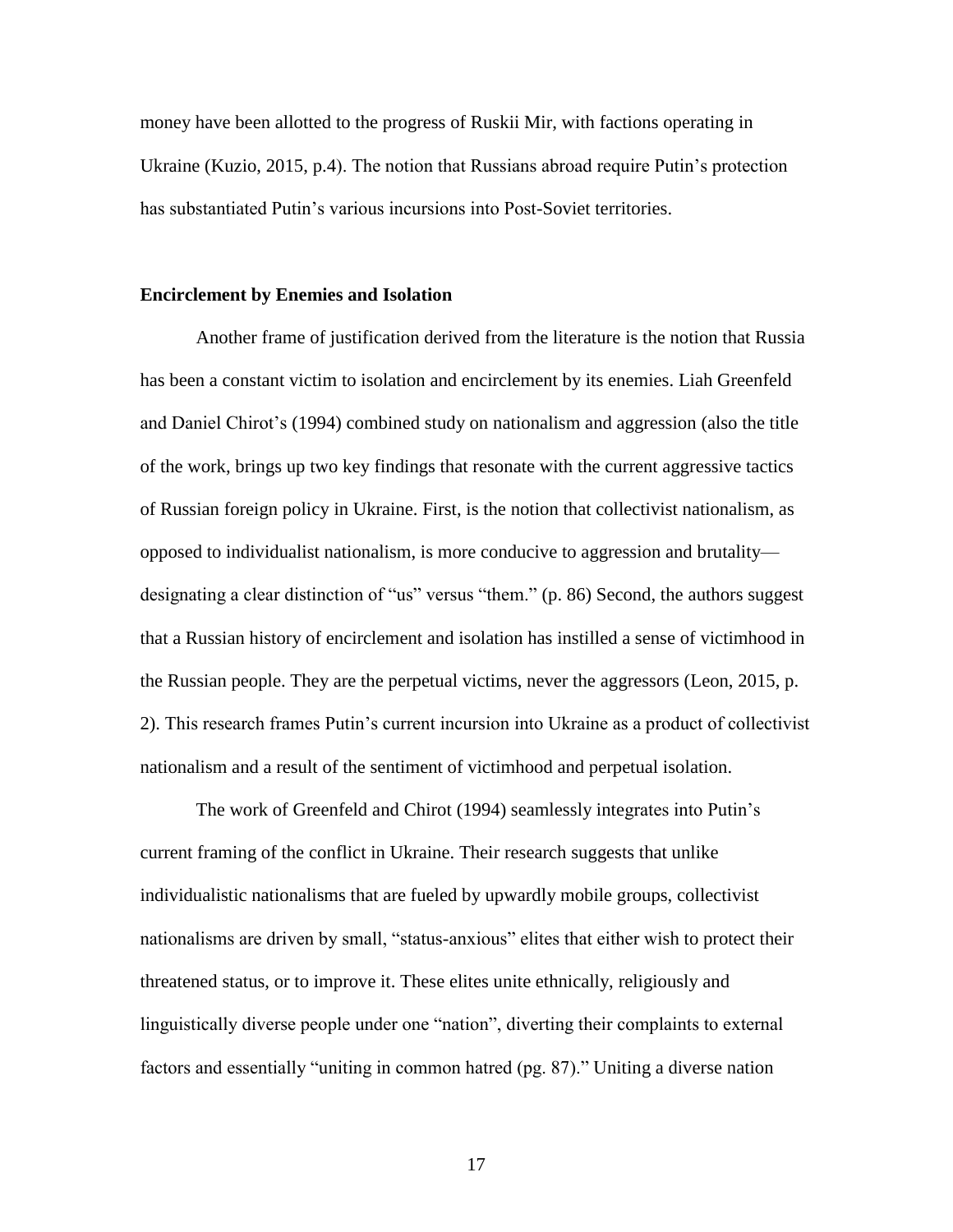against the threat of the "other" is a clear tactic in Putin's rhetoric. Putin is engaged in defensive foreign policy, fending off constant enemies (Leon, 2015, p. 2).

To the same effect, Greenfeld and Chirot (1994) present a case study on the identification of Russian nationalism growth of anti-Westernism and isolation. In the cultural revelry and flourish of society marked by the reigns of both Peter the Great and Catherine emerged the sense of community and anti-western sentiment (p. 93). Dissatisfaction with the highly valueless and individualistic society of the West led to the Russian notion of community under one leader – essentially the birth of authoritarianism. Russian nationalism further developed in a sense of Russia's unique mission and a hatred of the West (Pg. 94). A time of growth and advancement resulted in a threatening Russian power. When Russia won wars won it proved this power, when it lost it solidified the notion that enemies surrounded Russia. Russia's aggressions within the realm of its empire solidified this sentiment (Pg. 96). Once it became clear that nations could plot against a threat such as Russia, its foreign policy went on the defensive, justifying mass deportations, famines and oppression as "noble duty" to protect their people (pg. 97).

The psychological approaches, stemmed from Tajfel and Turner's Social Identity Theory, emphasize the relevance of categorization, social identification and social comparison as an explanation to conflict (Horowitz, 1984). The basis of the psychological approach is the need to belong and the establishment of an "us" versus "them" mentality. Once Putin accentuated the differences among the Ukrainian people, this very notion of "us" versus "them" became a very real phenomenon. Belonging to a particular group became relevant, and as the theory states, positive aspects of the in-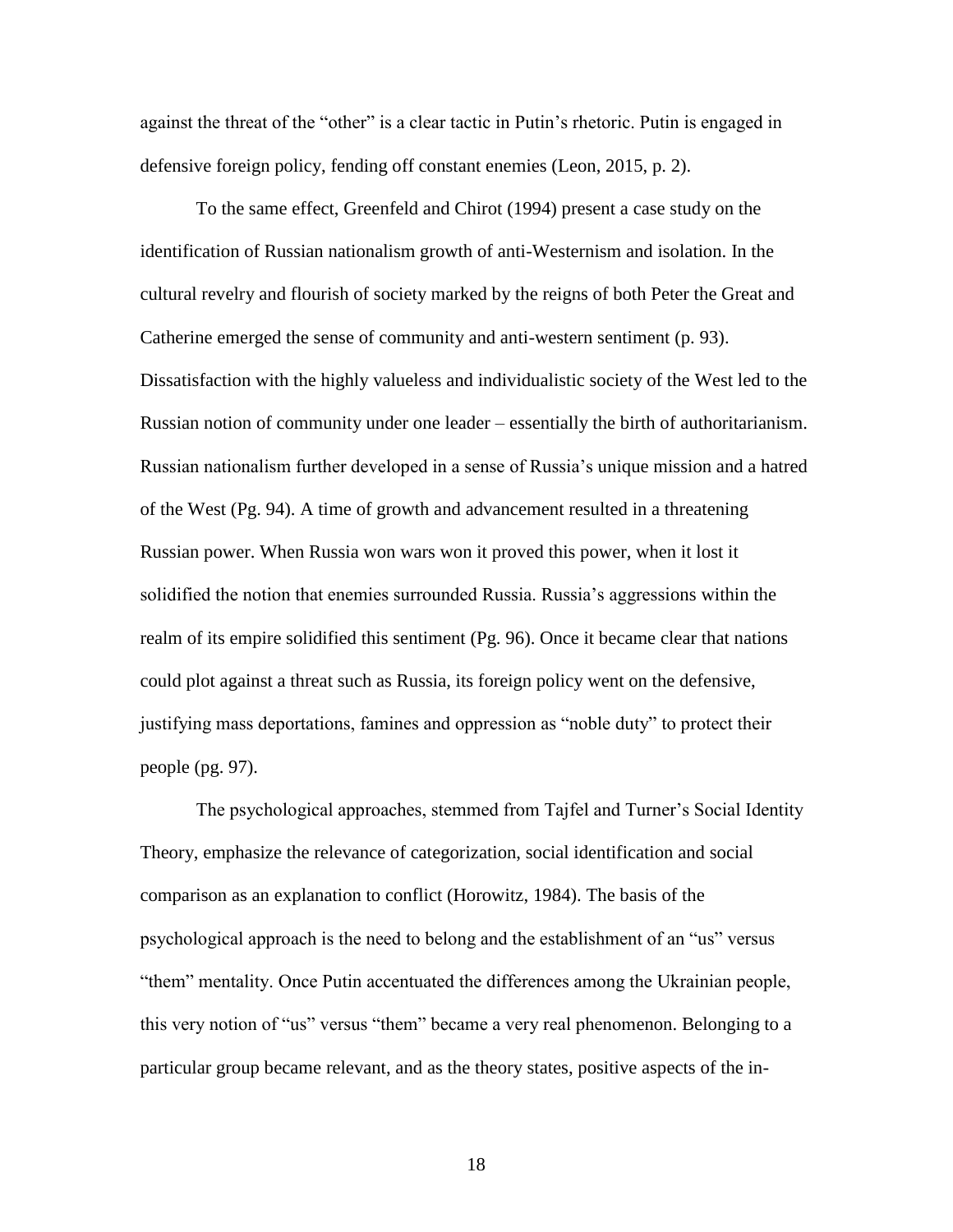group and negative aspects of the out-group were vastly exaggerated (Korostelina, 2010, p. 130). Further, Ukrainians and Russians living in Ukraine, who once lived peacefully as neighbors, rapidly began to categorize one another. Language, regional affiliation and nationalistic associations that were once fluid throughout the nation turned into relevant labels and stereotypes. By illuminating these variances among the population, and providing an undercurrent of military pressure, Putin effectively fashioned a highly divided Ukrainian society, in a time of rebirth for the Ukrainian national identity.

#### **Russian Greatness and Ethnocentrism**

Similarly, Russian ethnocentrism, the unmasked superiority and greatness of the Russian people, is the backbone to the Russian military incursion in Ukraine. In 2014, Andrew Bowen and Mark Galeotti (2014) describe Putin as a self-titled 'savior of Russian culture.' The authors suggest that although Putin recognizes that the fall of the Soviet Union was the biggest disaster of the  $20<sup>th</sup>$  century, he realizes that he cannot reconstruct it. They continue, "Perhaps the best metaphor is that while he brought back the Soviet national anthem, it had new words" (p. 1). Subsequently, Bowen and Galeotti claim that Putin's ambitions lie in reviving Russian culture and civilization, restoring the patriotism and pride of the Russian people (p. 2). Putin's actions are a result of his belief that Russians are an exceptional people, that there is something unique in the history and culture of the Russian people that needs to be protected (Lanoszka, 2016, p. 6).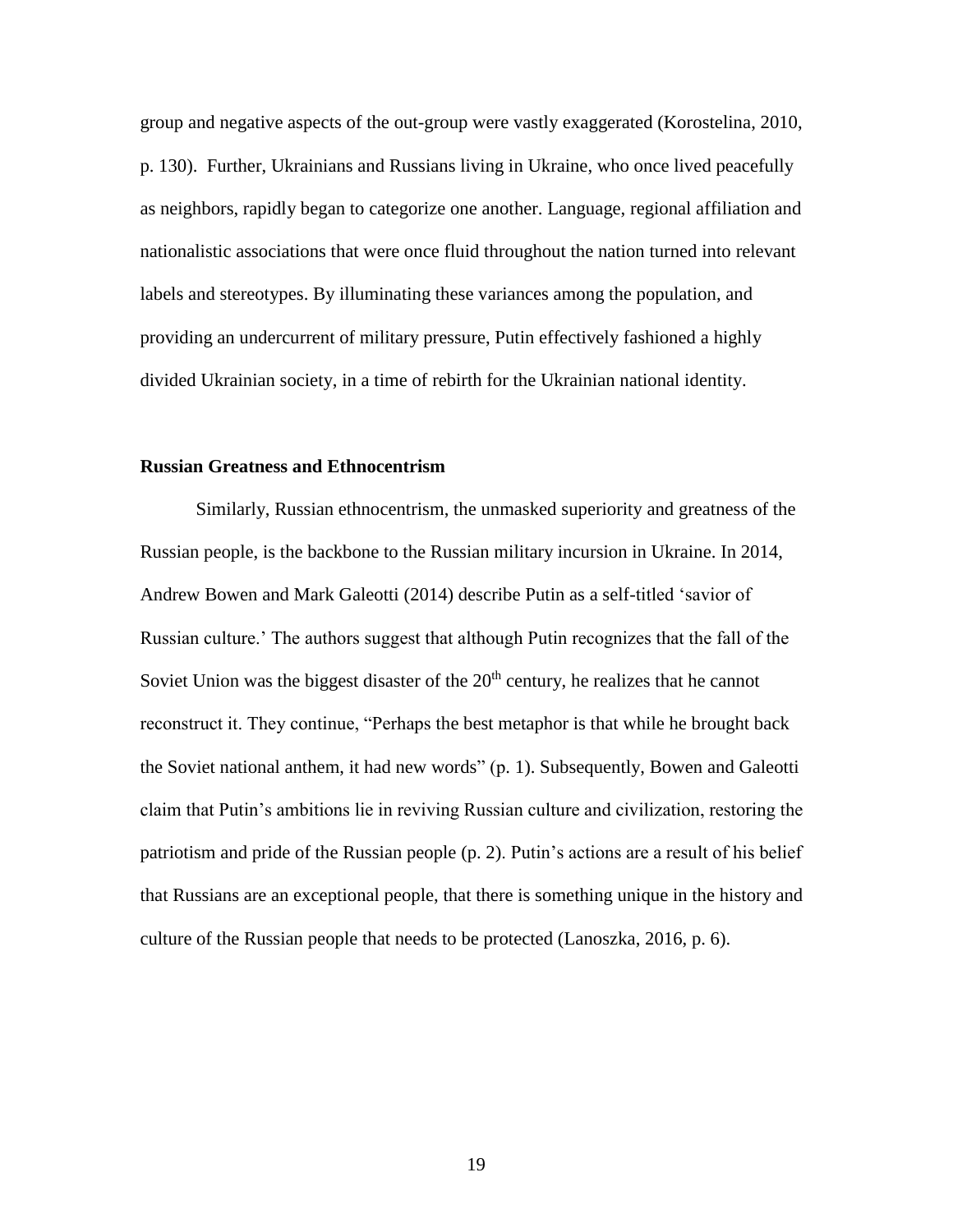#### **Legal Rhetoric**

A fascinating perspective on how Putin was able to justify his aggression in Ukraine is Roy Allison's (2014) look into Putin's legal rhetoric (p. 1). Allison suggests that to maintain his image of a "lawful actor," Putin masked his war-games in legal rhetoric. To support his annexation of Crimea, Putin toyed with the legal basis for military intervention and the concept of self-determination. International is often widely open to interpretation, and Putin utilized this to his benefit (Pg. 4). Allison claims that Putin's use of cloudy legal rhetoric and his disregard of international law have filled the global community with an air of uncertainty and hesitation. According to Allison, Putin engaged in 'deniable intervention,' essentially exploiting the pitfalls in the legal system and blending both legal and illegal actions. This makes it particularly difficult for the international community to gage an appropriate response. Further, Allison states that Putin legitimized his actions by claiming "to be protecting Russian citizens from danger…to be intervening by invitation…and to reference western focus on human protection and Kosovo's secession from Serbia (Allison, 2014, p. 6)." In clouding the legal rhetoric, Putin was able to resist more significant repercussions.

#### **Historical Memory and National Myth**

Further, Putin has been able to play up the ethos of historical myth. The annexation of Crimea was a direct example of this. Rather than admitting that Crimea has been a part of Ukraine for the last several decades, Putin focused on the notion of the deep historical connection that Russia had to Crimea (Makarychev, 2014, p. 197). Upon annexation Putin remarked, " …after a long, difficult, exhausting voyage, Crimea and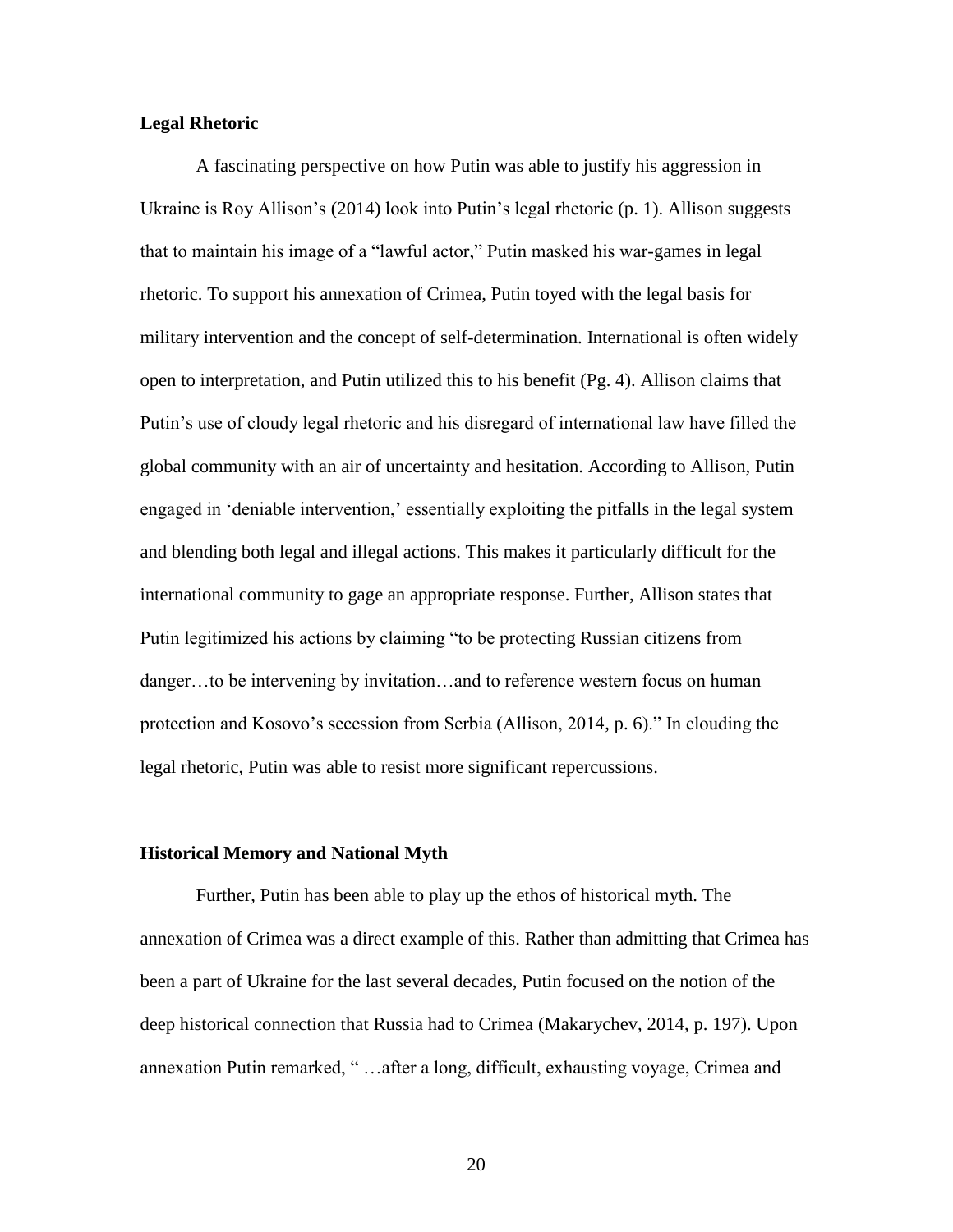Sevastopol are returning to their native harbor, to their native shores, to their point of permanent registration— to Russia (Bowen & Galeotti, 2014, p. 4)." This scenario is reminiscent of Kosovo and its bid to become an independent nation. While the Kosovars are an identifiably different people, Serbian leaders suggested that Kosovo had deep historical significance to Serbia and was the birthplace of Serbian martyrdom (Interfax, Russia, 2016, p.1). This same situation has played out in Crimea with Putin pulling at the heartstrings of the Russian people. In essence, he has created a sense of Russian attachment to Crimea in order to justify the illegitimate and expedient annexation (Bebler, 2015, p. 11).

Putin's primary tactic in effectively dividing the population along ethnic lines was the use of historical myths. By giving labels to the west and east that were remnant of prominent historical figures, he was able to mobilize emotions, sentiments, and stereotypes that were associated with these figures and their ancestry. A historical myth is a powerful tool (Sherlock, 2016, p. 3). Since the myth has little to do with true historical accuracy, its reiteration lies in the eye of the beholder. In this way, historical myths are easy manipulated to shift history in the way that they desire. By linking ethnic groups to the stories of their past, they tend to revive and bring purpose to their identities (Wilson, 1995). With this hidden weapon, Putin was able to make the greatest impact. With the preexistent belief that western Ukrainians were nationalistic, Putin pegged the westerners as *Banderivtsi*: a term reminiscent of prominent Ukrainian nationalist and independence movement leader, Stepan Bandera (Riabchuk, 2015, p. 5). As predicted, those in the east began to categorize based on this stereotype. Along with the geographically defined west, those who spoke Ukrainian even to the east of Kiev also became defined under that label.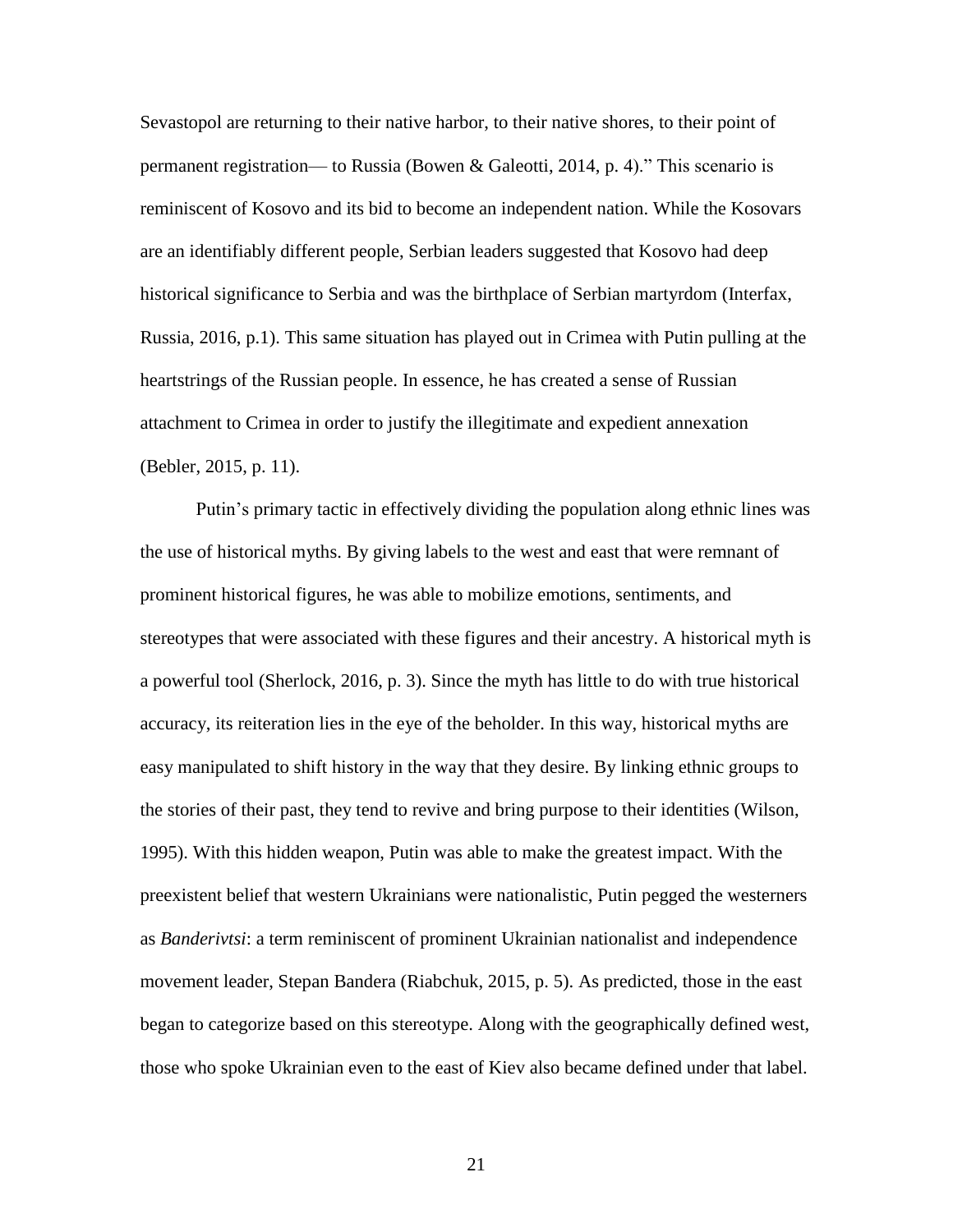The east was subsequently defined by their call back to a Soviet system and was perceived with animosity by the rest of Ukraine. At this point, Donbas and its unique way of life became more isolated than ever.

Lilia Shevstova (2015) suggests that Putin is at a crossroads. He cannot liberalize his system as the risk of losing control, yet he cannot further militarize his country a-la Stalin as Russian elites will not allow it. Thus, Shevtsova warns that calm on the surface should not be misinterpreted. In the wake of sanctions and resources being directed to the Crisis, the economy and system of control in Russia are deteriorating (Luxmoore, 2014, p. 4). Additionally, people have no outlets to relieve their anger, signaling that domestic tension will only grow from here (Shevstova, 2015). Shevtsova writes in regard to Russia, "It will go abroad not to learn the ways of modernization, but to challenge its external enemies. As it internationalizes its quest for survival, in other words, the Russian system will turn its own degradation into a global problem." Shevtsova's argument frames Putin's incursion into Ukraine as a sign of internal decay and instability: weakness and sanctions fuel the fire for aggression (Tsygankov, 2015, p. 299).

The literature presented identifies several suggested frames that Putin utilizes to justify his involvement in Ukraine. The following research will explore the validity of these frames in Putin's own rhetoric on the topic. Through this, the study will also examine the significance and implications of framing by elites in the political sphere.

#### **Methodology**

In order to identify frames within Putin's rhetoric, I utilized qualitative content analysis. Krippendorff (2004), a primary expert on the topic, defines content analysis as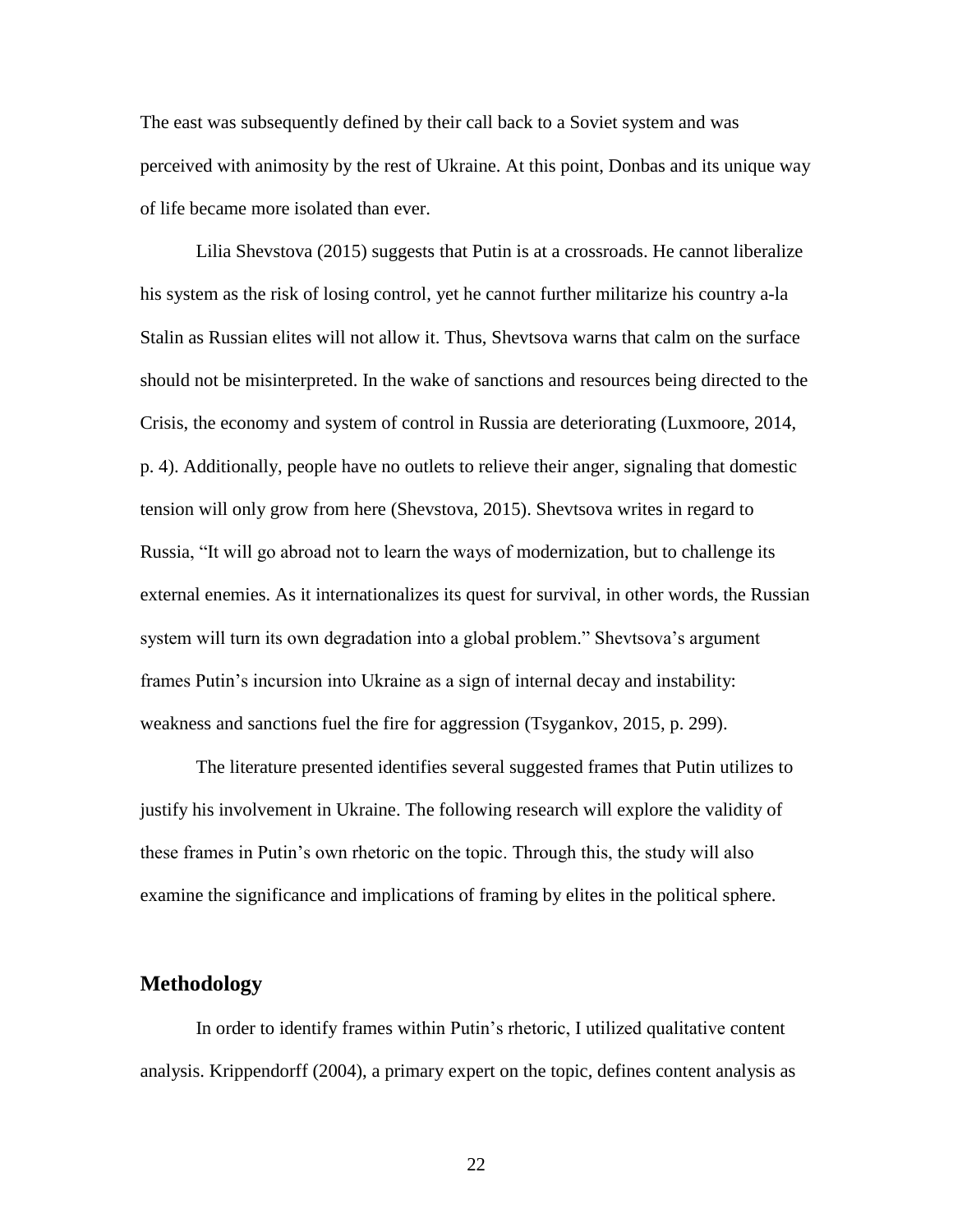"a research technique for making replicable and valid inferences from texts (or other meaningful matter) to the contexts of their use (Pg. 18)". Krippendorff highlights the significance of replicable results and validity in content analysis. To achieve such results in the research requires a systematic and objective approach in which the content is handled without the bias of the reader (Pg. 19). Appendix I consists of the limitations and tactics I employed in order to achieve objectivity and replicability in the study.

This study explores the rhetoric of Vladimir Putin on the Crisis in Ukraine, through a content analysis of 57 speeches, excerpts, and interviews made by Putin to both a domestic and international audience. The purpose of the study is to identify key justifications, or frames, in Putin's rhetoric and to compare these results with the key frames that are identified in the existing literature. In this way, the findings of this study can shed light on the ongoing debate over Putin's motivations in Ukraine.

The 57 sources utilized in the study are a nearly exhaustive list of Putin's rhetoric on the Crisis in Ukraine from 2013-2016. I used several criteria to determine which sources were relevant to the study.

- 1. The first criterion is subject matter. All of the speeches, interviews, and excerpts analyzed for this study focus on the Crisis in Ukraine. This includes Putin's rhetoric on Euromaidan, the overthrow of Yanukovich, the annexation of Crimea, the Minsk Agreements, and the current scope of Russian foreign policy toward Ukraine.
- 2. The second criterion is the date of the source. The study focuses on the time period beginning with the Maidan uprising and extending into the current fighting in Donbas. The dates of the sources, thus, range from 2013 to 2016.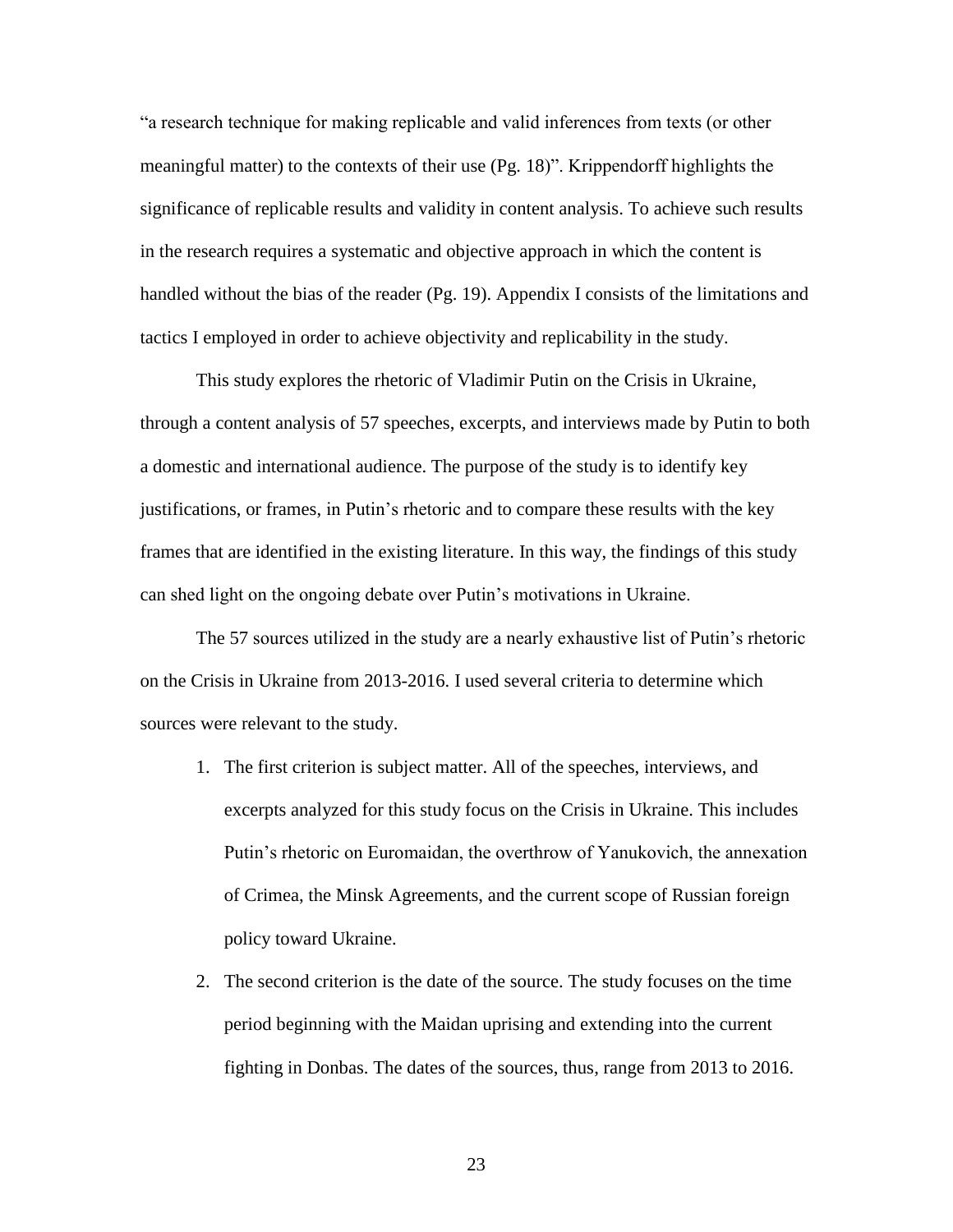Two additional sources were included in the study from 2007 and 2012. Both sources are prominent addresses that Putin gave, and are directly related to Russian foreign policy toward Ukraine.

- 3. The third criterion is indeed Putin's rhetoric. All of the sources utilized contain Putin's own speech acts. The majority, 47 out of 57 sources, are direct transcripts of speeches and interviews given by Putin. The remaining 10 sources are remarks or excerpts from various news sources that contain Putin's rhetoric on the subject. The excerpts contain quotes given by Putin on the topic.
- 4. The fourth criterion is credible and varied sources. The sources are a combination of official Kremlin releases and prominent international news stations. The primary sources utilized were the Kremlin's official transcripts of interviews and press releases. Further, I utilized transcripts of prominent speeches that Putin gave to the UN, the Valdai Club, Russian Public, and Crimea, among others. Primary interviews included Putin's discussion with Charlie Rose, Bild Newspaper in Germany, and the Italian journal, "Corriere".

The focus of this study is to better understand the justifications of Russia's incursion into Ukraine through Putin's direct rhetoric. To do so, I first conducted several preliminary readings of the sources. The first read-through was meant to solidify that the source adhered to the aforementioned criteria. Once this was established, I read through the sources two more times to get a sense of emerging trends in the rhetoric. In the subsequent read through, I was able to identify 8 distinct trends, or justifications, by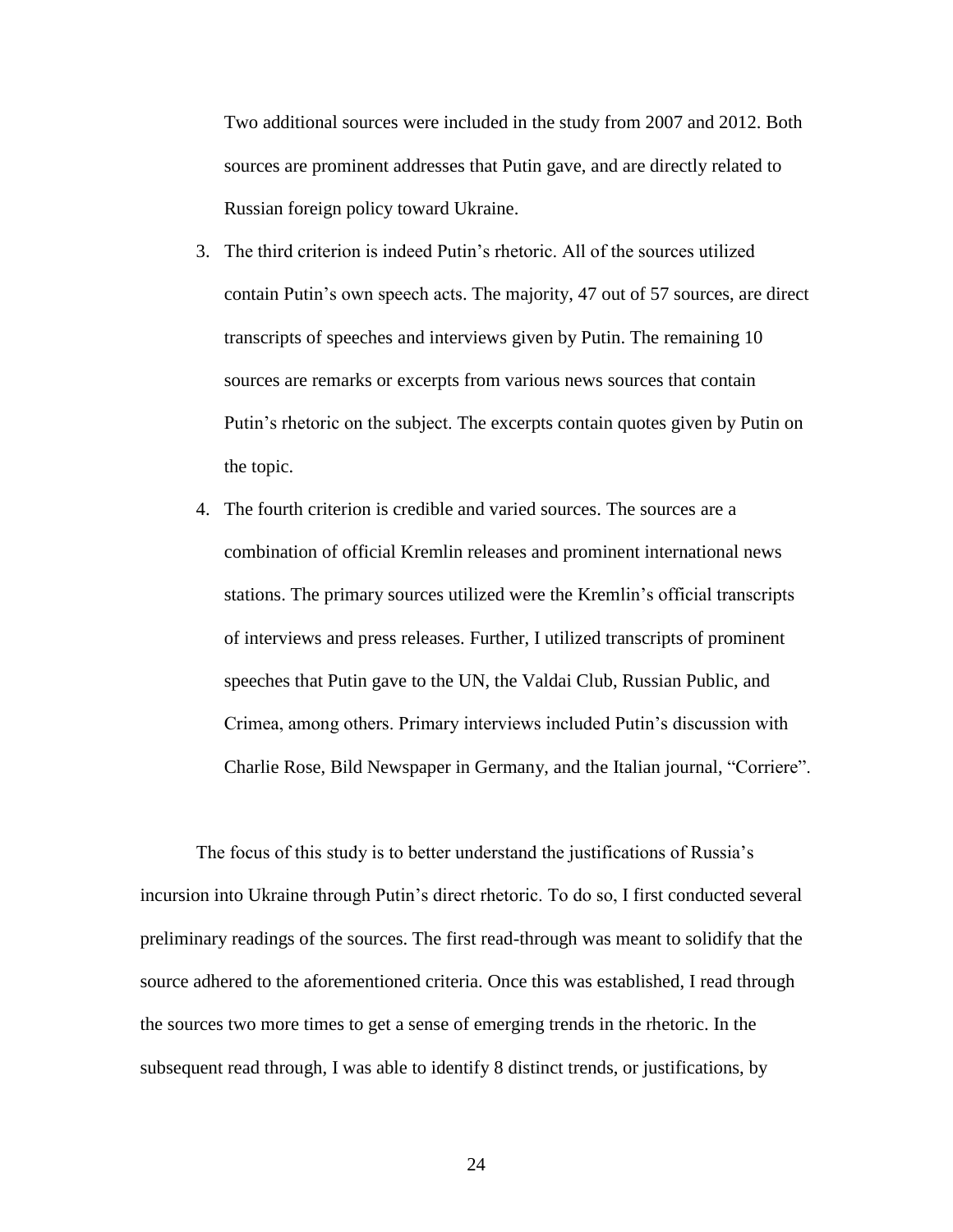denoting key phrases that were given in his rhetoric. I coded the sources manually by identifying key phrasing pertinent to each category, which will be defined in the findings in further detail. The 8 categories that emerged from the research are 1. Protecting Ukrainians and Russians/Illegitimate coup/Brother nation, 2. Projecting blame/Lack of dialogue, 3. Will of people/Kosovo precedent/Historical memory, 4. Protecting Russian interests, 5. Denial of intervention, 6. Minsk unfulfilled, 7. NATO Expansion.

Once distinct categories were clear, I organized them into a basic chart. Columns were distinguished by category, and rows were distinguished by source (sources were organized by date). Next, I went through each source and marked an "X" in the column that corresponded to the category utilized. Nearly all sources contained more that one "X" in the row, as most sources mentioned more than one justification. Table 1 and Chart 1 show the total frequency that each category (justification) was mentioned within the sources.

After compiling one comprehensive chart of all the sources, I engaged in a subsequent analysis. To identify changes in Putin's rhetoric throughout the course of the Conflict, I created a chart that organized his justifications by year. Since the conflict was only beginning in 2013, I utilized 2014, 2015, and 2016 as the focal points. Appendix II contains a detailed chart of all 57 sources analyzed in the study. Each entry, organized by date, consists of a title, distinction of audience, the source it was taken from, and a small description.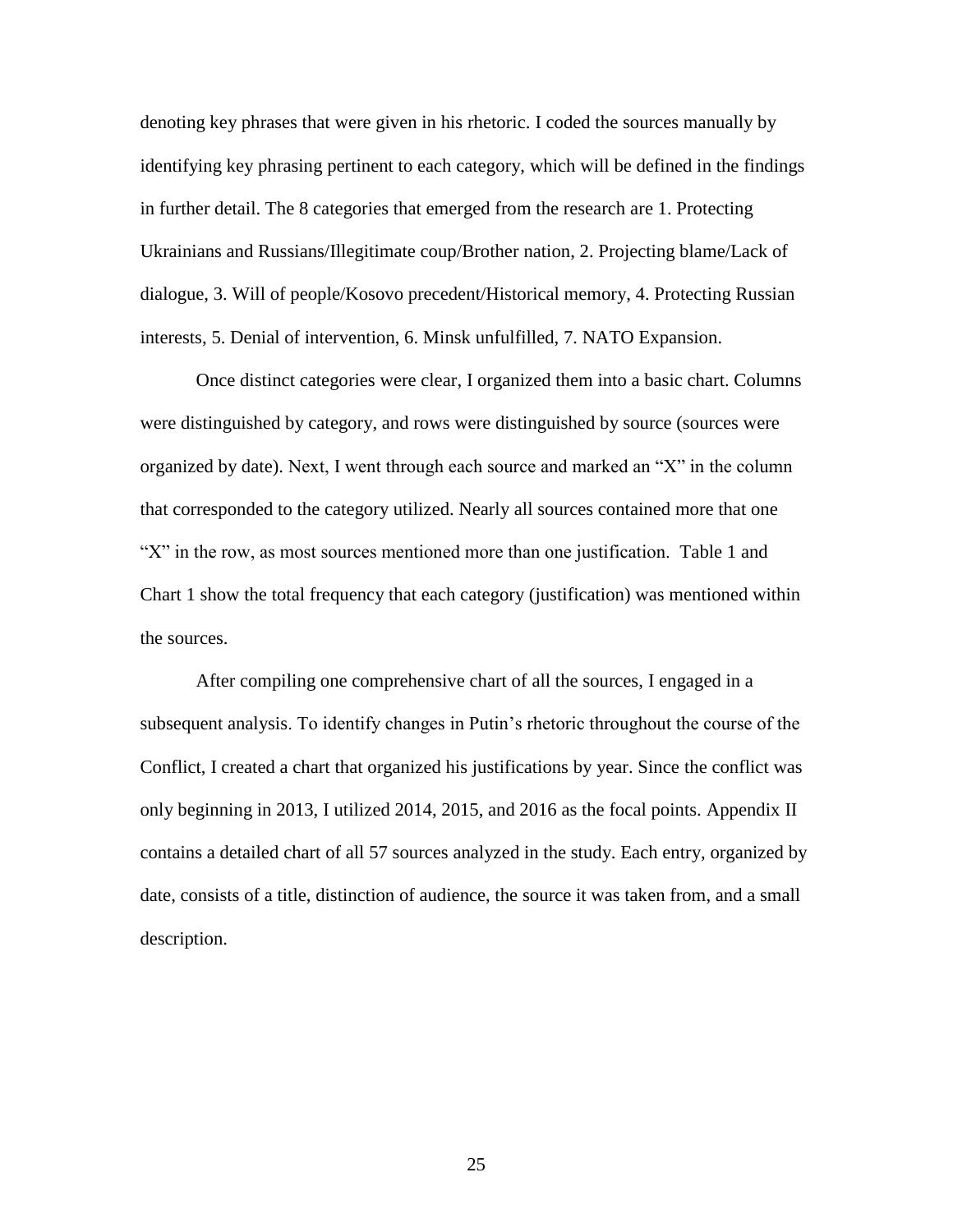#### **Findings**

Provided below is an outline of the eight most common trends (justifications) found in the rhetoric in order of frequency:

#### **1. Protecting Ukrainians and Russians/Illegitimate coup/Brother nation**

In Putin's rhetoric this justification was used most frequently: in 32 out of 57 sources. In the rhetoric, these three categories were integrated into one main justification, suggesting that Putin had to help the Ukrainian people, a brother nation, from the new illegitimate government. The key phrases used to identify this trend were "helping the Ukrainian people," "brother or sister nation," and "illegitimate overthrow." Any form of these key phrases provided a check mark in this column. The rhetoric, thus, suggests that Putin's main justification has been to help his brother nation through the chaos that has been created by the illegitimate overthrow of Yanukovich.

The following is an example excerpt taken from Putin's answers to journalist's questions in Novo-Ogaryovo on March 4, 2014. Following a comment on the overthrow in Kiev, Putin states, "When we see this we understand what worries the citizens of Ukraine, both Russian and Ukrainian, and the Russian-speaking population in the eastern and southern regions of Ukraine. It is the uncontrolled crime that worries them. Therefore, if we see such crime spreading to the eastern regions of the country, and if the people ask us for help while we already have the official request from the legitimate president, we retain the right to use all available means to protect those people" (Putin, March  $4<sup>th</sup>$  2014, p. 6). Later on he notes, "I want you to understand me clearly; if we make that decision, it will only be to protect Ukrainian citizens" (p. 12).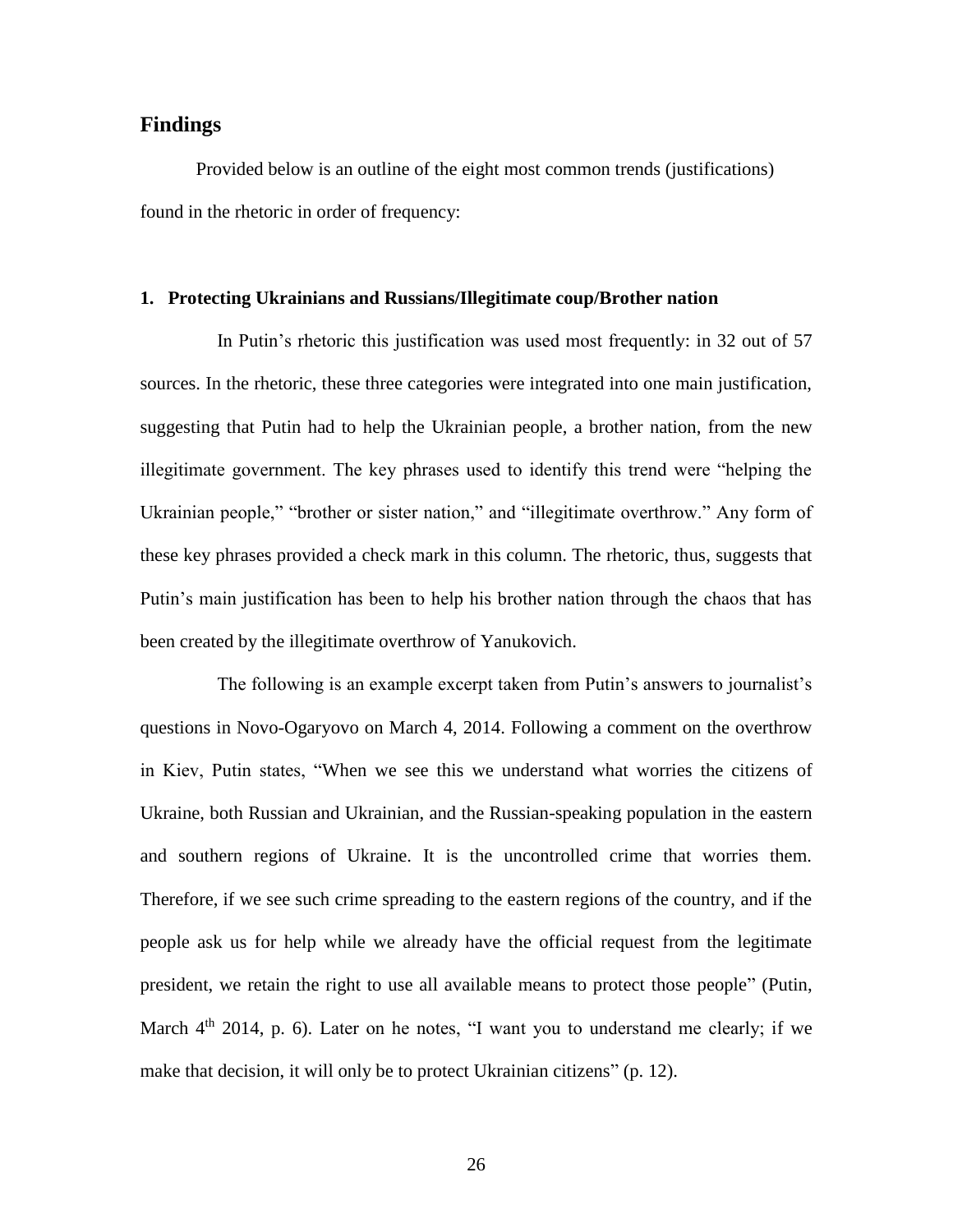#### **2. Projecting Blame/Lack of dialogue**

The trend of projecting blame along with a lack of engagement in dialogue is a close second with a frequency of 31 out of 57 sources. In this trend, Putin often projects blame on the West, stating that they funded the Crisis in Ukraine, and continue in extensive involvement as a tactic to draw Russia into further isolation. Subcategories that are used in tandem with this trend are a lack of dialogue between the West, Ukraine, and Russia in the conflict, as well as, critique of American democracy promotion and its volume of troops stationed on foreign borders. The key phrases utilized were "U.S. supported the coup," comparison of Russian to U.S. troops, "Russia is open for dialogue", "Ukraine must lead negotiations," and similar combinations.

An example of such rhetoric is presented in an excerpt from one of Putin's answers in a Q&A session with journalists. Putin states, "And it is not the first time our Western partners are doing this in Ukraine. I sometimes get the feeling that somewhere across that huge puddle, in America, people sit in a lab and conduct experiments, as if with rats, without actually understanding the consequences of what they are doing (Putin, March  $4<sup>th</sup>$  2014, p. 15)." In addition, claims about Putin's military involvement in Ukraine are often met with a retort on the quantity of troops that the U.S. has on foreign borders and the forced promotion of American values onto nations who are unready and unwilling. When directly questioned on his aggression in Ukraine, Putin projects the blame off of himself and onto other parties.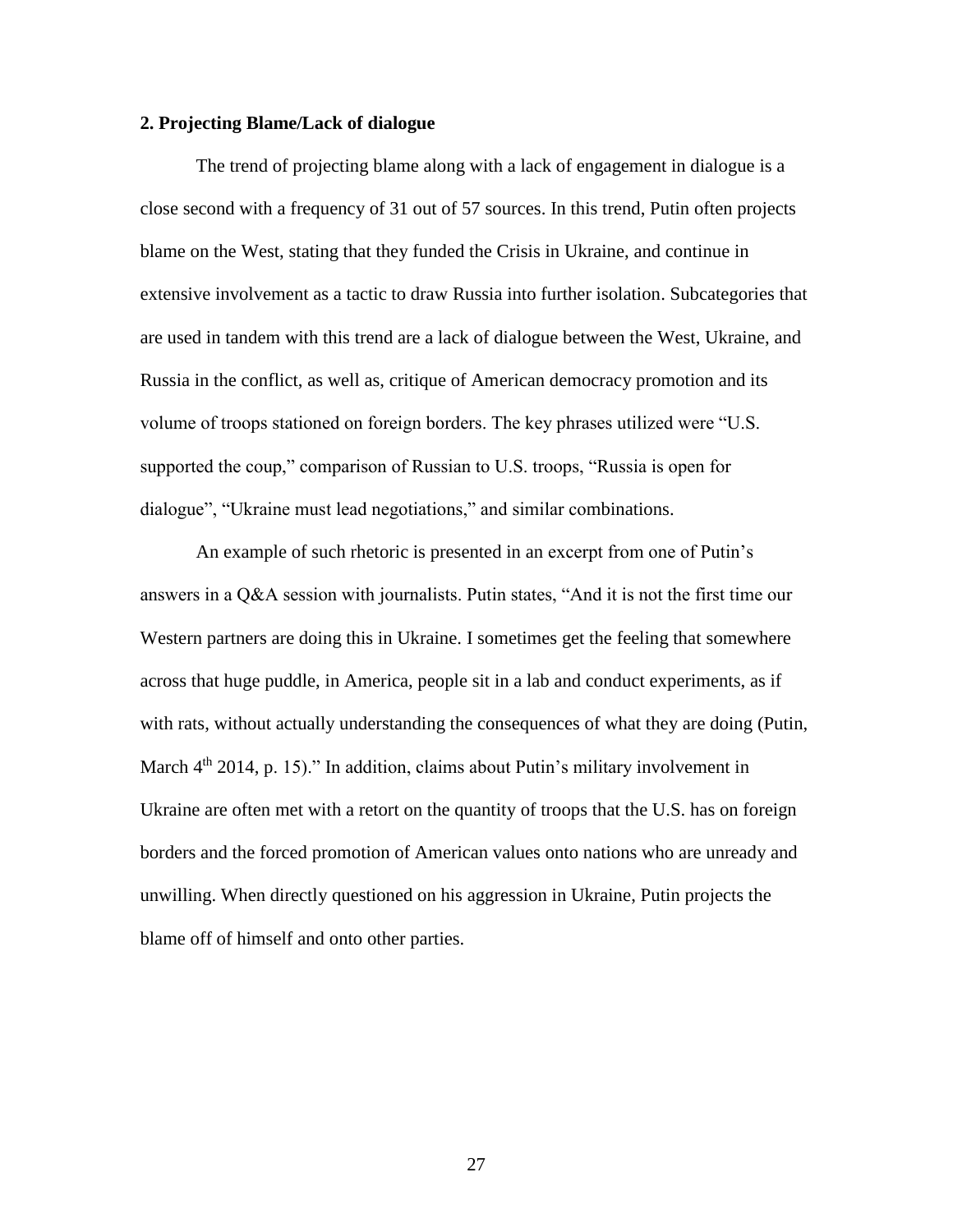#### **3. Will of the people/Kosovo precedent/Historical memory of Russia**

This trend of three interwoven factors was utilized by Putin in 22 out of 57 sources. Often used in tandem, the gist of this combined justification is that Crimea is an integral part of Russian historical myth, the people of Crimea chose in the referendum to be a part of Russia, and the precedent of Kosovo gives this notion legitimacy. Putin essentially asserts that it is unjust to counter the overwhelming will of the people. Seeing as Crimea was historically and ethnically an integral part of Russia, it is only natural that it be returned to Russia unharmed. Putin mentions the Kosovo precedent as an example of the power in the will of the people. The coding for this category consisted of phrases such as "will of the people", "Kosovo precedent", "right to determine their future", "historical memory", and the like.

For example, Putin spoke on this topic in a speech to Federation council members, deputies of the Duma, Russian citizens, and representatives from Crimea and Sevastopol on March 18<sup>th</sup>, 2014. He stated, "...the residents of Crimea and Sevastopol turned to Russia for help in defending their rights and lives, in preventing the events that were unfolding and are still underway in Kiev, Donetsk, Kharkov, and other Ukrainian cities. Naturally, we could not leave the plea unheeded; we could not abandon Crimea and its residents in distress. This would have been betrayal on our part" (p. 5). In regard to historical memory, Putin writes, "Time and time again attempts were made to deprive Russians of their historical memory, even of their language and to subject them to forced assimilation" (p. 4).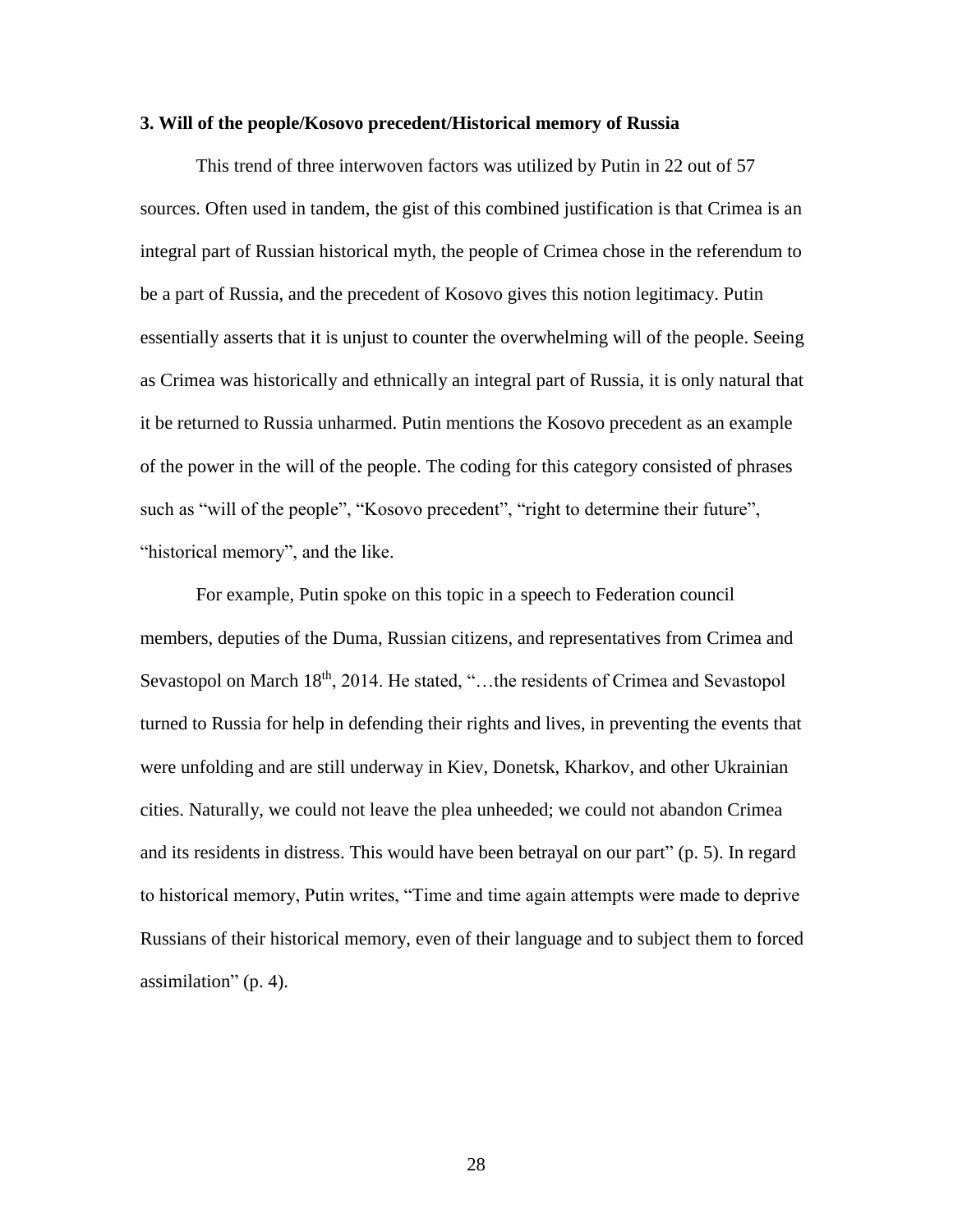#### **4. Protection of Russians Abroad- Ethnic Kin**

Putin notes the justification of protecting Russians abroad 21 times throughout the rhetoric. This trend highlights aspects of Russian pride, patriotism in the Russian nation, and the adamant protection of Russian co-ethnics abroad. To this effect, Putin often states these justifications in relation to the separation of Russian people by borders after the fall of the Soviet Union. He asserts that he must protect the rights of all Russians living abroad, rights that were being discriminated against in Ukraine. Putin states that the situation in Ukraine reached a point that his leadership could no longer tolerate. The coding for this justification included "Russian pride", "protection of Russians abroad", "Russian values", "rights of Russian speakers", and the like.

In December of 2013, Putin gave an address to the Russian people in which he stated, "We are aware of the all-encompassing, unifying role of the Russian culture, history and language for our multi-ethnic population and we must build our state policy with this in mind" (p. 4). In his remarks to the Duma in March 2014, Putin also states, "Millions of Russians and Russian speaking people live in Ukraine and will continue to do so. Russia will always defend their interests using political, diplomatic and legal means. But it should be above all in Ukraine's own interests to ensure that these people's rights and interests are fully protected. This is the guarantee of Ukraine's state stability and territorial integrity" (p. 10).

#### **5. Russian denial of involvement**

The denial of Russian military involvement in Ukraine is a trend that surfaces in 18 sources throughout the rhetoric. Coding for this trend included "no intention of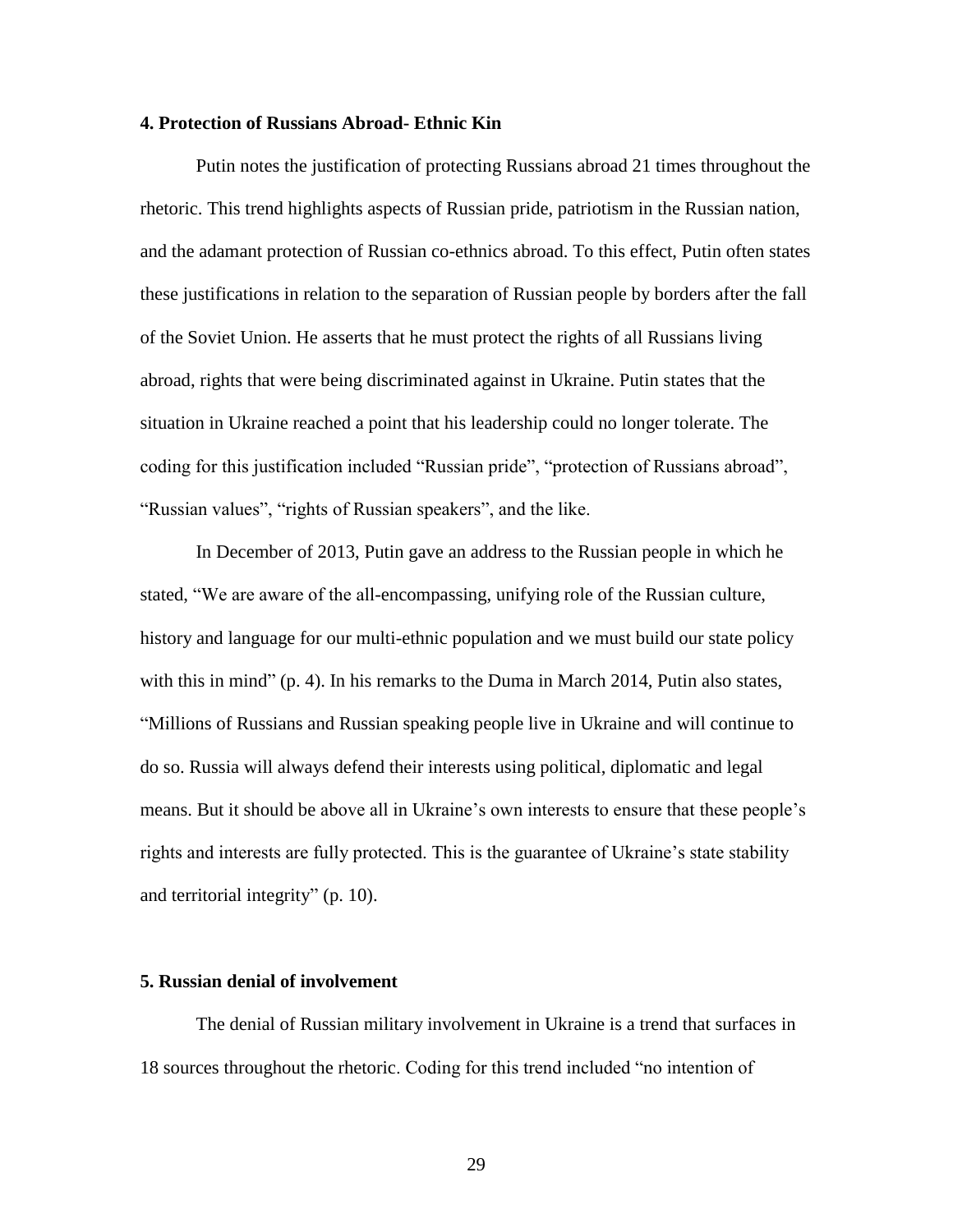involvement", "no armed forces", "peace for Ukraine" and similar phrases. This justification is particularly fascinating as there is palatable evidence of Russian intervention into Ukraine. Nonetheless, Putin attests that he is hoping for a peaceful resolution and that the Russian Federation has no intention of intervening in the neighboring country. To this effect, Putin adds Ukraine is more than capable of settling this Crisis on its own and does not require Russia to step in.

In a Russia-EU Summit held in Brussels on January  $28<sup>th</sup>$ , 2014 Putin states, "as for advice for Ukraine on what to do and how to do it, I think the Ukrainian people are quite capable of deciding this for themselves. In any case, Russia has no intention of ever intervening" (p. 7). In response to a question on the possibility of war breaking out in Ukraine Putin states, "I am not concerned, because we do not plan and we will not fight with the Ukrainian people" (p. 12). This is one of several almost identical remarks in which Putin denies any interest or plans to engage in a war with Ukraine.

#### **6. Legal Rhetoric**

The sixth most prominent justification that Putin utilizes in his rhetoric is that his foreign policy is always conducted within the bounds of international law. Thus, his involvement in Ukraine and his annexation of Crimea were both legal and justified. The use of legal rhetoric appears 16 times within the sources. In a majority of the examples, Putin states that Russia strives to consistently comply with international law. At points, this claim is substantiated by a comparison of Russian versus U.S. accordance to international laws and norms.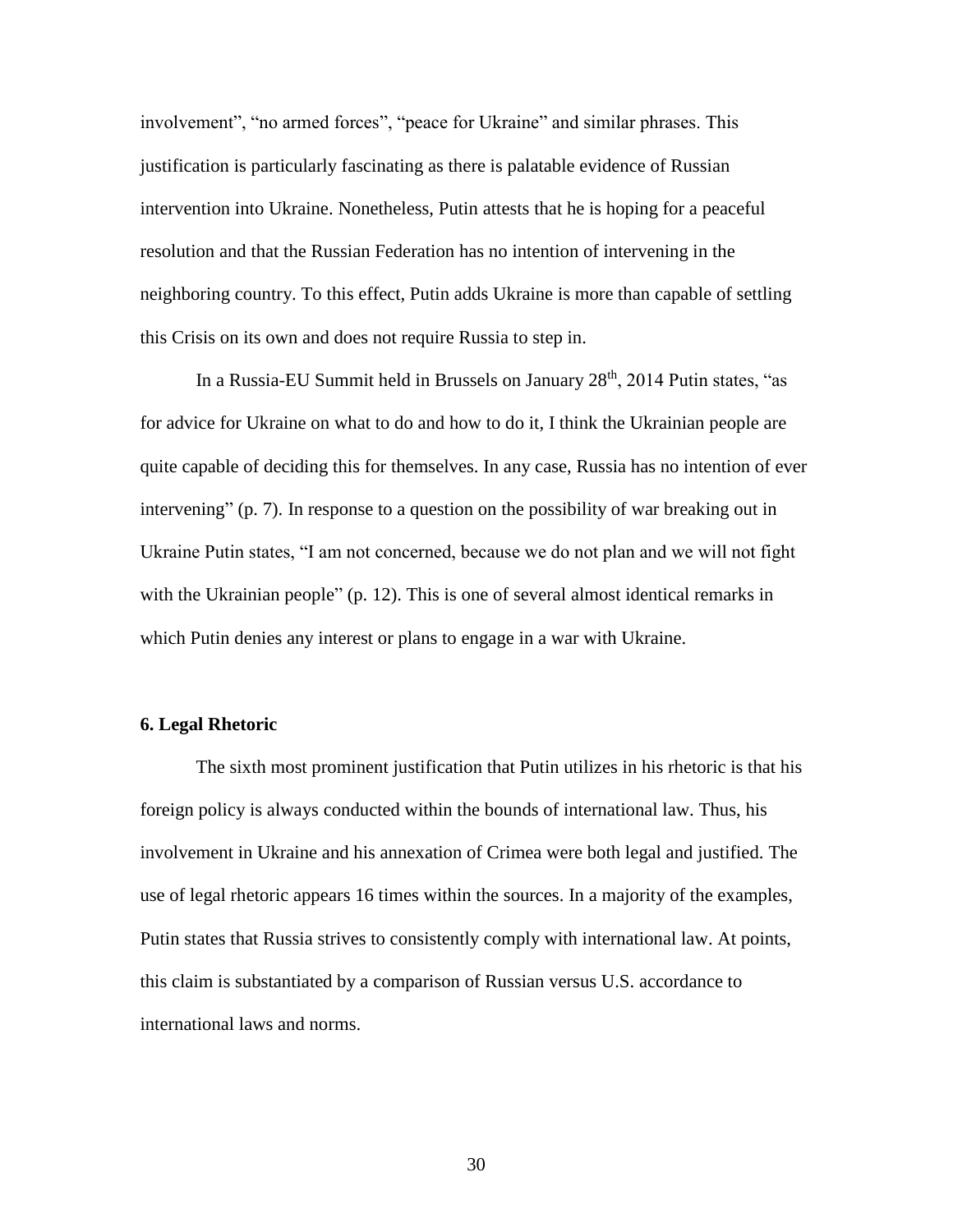In an interview with Hubert Seipel on Novemeber 27<sup>th</sup>, 2014, Putin states, "We believe that this sort of reaction was totally disproportionate to what had happened. Whenever I hear complaints about Russia violating international law I am simply amazed. What is international law? It is first of all the United Nations Charter, international practice and its interpretation by relevant international institutions" (Global Research, 2014, p. 3). In regard to the comparison of abiding to international norms with the West Putin states, "…what do we hear from our colleagues in Western Europe and North America? They say we are violating norms of international law. Firstly, it's a good thing that they at least remember there exists such a thing as international law—better late than never" (Putin, 2014, p. 5).

## **7. Minsk Agreements Unfulfilled**

Also used 16 times is the justification that Putin's involvement is required in order to fulfill the Minsk agreements. Putin claims that it is only through his involvement that there was any headway made in the attempted ceasefire. Putin claims that he is waiting on the cooperation of Ukraine to fulfill the agreement. On the other hand, Poroshenko maintains that it is unsafe to lay down arms at this time as there is heavy artillery consistently coming from the separatists. The coding for this justification included "Minsk agreement", "Russian cooperation on ceasefire", "lack of Ukrainian response", and so on.

In an interview with Hubert Seipel, Putin states, "the Minsk agreements arose only because Russia became actively involved in the effort; we worked with the Donbas militias, that is the fighters from southeast Ukraine, and we convinced them that they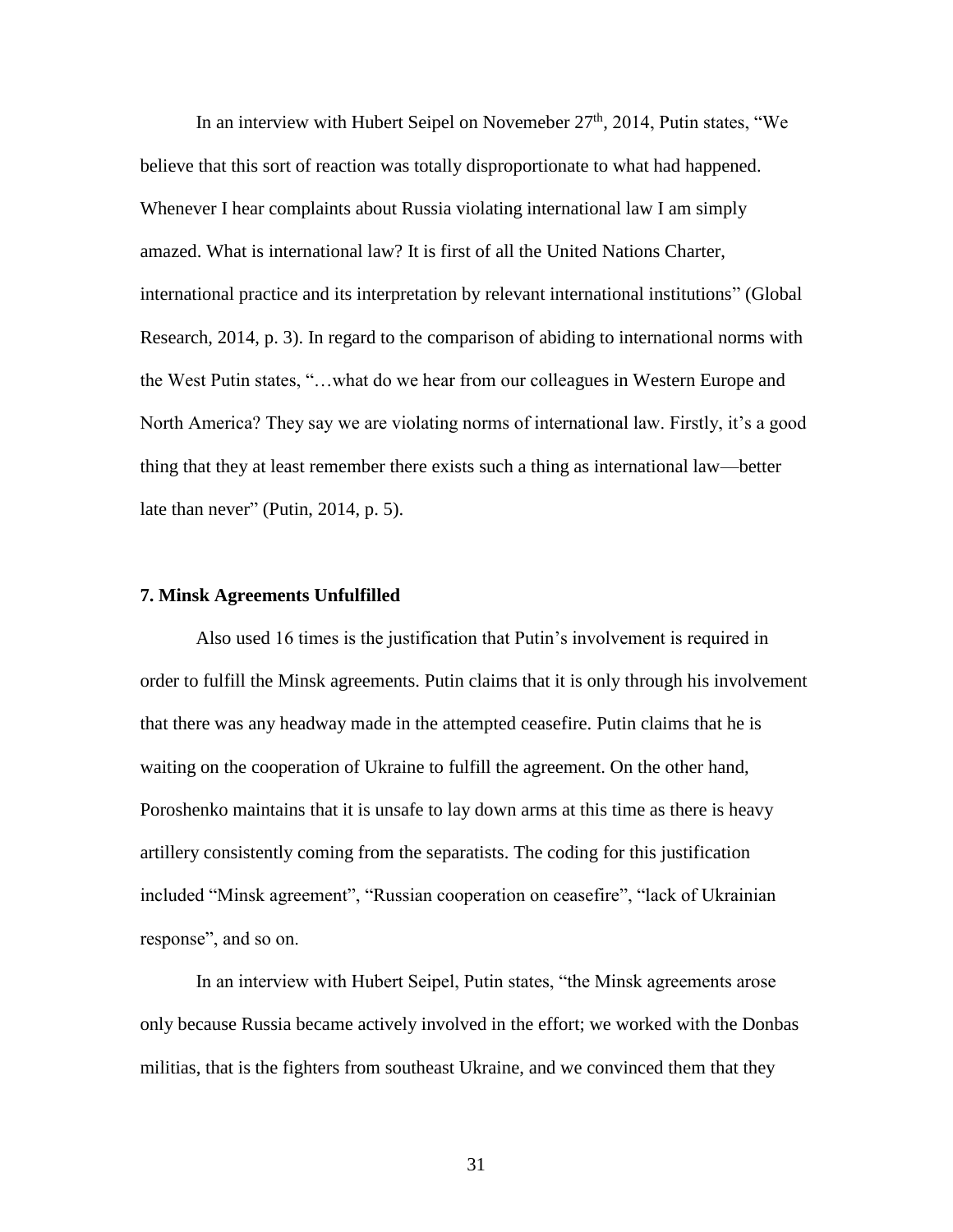should settle for certain agreements. If we had not done that, it would simply not have happened. There are some problems with the implementation of these agreements, it is true" (Global Research, 2014, p. 4). This claim exemplifies Putin's perceived role in the Agreements.

## **8. NATO Expansion**

The final category, mentioned 10 times in the rhetoric, is the justification of countering the threat to NATO expansion. Putin talks of the threat that NATO presents if it continues an eastward expansion right on to Russia's borders. This would not only threaten the security of Russia, but it would directly contradict the warnings given to NATO to stay out of Georgia and Ukraine. Talks of Kiev joining NATO are also cause for concern to the relationship between Ukraine and Russia (Putin, 2014, p. 10).

In February 2007, Putin spoke at the 43rd Munich Conference on Security Policy. In regard to NATO he stated, "I think it is obvious that NATO expansion does not have any relation with the modernization of the Alliance itself or with ensuring security in Europe. On the contrary it represents a serious provocation that reduces the level of mutual trust. And we have the right to ask: Against whom is this expansion intended (p. 5)." This speech given in 2007 is an example of the continued stance that Russia has on the threat of NATO expansion. Coding for this included "NATO expansion", "eastward encroachment", and "frontline on Russian borders."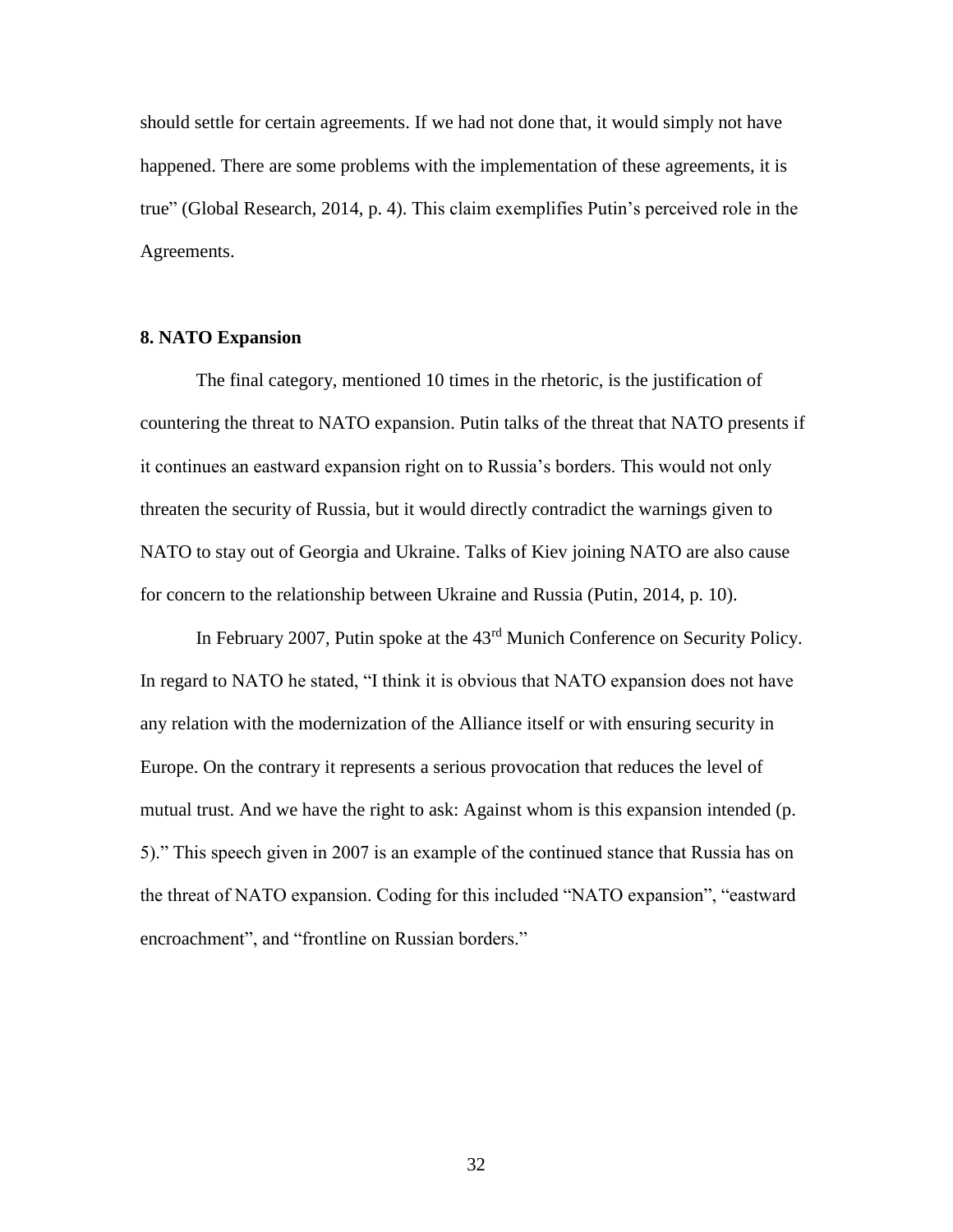# **Trends by Year**

In order to gage whether Putin's rhetoric changed throughout the progression of the conflict, essentially form Maidan to Crimea to Donbas, the sources were grouped by year. Only the most relevant years of 2014, 2015 and 2016 were chosen as they pertain to the events of interest. Since there was an unequal distribution of sources among these years, it was difficult to assess any major shifts in rhetoric throughout the conflict. However, what this analysis did show is that 2015 was a major turning block in the conflict, and it was a year that fostered increased media attention and debate. It is also evident that in 2015, Putin gave significant attention to the Crisis in Ukraine, along with other world leaders. In the start of 2016, attention has dwindled from Ukraine and progressed to other issues such as the civil war in Syria and the rise of ISIS (Stent, 2016 Pg. 6). Whether it was a strategic move by Putin, or simply the nature of media coverage, attention on the Crisis in Ukraine began to fade in 2016.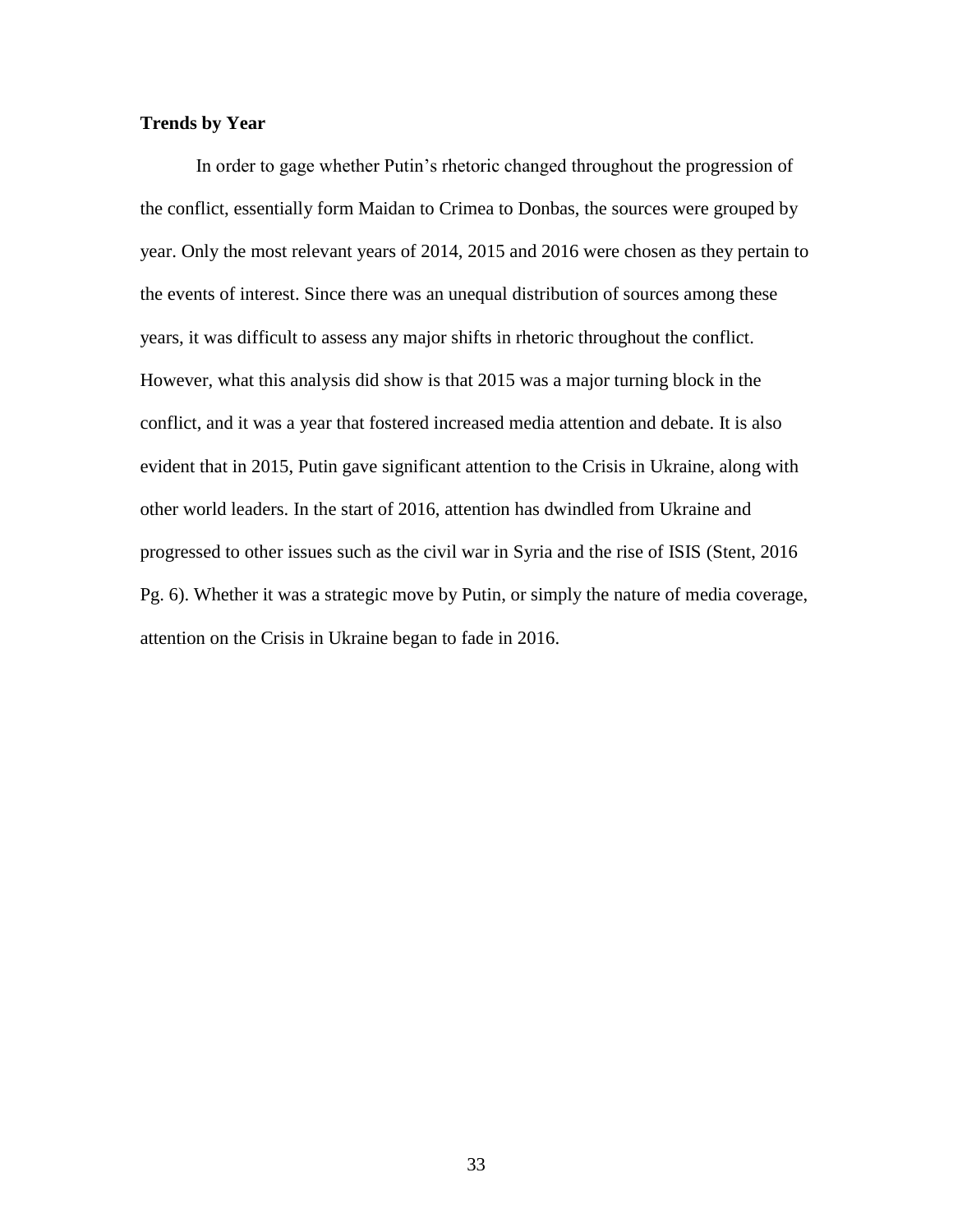| Table 1- Putin's Frames and Frequencies in the Ukraine Crisis |  |  |  |  |  |  |  |  |  |  |
|---------------------------------------------------------------|--|--|--|--|--|--|--|--|--|--|
|---------------------------------------------------------------|--|--|--|--|--|--|--|--|--|--|

| <b>Putin's Frames</b>                                  | <b>Frequency</b> |
|--------------------------------------------------------|------------------|
| Helping Ukrainians/brother<br>nation/illegitimate coup | 32/57            |
| Projecting blame/lack of dialogue                      | 31/57            |
| Will of people/Kosovo<br>precedent/historical memory   | 22/57            |
| Protecting Russian interests                           | 21/57            |
| Denial of intervention                                 | 18/57            |
| Legal Rhetoric                                         | 16/57            |
| Minsk Unfulfilled                                      | 16/57            |
| NATO expansion                                         | 10/57            |

# **Chart 1- Comparison of Total Frequencies**

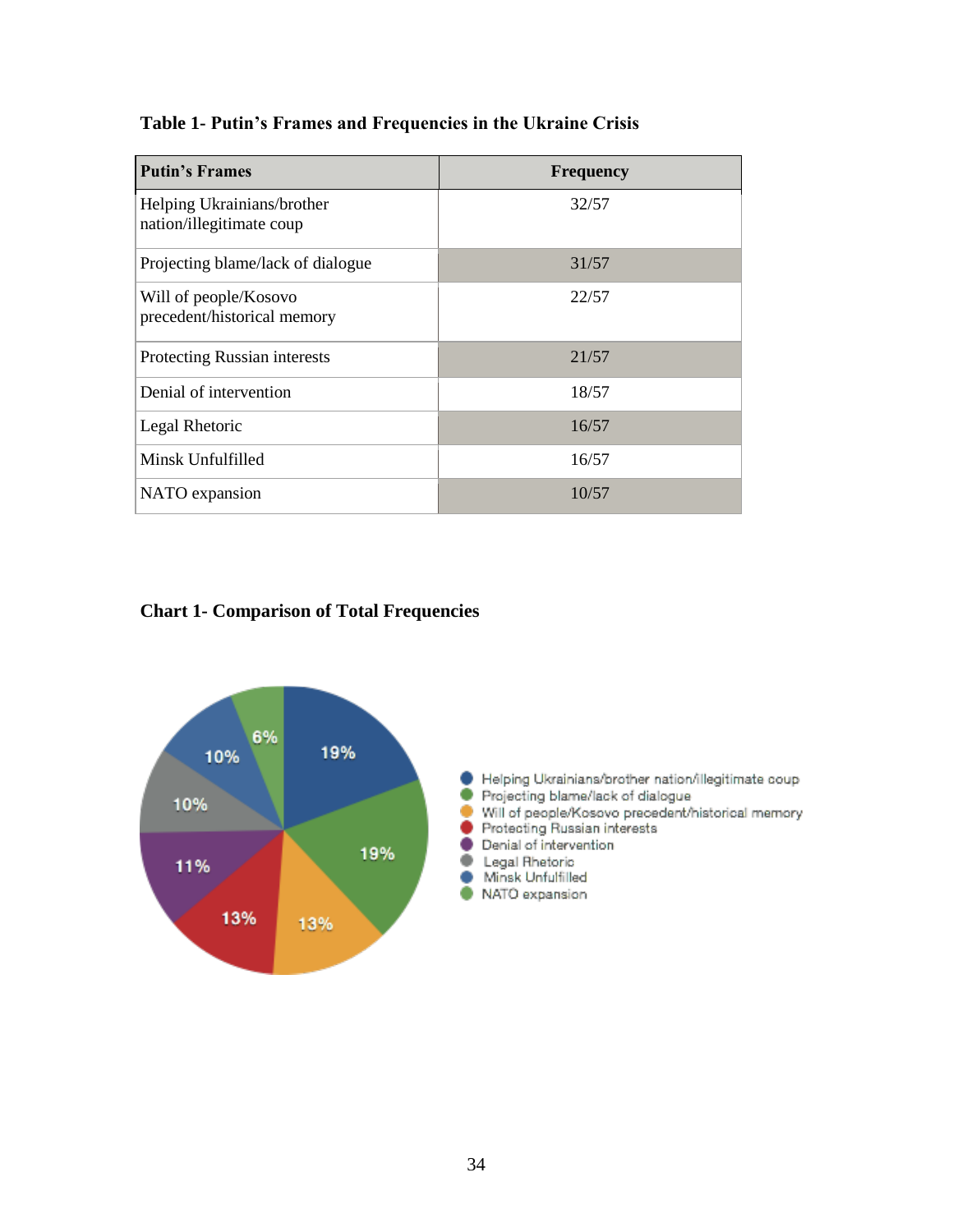# **A Comparison of the Findings to Existing Studies**

As Druckman notes, "Indeed frame strength goes a long way in determining who wins or loses in politics" (2009, p. 29). This conclusion, derived from James Druckman's research on the influence of framing in politics, gives particular salience to Putin's intense use of propaganda and manipulation to present the conflict in Ukraine through specific frames. With a monopoly on media (Lynch, 2015, p. 7) and celebrity status among the people (Sperling, 2015, p. 2), Putin's rhetoric, and *only* his rhetoric, is heard. In this, Putin has the ability to guide public opinion on the conflict in Ukraine and his involvement there. So, how is he justifying his actions? The answer is simple. Putin is justifying Russia's actions in Ukraine by framing his involvement there as legitimate, benevolent and necessary.

The strategic use of framing is an influential tool in politics. It gives elites the unique opportunity to steer the masses toward a desired outcome. By presenting information through a particular lens, elites can virtually construct a problem and provide a solution for it (Druckman, 2009, p. 18). In the Russian nation for example, such a problem is often externalized, meant to rile up domestic support and demonize the proposed enemy (Shevtsova, 2015). Returning to Druckman (2009), there is a fascinating interaction among political elites vying for ample airtime. They are aware that the more coverage they receive, the easier it will be to promulgate their ideas to the public (p. 23). This competition for media attention solidifies the utility and strength that framing possesses in international politics.

This particular case strongly exemplifies the significance of framing in achieving desired outcomes as it demonstrates how an act of aggression can be manipulated in the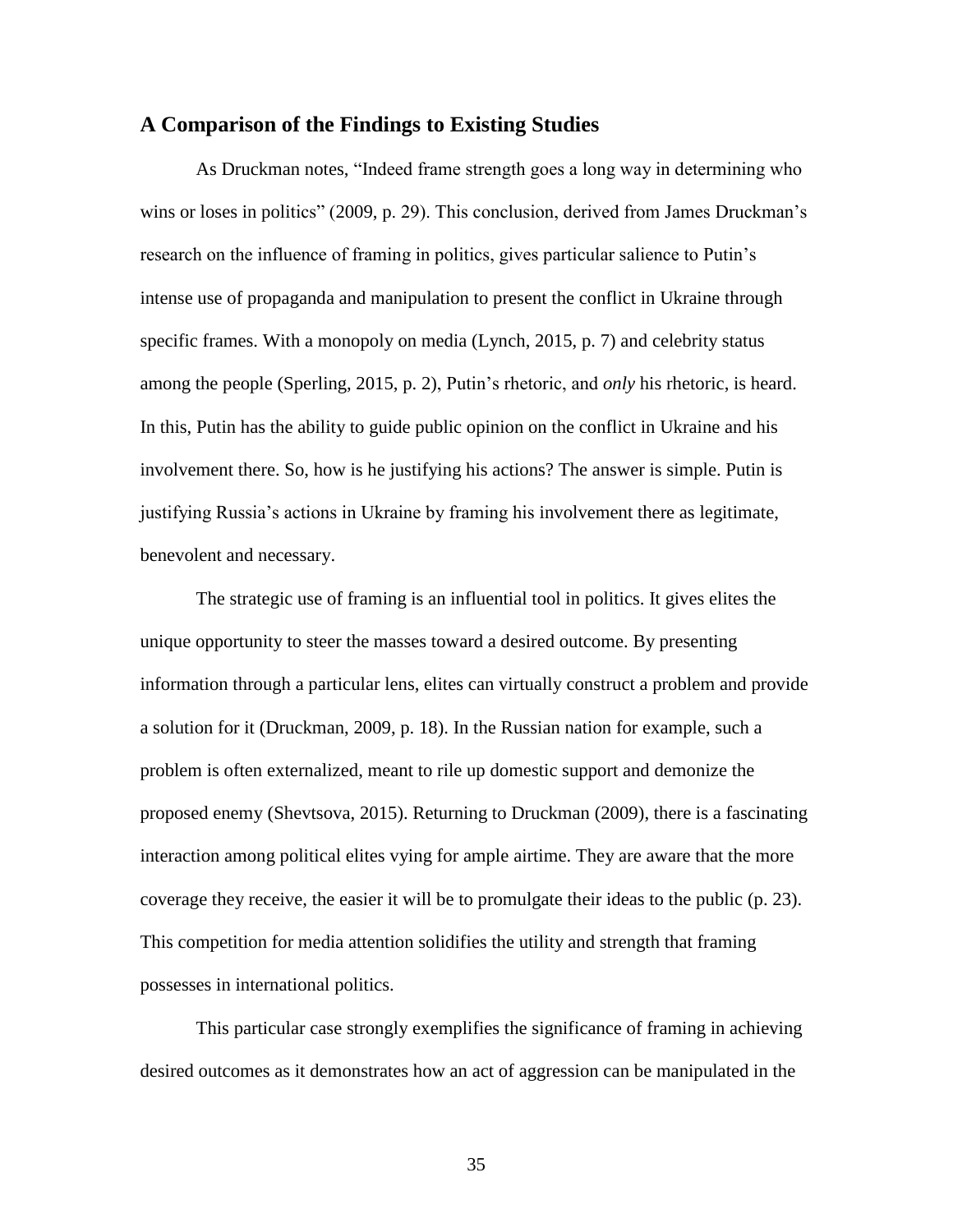international and domestic sphere to resemble something different. Putin's use of propaganda is a key tactic in influencing particularly domestic public opinion on the conflict. The framing of his rhetoric resonates with the masses, providing even greater approval for the already celebrated leader (Levada Center Poll, 2016). As Putin holds a monopoly over practically all Russian media sources, we can infer that the propaganda that is circulated is in direct order from the Kremlin.

Looking back to the findings, Putin's justifications point to the use of several relevant frames in his rhetoric. Most prominent is Putin's ability to frame his actions in Ukraine as necessary and benevolent. As the rhetoric suggests, Putin's main justification for involvement in Ukraine is the obligation to act on behalf of the embattled Ukrainians who are toiling under the strain of the new, illegitimate government. Putin labels not only his ethnic kin, but also all Ukrainians, as one people with Russia. Time and again he laments the struggle of Ukrainians living under constant corruption and governmental instability (Putin, March  $18<sup>th</sup> 2014$ ). Accordingly, Putin's rhetoric presents a clear sense of disapproval for and lack of legitimacy in the new leadership. Consistent rhetoric of this kind emboldens the point that Russia's closest relatives are in need of help. Framing the situation in this way presents Putin's involvement in Ukraine as a necessary measure.

In direct relation to necessity is the notion of Putin acting out of benevolence to his brother nation. Putin often sympathizes with the Ukrainians, expressing that it pains him to see such civil unrest and devastation so close to home (Putin interview, Mar. 18 2014, p.10). Hence, he often places himself in the position of a concerned observer. More often than not, Putin speaks of his desire for peaceful resolution in Ukraine and insists on his willingness to engage in open dialogue with all parties involved. Supported by his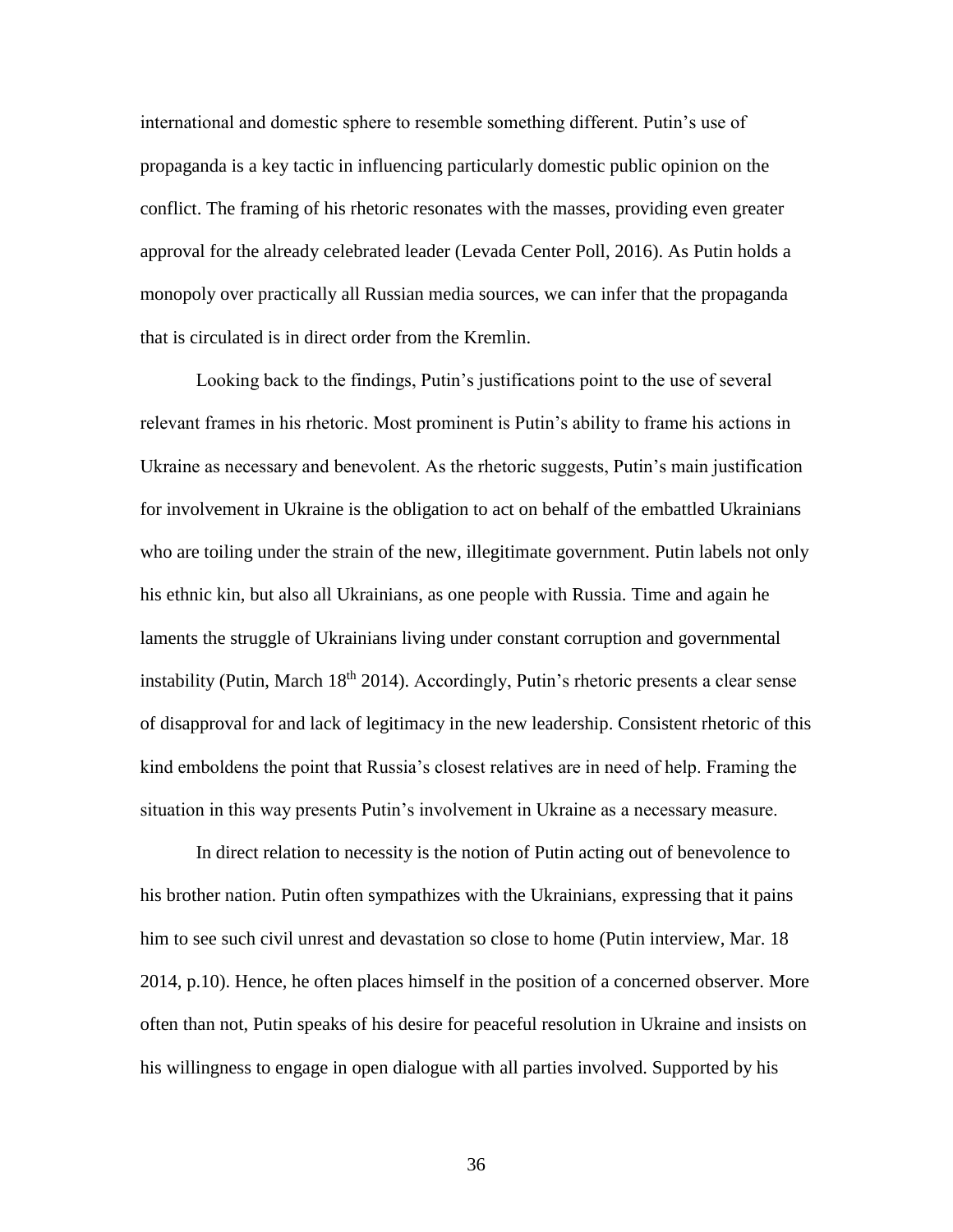denial of troops on the ground, Putin is able to sell his involvement in Ukraine as purely diplomatic: seeking a peaceful resolution for his Slavic brothers.

Upon taking a closer look, however, there is a commonality of contradictions that emerges throughout his rhetoric. While much of Putin's rhetoric focuses on helping the Ukrainian people, his characterization of them fluctuates from brothers to enemies and fascists. This discrepancy is evident throughout the conflict and creates confusion on Putin's true perceptions: Perhaps that is the point. While Putin speaks ardently on lending a hand to Ukrainians, his propaganda machine circulates images of violent ultranationalists staging rallies and destroying cities (Shynkarenko, 2014, p. 2). Incidentally, VICE News has reported numerous cases of these seemingly nationalistic rallies that turn out to be staged by Russian fighters (Luhn, 2015, p.1).

Accordingly, another prominent justification that Putin utilizes is protecting his ethnic kin from the subjugation and lack of representation they face in Ukraine, coupled with the threat of violent fascists (Bebler, 2015, p.8). Putin consistently defends the language, culture, and rights of his co-ethnics living outside of Russia's borders. In Ukraine, there were several key moments that Putin highlighted in an effort to necessitate his involvement on behalf of these co-ethnics. Through the use of propaganda, Putin framed the conflict to appear as if his ethnic kin required immediate protection, and it was his duty to provide it for them. To this effect, Putin emphasized the suggestion given in Ukrainian government to remove Russian as an official language in Ukraine as a clear attack on Russians' rights (Bebler, 2015, p. 8). Further, the media ran several stories of villagers crying out for Putin's help in both Crimea and the east.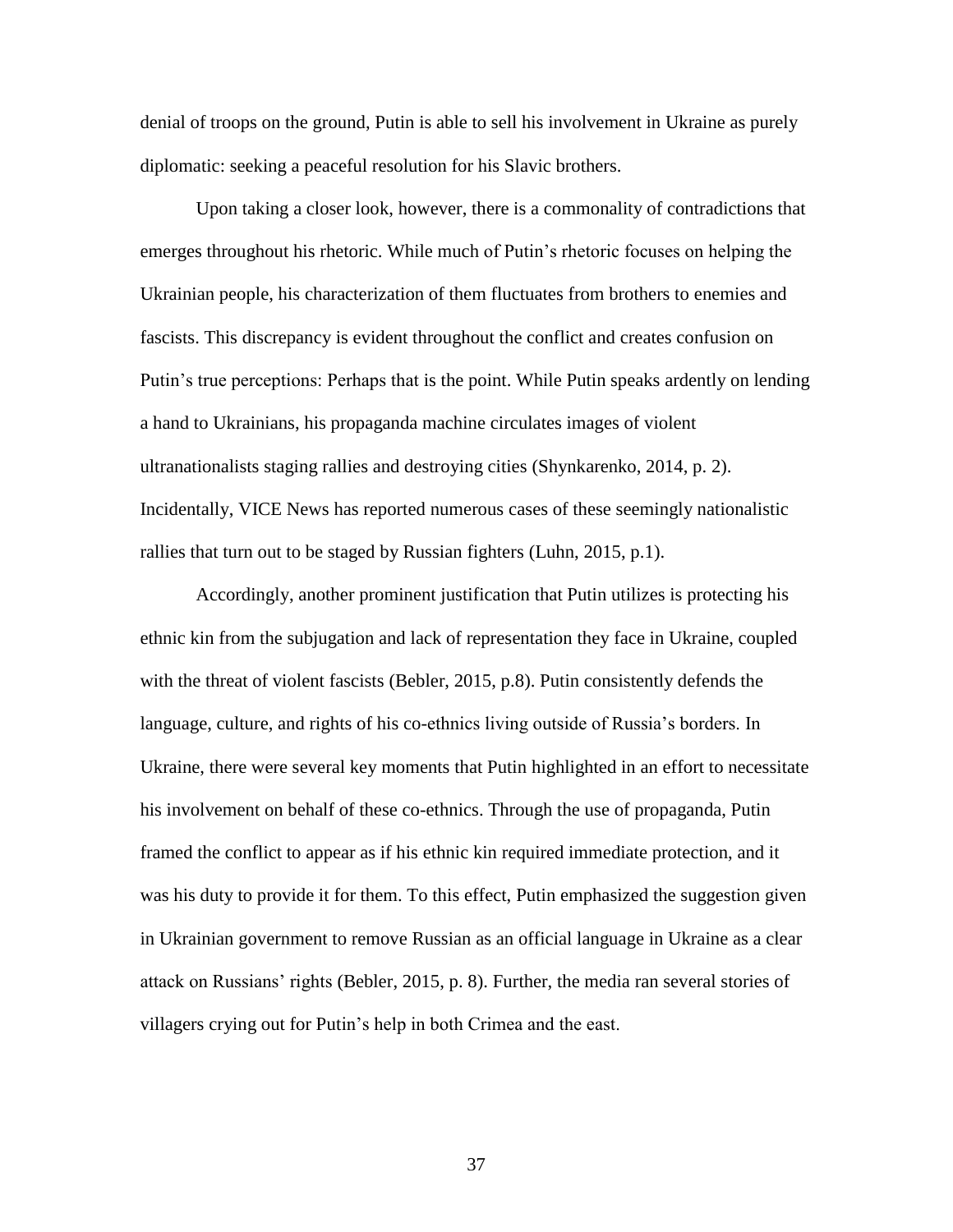In order to provide further legitimacy to his actions, Putin often manipulates the notion of national myth and historical memory to provide a story that his audience can relate to. It is clear in the rhetoric that Putin often uses this frame in regard to Crimea. Reminiscent of the claim on the birth of Serbian martyrdom in Kosovo, Putin often stresses the historical Russianness of Crimea and its deep bond with Russian society (Bebler, 2015, p. 10). Centering on ethos, Putin emphasizes the illegitimacy with which Crimea was initially given to Ukraine, and the desperate will of the people living there to return to Russia (Putin, March  $18<sup>th</sup>$ , 2014, p. 6, 9). Putin has been able to influence the social memory of the Russian people and bring a consensus and bastion of support for his actions in Ukraine. As Miguel Linan (2010), of the University of Seville puts it, "…this period is on the defensive. It is propaganda discourse that rather than shedding light on the past, accuses those who question Russia's greatness of lying" (p. 177).

In the justification of projecting blame resonates the framing of Russia as a constant victim and bound in isolation. In Putin's rhetoric, the West is the spark that started the Maidan uprising, providing billions of dollars and personnel in order to establish a Western leaning government and to further isolate Russia. Putin condemns the West for meddling in Ukraine and implies that this is not the first time that the U.S. has intervened in Russia's sphere of influence, and Ukraine is a step too far (Putin, March  $4<sup>th</sup>$ 2014, p.15). Further, much of Putin's propaganda focuses on anti-Western sentiment, accusing the U.S. in particular of hating Russia and disrespecting its traditional values (Lynch, 2015, p. 1). While this is hardly a reason for invading in a sovereign country, Putin maintains that while the U.S. meddles, his assistance is welcomed and necessary.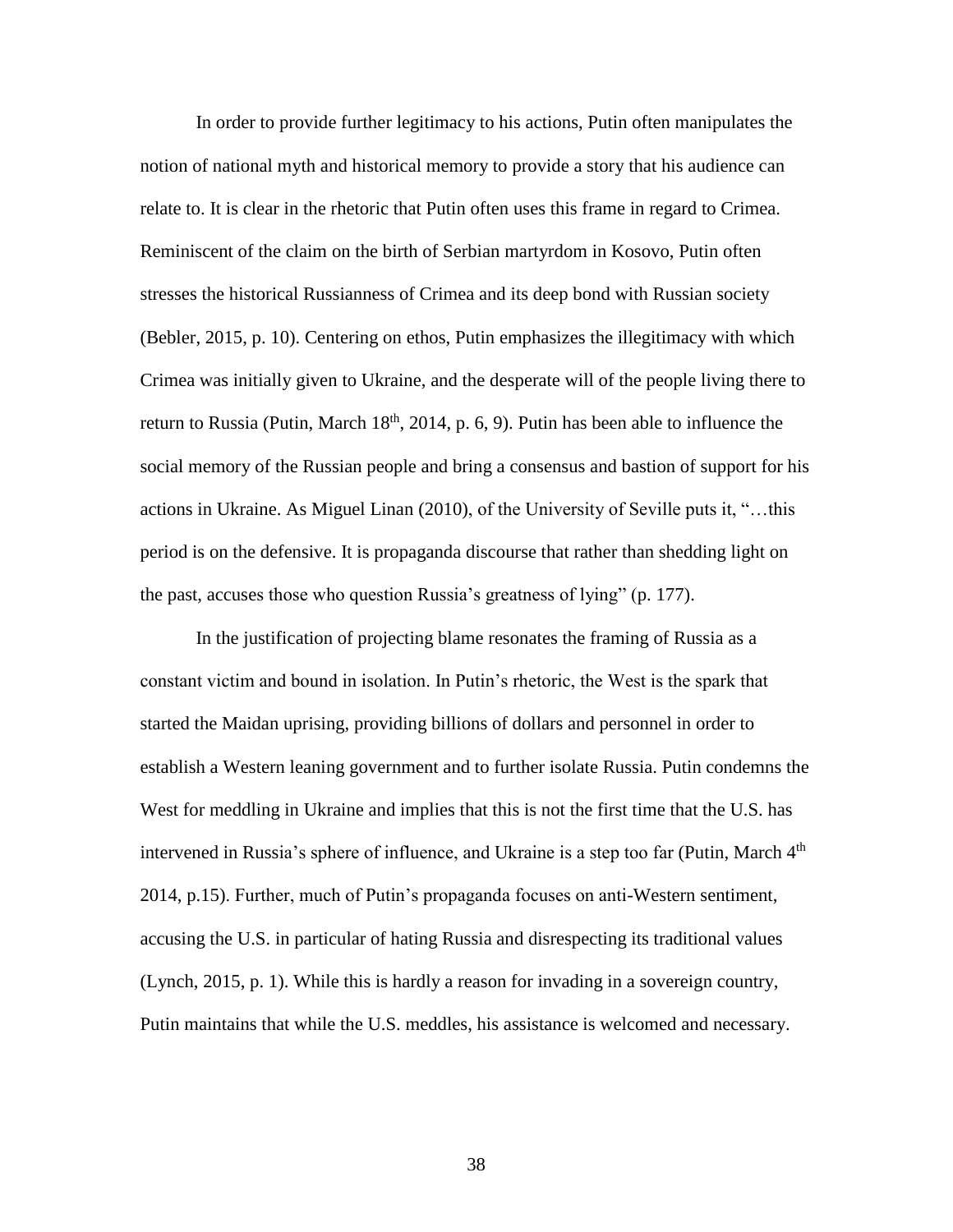To the international community, Putin's aggression in Ukraine is in clear violation of several international treaties, laws, and norms (Motyl, 2014, p. 2). Looking at the findings, however, suggests a different story. Putin consistently presents himself as someone who vehemently abides by the law and encourages others to do the same. Further, he often condemns the West for their actions abroad, citing them as illegitimate and unbound to international law. His stark defense of the annexation of Crimea as a fully justified move and the diplomacy with which he engages in the east, frame his actions in the conflict as legally sound and legitimate. While it is evident that Putin's aggression is a violation of international law, exploring his rhetoric makes this a difficult point to argue.

The findings suggest that several of the analysts presented earlier are correct in identifying the key frames that Putin is using to justify his actions in Ukraine. The first are Kuzio and Blank (2015), who suggested that Putin was framing the conflict in the context of kin-state rallying; presenting his actions as a measure to save and protect his ethnic kin. The findings support this argument, as it turns out to be one of Putin's main justifications. Further, Allison's take on Putin's use of blurred legal rhetoric also directly coincides with the findings. Allison argues that Putin has framed his actions as a legitimate measure, an appropriate and justified response in light of the circumstances. To this effect, Allison claims that Putin took advantage of the interpretive and often ambiguous nature of international law and molded it to fit his agenda.

Also spot on is the work of Greenfeld and Chirot that labels Russia a collectivistic society, externalizing their problems and uniting as a nation through common hatred. A distinct notion of "us" versus "them" is a common theme in Putin's rhetoric (Greenfeld and Chirot, 1994, p. 86). This also progresses to Russia's feeling of constant encirclement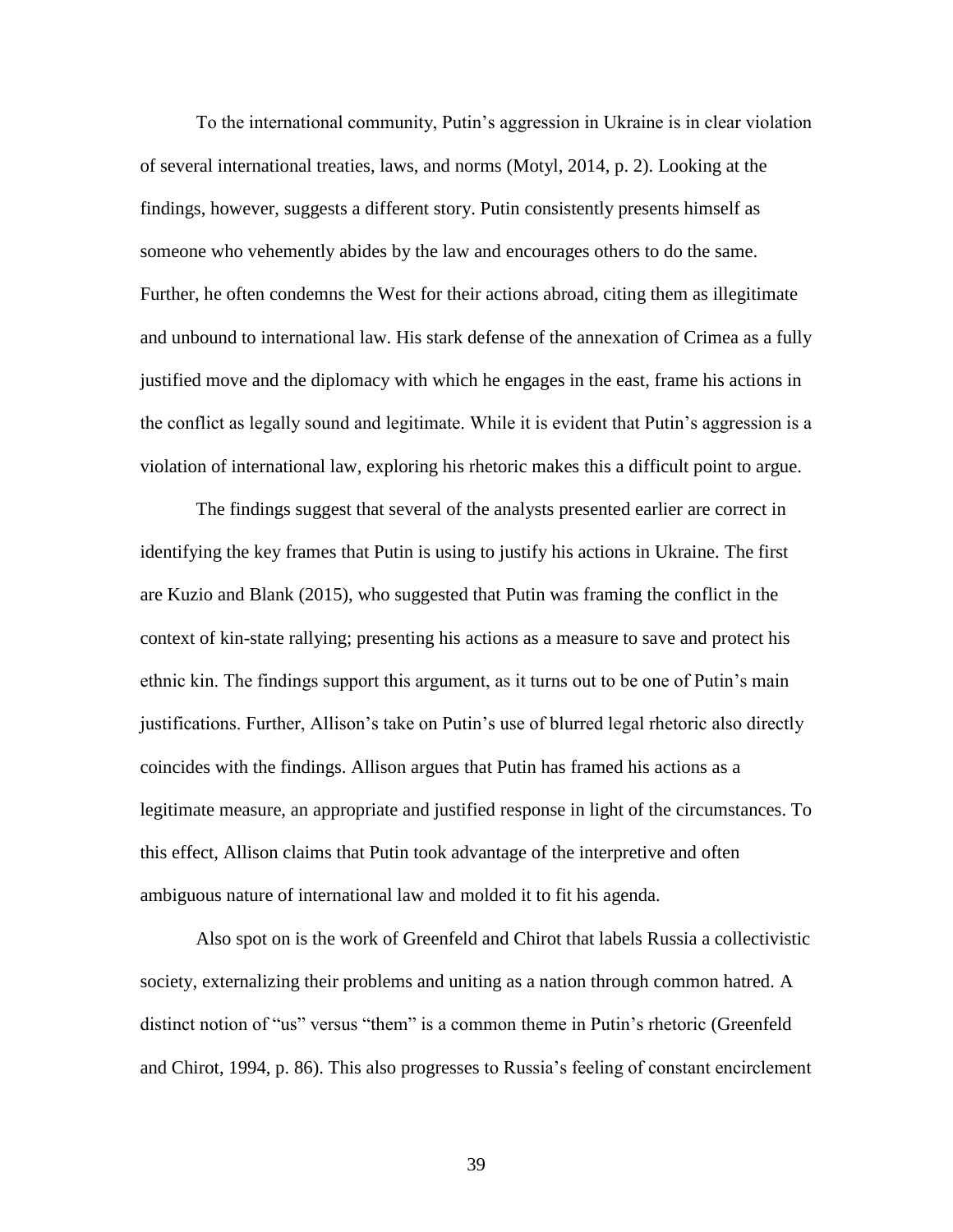by enemies and isolation. By projecting blame onto the West in a slew of anti-Western propaganda and accusing the United States of hating Russia, Putin solidifies Greenfeld and Chirot's claims. Also, Putin's use of historical memory to foster a deep connection with Crimea and Donbas is reminiscent of the frame suggested by Sherlock. Bebler also notes the use of ethos to assert the overwhelming feeling of Russianness present in both Crimea and Donbas (2015, p. 10).

The literature presented is highly conducive to the findings of this study. A look into Putin's rhetoric has solidified the claims of analysts who suggest that he was framing his actions through protection of his ethnic kin, anti-western projection of blame, blurred legal rhetoric and manipulation of historical myth and memory. Beyond his use of framing, however, it is important to explore the method with which he is able to so effectively project these frames onto the general public. Exploring the utility of Putin's propaganda machine in his ability to frame the conflict is paramount in this study.

The use of propaganda and disinformation has been an enduring strategy of the Kremlin. The highly regulated flow of news and media stories consistently bolster the Putin Regime, condemn the West, and more recently display a negative image of the Ukrainian people. The question remains, however, as to how Putin is able to so effectively sway the public mindset. There are a few potential answers to this. The first is the Kremlin's violent efforts to silence the opposition in Russia. With no one to speak out against the regime, Putin can ensure that only his rhetoric is circulated. Further, his tendency to externalize Russian problems works to unify the people in support of policies that seem to promote the Russian nation. In regard to the situation in Ukraine, Putin was able to easily project anti-Ukrainian sentiment on the people of Donbas and provide them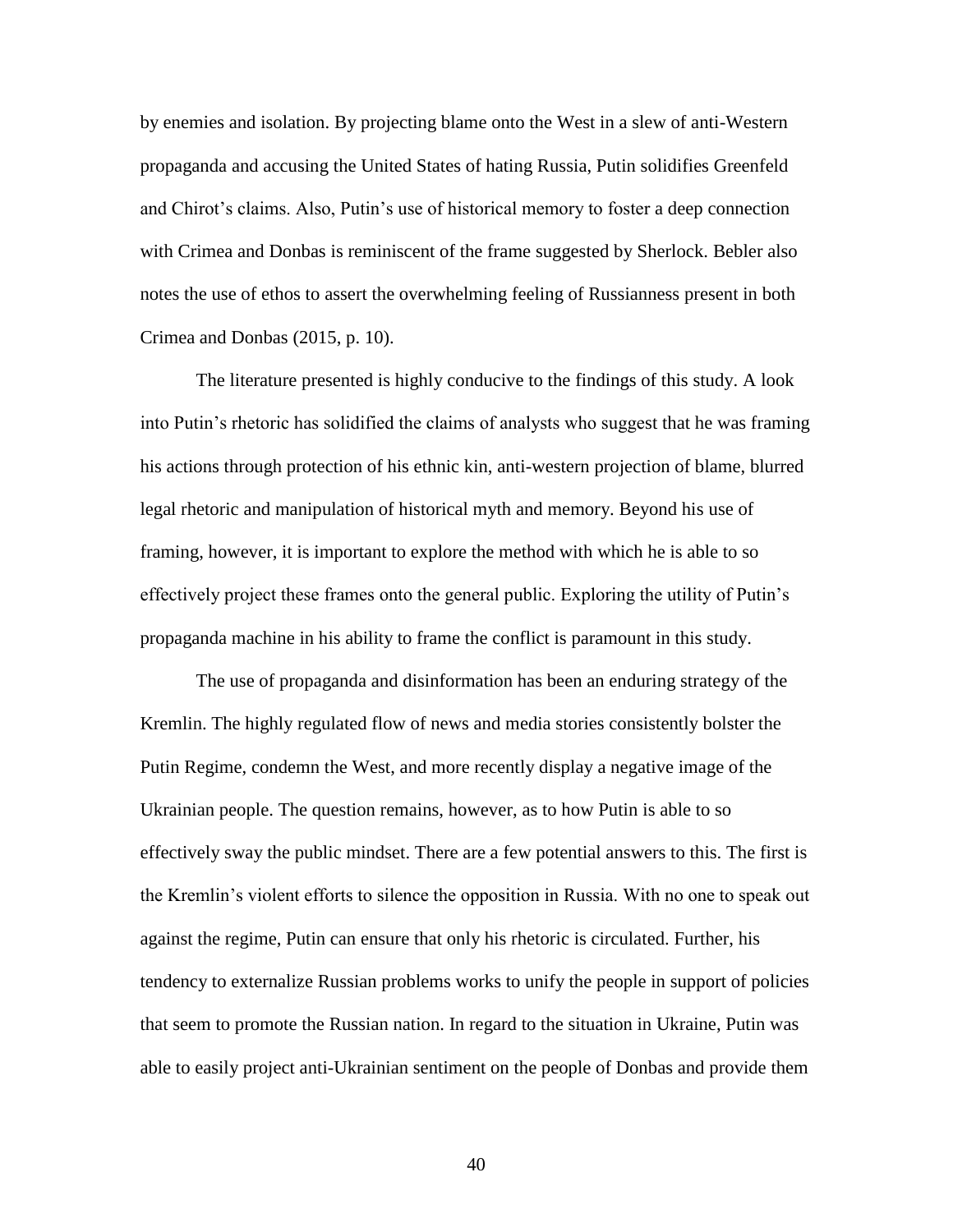with the idea of a better future in Russia. With this he reinvigorated divides among the Ukrainian people and necessitated them to choose sides.

Prominent opposition against the Russian regime is minimal at best. This is a result of several mysterious poisonings and murders of outspoken opposition leaders to the Putin Regime. Most notable were the cases of Alexander Litvienko who was poisoned in London, and the public murder of Boris Nemtsov on the streets of Moscow (Rainsford, 2015, p. 8). Nemtsov, an open critic of the Putin Regime, was in the process of publishing a book on his perspective of the war in Ukraine before he was killed (Rainsford, 2015, p. 6). These mysterious acts, among several other cases, are a massive deterrent to others who wish to speak out against the Kremlin. And as Shevtsova writes, Russians do not have a place to relieve their anger or malcontent, building tension in the domestic sphere (Shevtsova, 2015). Still, Putin receives consistent support by effectively externalizing Russia's domestic problems.

The theory of social construction consists of elites or ethnic entrepreneurs interested in their own material or political gains, who effectively rile up the masses by mobilizing identities that deeply resonate with the people and culture. Thus, although social constructivists argue that ethnic identities are not biologically given, they assert that these elite constructed identities are not based off of nothing. The main undercurrent of this theory is that ethnic identities are the products of human actions and choices (Horowitz, 1984). This is congruent with Putin's strategy in Ukraine where he was able to bring to the forefront identities that have been present, yet stagnant, for decades.

In Ukraine, the manipulation of the separatists was quite simple. As a majority of Donbas inhabitants have never left the region, their access to information is narrow and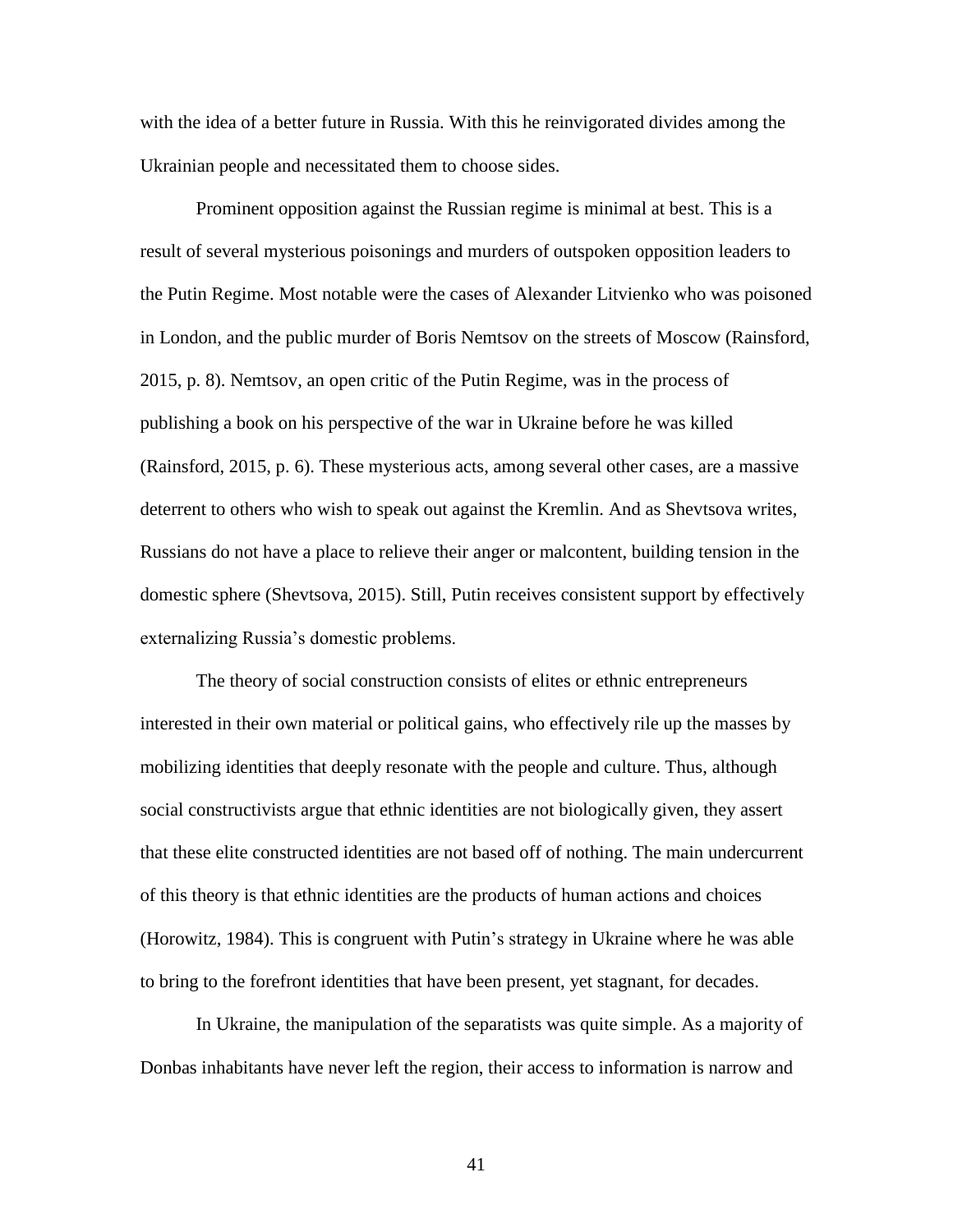one sided. Consequently, Putin was able to instill the people with various notions about Kiev and western Ukraine, all the while projecting the promise of adequate representation and improved quality of life that they could have as a part of Russia. To rile up resentment against western Ukraine, propaganda filled Donbas with stories of Ukrainian fascists who hate the Russian language and the people in the east (Gvosdev, 2015, p. 4). On the opposite side, westerners viewed Donbas a broken territory of criminals and enemies of Ukraine. Putin was able to capitalize on these pre-existent sentiments and frame the conflict around them.

The contradiction between Putin's framing of the conflict and his evident aggression in Ukraine has resulted in a series of unprecedented implications. In his effort to foster warmer relations and maintain Ukraine's presence in Russia's economic arena, Putin has essentially lost Ukraine. In addition, he has only strengthened the desire of the Ukrainian people to progress in a Western-leaning society (Von Eggert, 2014, p. 3). His actions have also led to a weakened domestic economy and society, something that his involvement in Ukraine was meant to bolster. Another major implication has been a reversion to Cold-War era-like tensions between Russia and the West. These examples detail the implications that arose as a result of Putin's strategic framing of the conflict.

As western Ukraine toils in fear that it's neighbor will expand further into their territory, anti-Russian sentiments are growing ever stronger both at home, and throughout diaspora communities abroad. The identities and divides that Putin reinvigorated were, in fact, already underpinned in all three players involved, and their salience only grows with each progression of this unprecedented war. The overarching sentiment of the masses, thus, continues to be an immediate conclusion to the war and a dis-attachment of further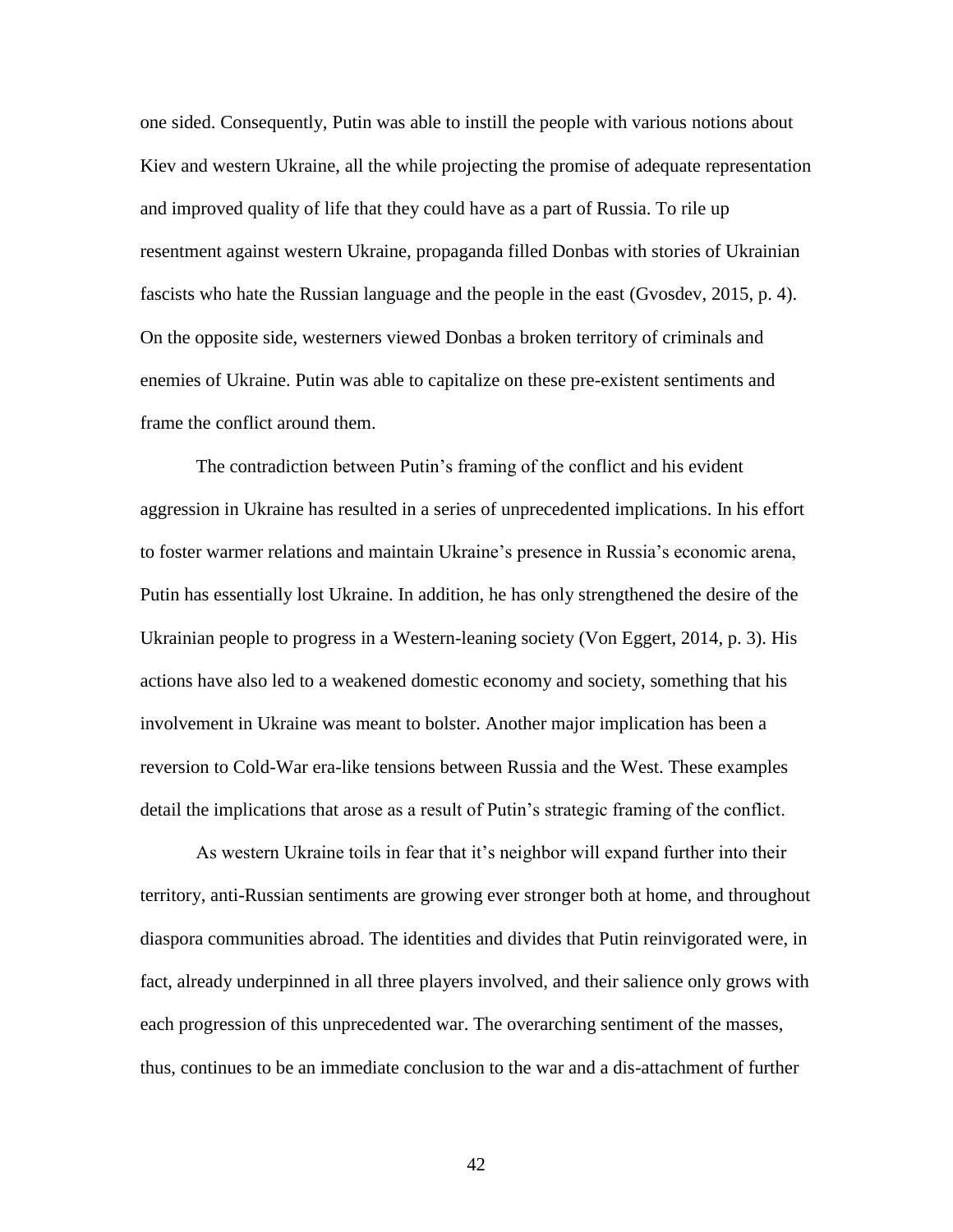Russian influence. Not only has Putin established resentment toward himself, he has also fostered a newfound resentment in Ukrainians for the Russian people: something that previously had not existed in significant stature. By fueling this Crisis, Putin has effectively promoted a new sense of Ukrainian nationalism and pride in purely Ukrainian traditions, language and culture (Goble, 2015, p. 1). Contrary to historical trends, Ukrainian is now seen as the preferred language. Thus, although Putin constructed an environment for conflict, he gave Ukrainians a purpose and a nation to fight for.

As Shevtsova writes, the unnecessary war in Ukraine has left Russia economically destabilized and socially divided. Frames such as projection of blame and kin-state rallying were meant to unify the Russian nation against a common enemy however; constant sanctions and subsequent economic downturn have had a destabilizing effect on the unity of the Russian people (Shevtsova, 2015). The costly agenda, the murders of popular opposition leaders, and disapproval for the war have resulted in several massive protests in the major cities of Russia. Unbiased polls also show a drop in approval ratings for the direction that the country is headed in. Ironically, Putin consistently maintains approval ratings in the range of 70-80% (Levada Center Poll, 2016).

In his aggressive bout to keep Ukraine in the regional economic and security arena, Putin has not only lost the cooperation of Ukraine, but also that of the West. A little over two decades have passed since the end of the Cold War, yet tensions have again resurfaced in the midst of this Crisis. Perhaps this tension stems from Tsygankov's (2015) argument of consistent misunderstanding between the two countries. As mentioned earlier, Tsygankov suggests that hostilities remain largely due to the contradiction between Russian ethnocentrism and the U.S.'s ethno-phobia (p. 287). This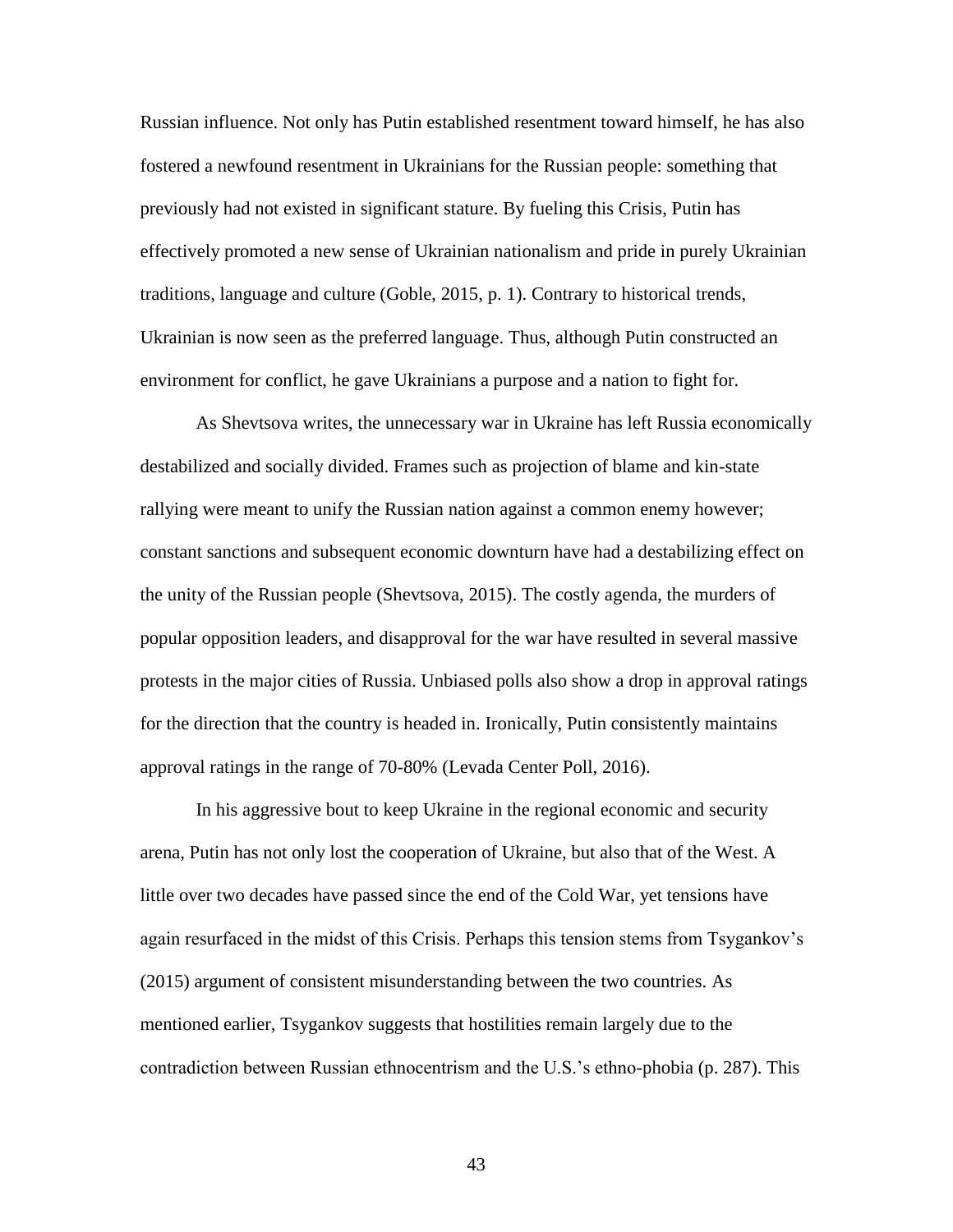is a notion that fosters misunderstanding between the two nations, leaving Russia in a constant feeling of isolation from Western affairs and the U.S. apprehensive of a potentially imperialistic Russia. In regard to Ukraine, Putin's framing of the war has reasserted this pre-existent mistrust between the two regional hegemons.

Aside from exemplifying the significance and implications of framing, this study also sheds a fascinating light on the debate over Putin's motivations in Ukraine. If we take Putin at face value, and understand his rhetoric as veritable, then we can see from the findings that there are clear holes in the well-known debate of Mearsheimer, McFaul and Sestanovich (2014). While Putin does speak on the threat of NATO expansion, it is last on the list of his justifications. The findings in this study do not support either Mearsheimer's assertion of Russia acting to balance NATO expansion, nor McFaul and Sestanovich's claim that Russia's aggression is a result of domestic instability (McFaul, Mearsheimer, Sestanovich, 2014, p. 1). Moreover, the realist approach, arguing that states act to balance security and acquire power (Makarychev, 2014, p. 183), is simply not present in the findings. The rhetoric indicates a far more complex story, combining power grabbing with deep historical and societal connections.

Another argument on Putin's motivations in Ukraine is his desire to restore the glory of the Soviet empire. This claim suggests that Russia's aggression in Ukraine is an imperialistic pull to reestablish Russian influence in the region and keep the post-Soviet states under the hand of Russian rule (Tsygankov, 2015, p. 294). This is a common Western perspective on the topic; however, the findings again do not support this claim. While Putin recognizes that the dissolution of the Soviet Union was the biggest tragedy of the  $20<sup>th</sup>$  century, his rhetoric does not suggest a desire to rebuild it. Moreover, while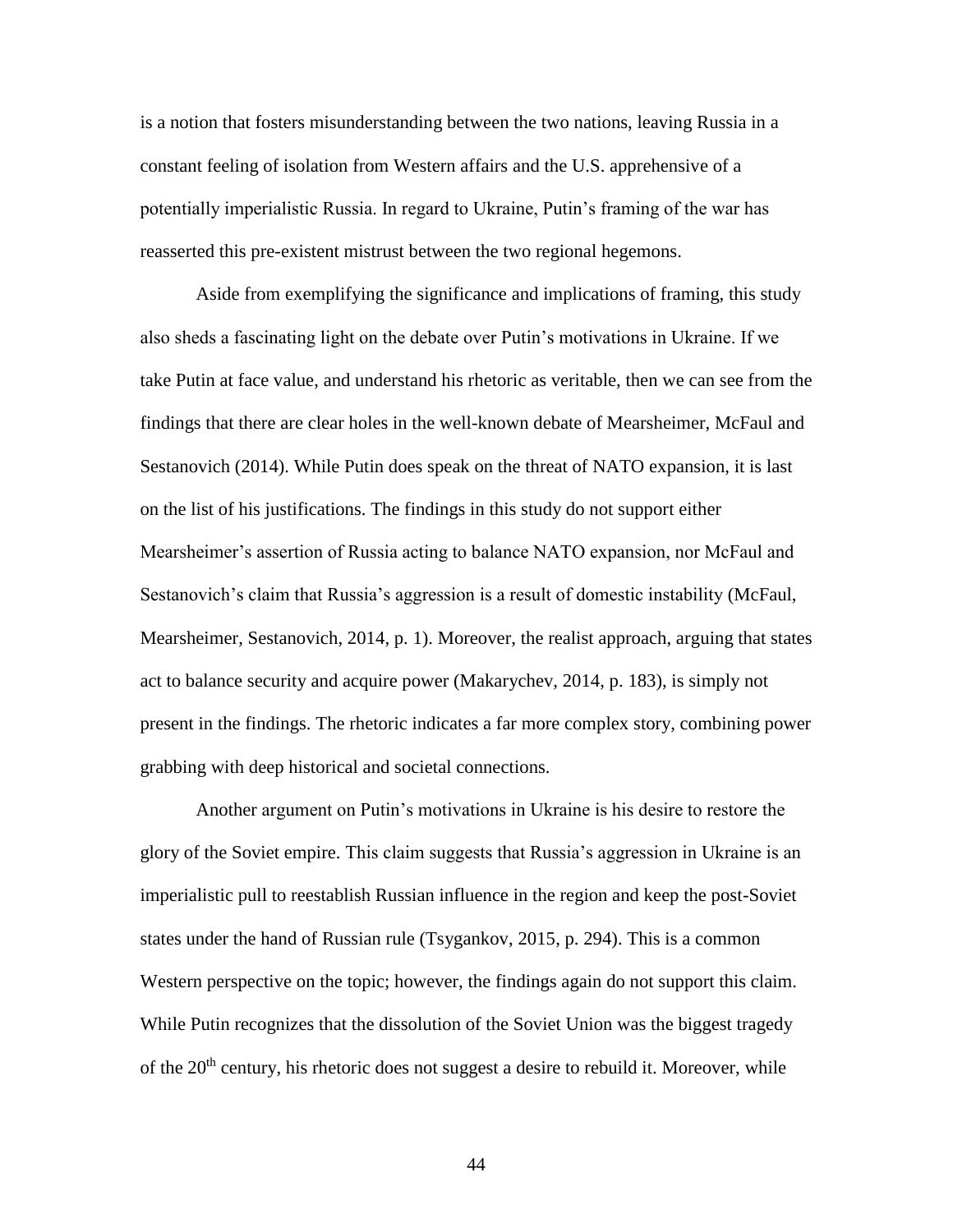the findings imply that Russia sustains its influence in the region by maintaining Russian minority enclaves in almost all post-Soviet states, they do not suggest a desire for a resurgence of imperialism within the region.

One of the key fundamentals of content analysis is that the results of the research are replicable and applicable to other cases (Krippendorf, 2004, p. 19). The study is applicable to the general public in that it details a case study based around the significance and implications of framing used by elites in the political arena. This research can relate to a number of similar cases in the region abroad in which elites frame conflicts to attain a preferred outcome. Studying the direct rhetoric of leaders can be truly telling. We can either take leaders at face value, or recognize the contradictions in their rhetoric that point to holes in their strategy. Either way, the use and significance of framing in guiding public perception of conflicts is manifested in the rhetoric of political elites.

# **Conclusion**

A costly and damaging war is waging on in the southeastern borders of Ukraine and the prospects of a peaceful resolution appear grim. Even if the Ukrainian government succeeds in regaining control of the separatist republics, the political climate will remain wary leaving no room for missteps and high risk of reversion (Molchanov, 2015, p. 8). And although the physical wounds will heal once the weapons are laid down on both sides, the emotional scars will leave a lasting impression on all parties involved in the crisis. This war happened in a time of rebirth for the Ukrainian nation, and perhaps once the tensions ease, Ukraine will finally get a chance to build sustainable nationhood.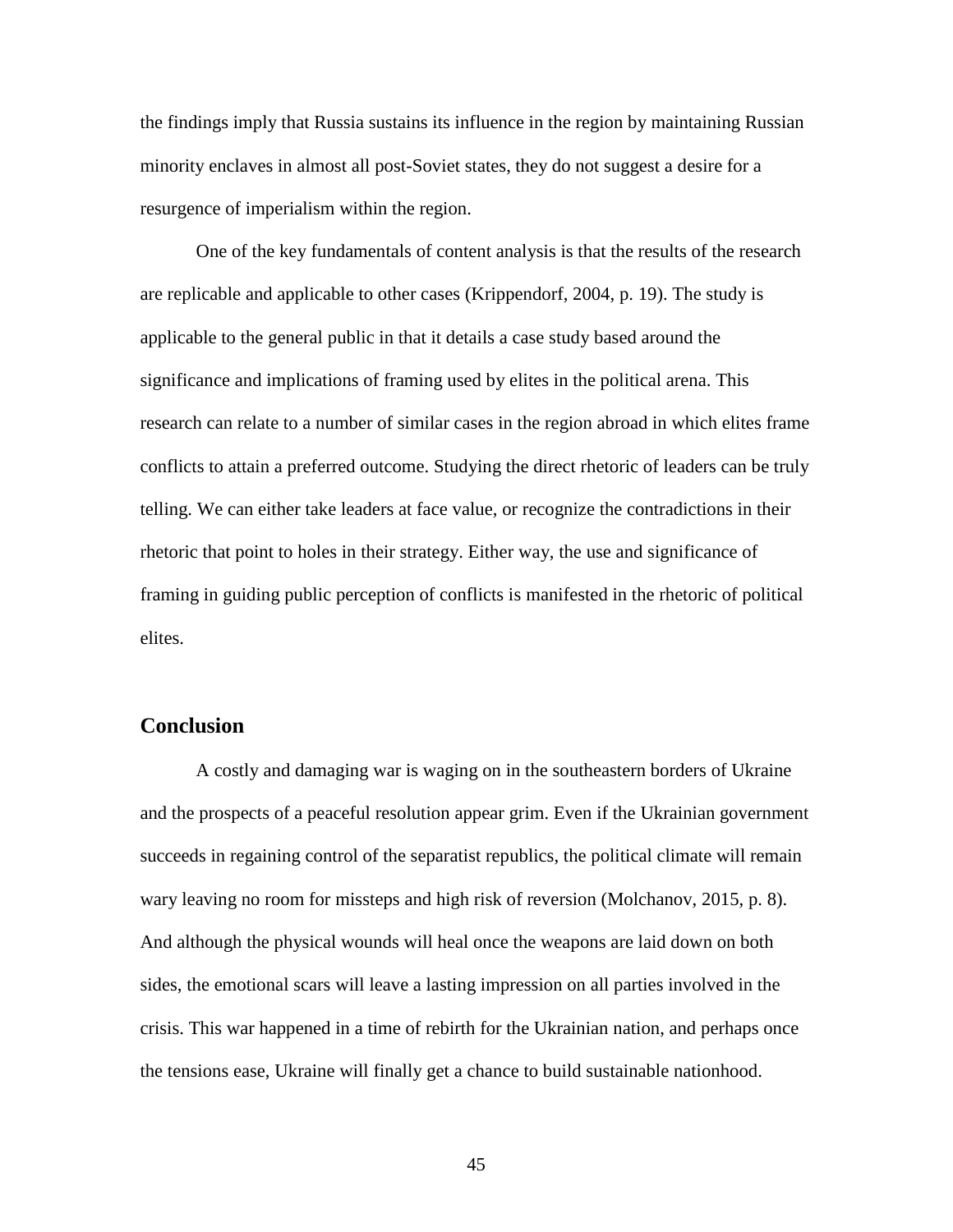A look into the justifications of Putin through his own rhetoric, in light of the Crisis in Ukraine, has given particular salience to the significance and implications of framing by elites on the international stage. Further, the findings of this study speak to the current debate on Putin's motivations in Ukraine. While the prominent approaches currently attest Putin's actions in Ukraine to a balance to NATO expansion and the result of domestic instability, the findings of this study demonstrate minimal support for this claim. While Putin does mention NATO expansion as a potential threat, his rhetoric is primarily focused on aspects of kin-state protection and the projection of blame onto the West as instigators of the conflict.

The distinction of various claims and justifications through which Putin framed the conflict, not only identified the utility and success of framing, but also pointed out its consequences and implications to Putin's agenda. While Putin was able to effectively frame the conflict in Ukraine to appear as a Western promulgated civil war, his tactics also manifested several significant consequences. For instance, the solidification of identities through mass propaganda initially divided Ukraine into a seemingly bipolar arena of nationalists in the west and pro-Russians in the east. However, the Kremlin's inability to legitimize these divisive accusations led to an unprecedented unification of the Ukrainian nation and further isolation of Russia from the West.

Putin's initial agenda to divide the nation of Ukraine into two opposing poles has actually had quite the opposite effect. It is suggested in the rhetoric that Putin predicted a highly split Ukrainian nation, and a strengthened Russian nation. In reality, Ukrainians have never felt such a strong sense of nationhood. The war, in effect, has fostered a newfound desire for a vast majority of Ukrainians to vie for the unity and success of the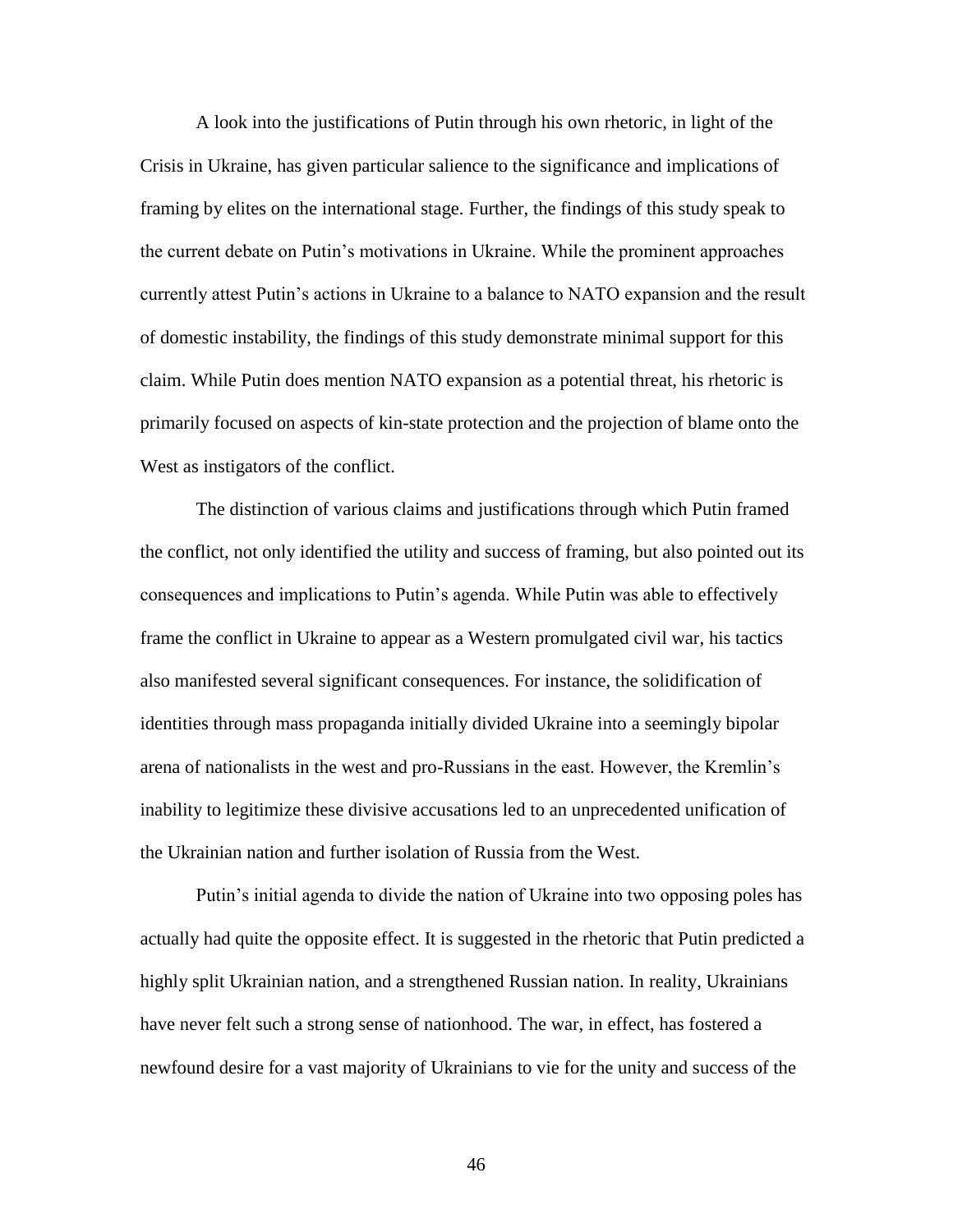Ukrainian people (Goble, 2015, p. 1). For instance, Ukrainians who were insulted by the derogatory term of 'banderivtsi' have now embraced the insult. Rather than symbolizing fascism, the term now stands for patriotic Ukrainians who are proud of their nation and want to see it independent and flourishing (p. 1-2). This was an unexpected turn of events for Putin whose strategy depends heavily on intense propaganda. In return, Russians are beginning to retaliate against Putin's incursion into Ukraine. It turns out that Russia is the one fractionalizing under the pressure of foreign advances.

While this study applies particularly to the conflict in Ukraine, its basis provides salience to a number of other conflicts in the region and abroad. The findings pose a necessary look into the significance of framing, suggesting that the rhetoric of elites can be very telling in cases of crisis. In this case, an analysis of Putin's rhetoric pointed out key contradictions between his words and his practice. These contradictions point to specific holes of Putin's strategy in Ukraine that can guide future policy toward a resolution.

In light of the findings in this study, my opinion is that the threat of Putin's regime extends far wider than Donbas and Ukraine. Following suit to similar separatist movements in the region, it is evident that the acquisition of Donbas and Crimea is only a stepping-stone to subsequent conflicts. Putin's strategies have been consistent throughout the region. The tactic has been to militarily engage in separatist movements on behalf of Russian compatriots, and remove them from the control of the presiding government. This is evidenced in the cases of Georgia, Moldova and Chechnya, among others. In 2008, Russian military might successfully backed the Republics of Abkhazia and South Ossetia in their efforts to separate from the Georgian government. Moldova experienced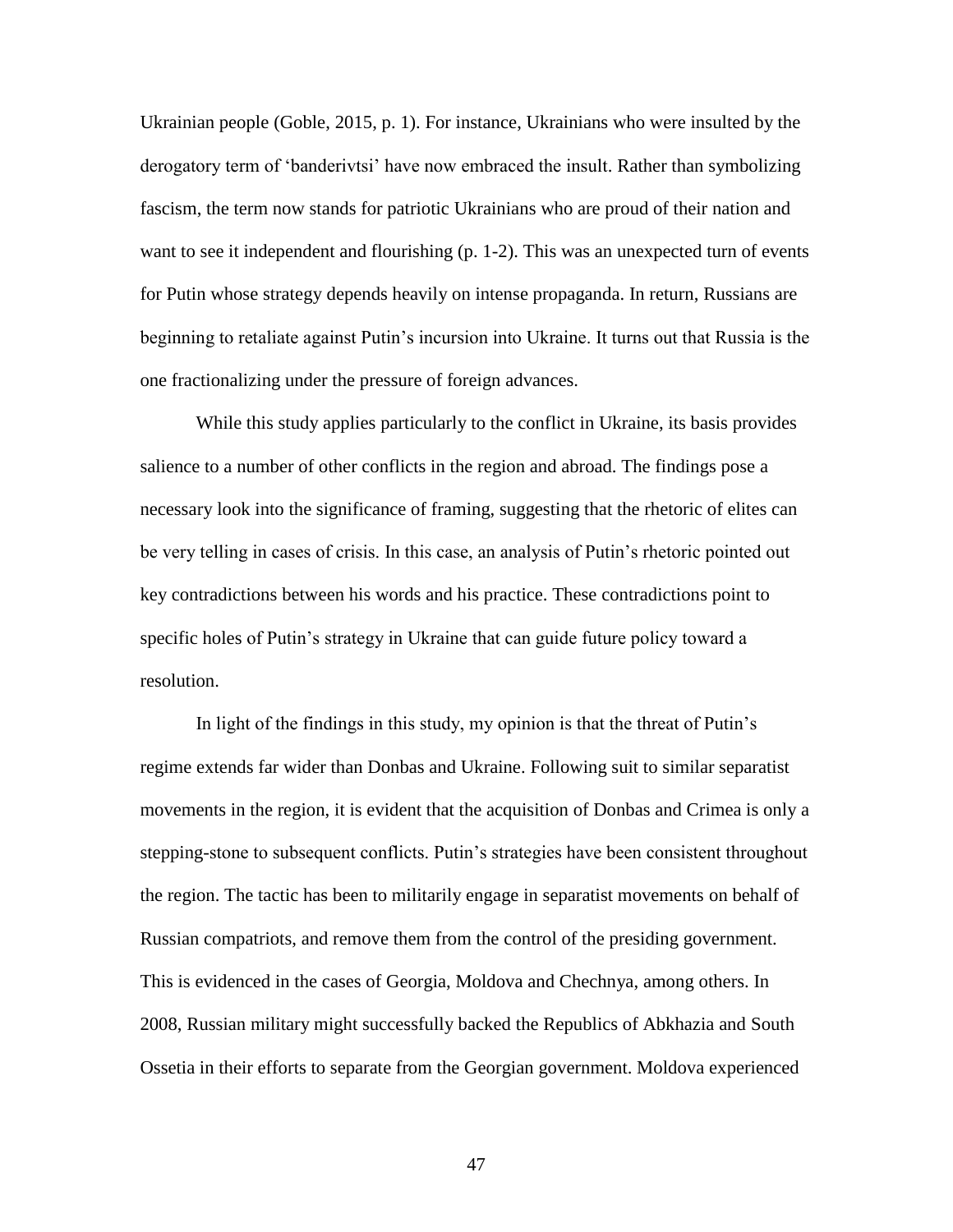a similar situation with its eastern border region of Transnistria, where Russian troops are stationed to this day. Also, Putin transformed the Republic of Chechnya into a military state with utmost loyalty to the Kremlin: the result of two brutal wars that left Chechnya in shambles and a puppet government in its place (Shuster, 2015, p. 5).

Such events are ominous precursors of what is to come in Ukraine should Russia gain full control over the Donbas region. The case of Ukraine is unique, however. Russia's insistence that Ukrainians are just an extension of the Russian people adds a level of complexity to the already heavily intermingled societies (Molchanov, 2015, p. 3). The deep history of Ukrainian subjugation by Russia raises the stakes for Putin's involvement in his neighbor state. At this point, Putin's economic and social ties to the region far outweigh the interest of the West to get involved militarily on Ukraine's behalf (Warner, 2015, p. 4).

Further, Ukraine's fate hinders on its own internal instability. The biggest issue that Ukraine currently faces is corruption within its own government. An impending fallback into the oligarchical ways of the old regime is sending the public into further unrest and confusion. As the web of corruption is gradually exposed, there is grave potential for a massive resurgence of protests akin to Euromaidan. This would only reawaken frustration among the people and pull the country further into economic destabilization. This would have several detrimental repercussions. First, it would only enhance the already permissive environment for harboring radical and separatist sentiment. Second, it would reinvigorate Putin's justifications of coming to save the people from the incompetent and illegitimate Ukrainian government. And finally, it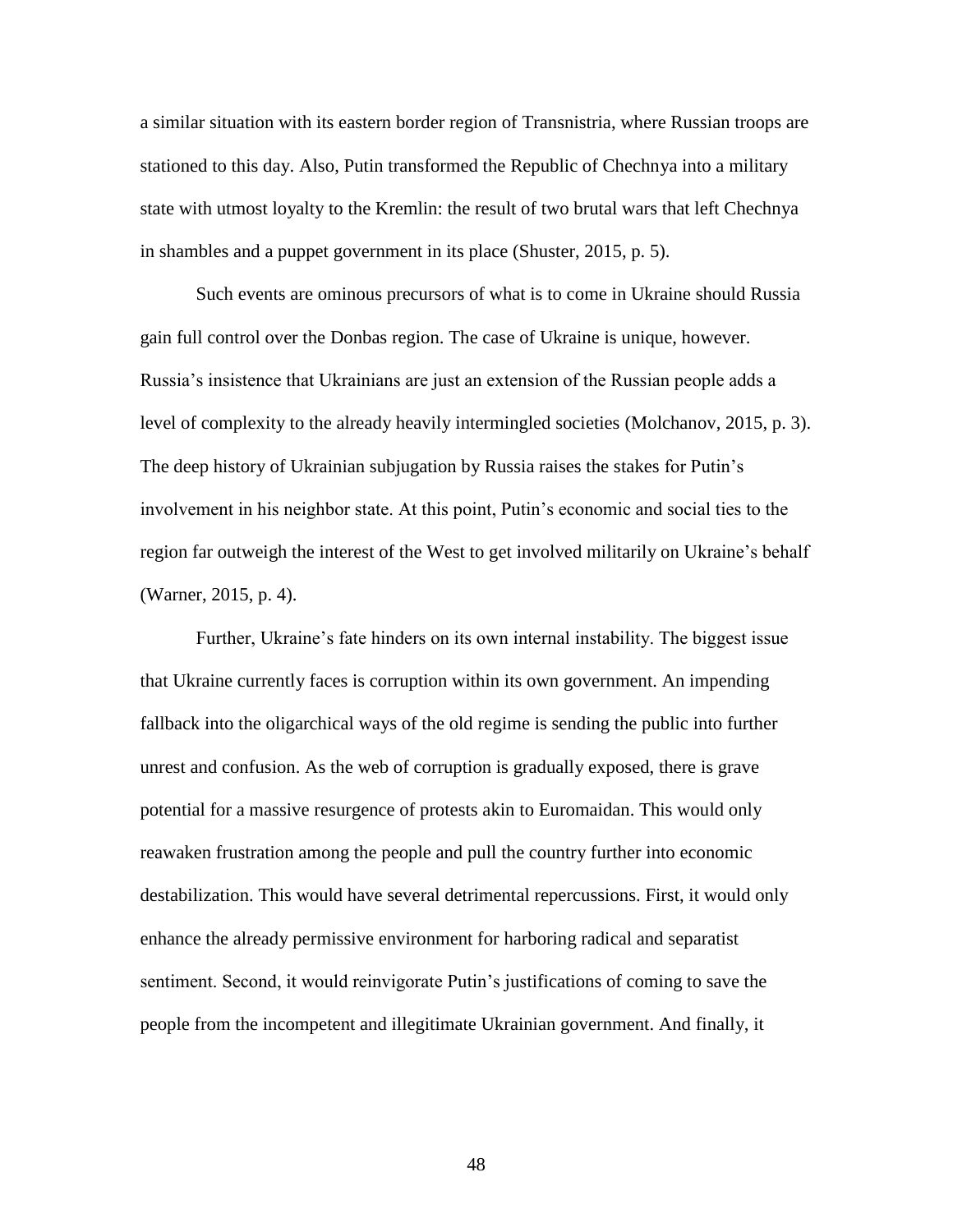would deter the flow of Western aid and assistance to the conflict. Thus, the main Crisis in Ukraine lies within its own government.

It is becoming all the more evident that Putin is on the losing end of the battle in Ukraine. The support of his nation is dwindling, and the Ukrainian people have unified rather than crumbled in the midst of his invasion (Boyes, 2016, p. 2). As a result, Putin is now vying for a frozen conflict, and further, a federalized Ukraine or even a failed state. A unified Ukraine under one distinct leadership would be fatal to Putin's agenda. Federalization on the other hand, in which the country would essentially separate and divide leadership amongst the regions, would give Putin the upper hand that he desires (Eyal, 2015, p. 2). In the case of federalization, Putin would be able to remain an integral part of Ukrainians affairs, particularly in the Donbas (Anonymous, 2014, p. 4).

In regard to the frozen conflict, many analysts suggest that Putin has been strategically diverting attention from the Crisis in Ukraine to the civil war in Syria with his airstrike campaign. This theory suggests that Putin is attempting to direct the attention of the global community to the conflict in Syria in order to further carry out his agenda in Ukraine (Stent, 2016, p. 2). With the attention off of Ukraine, he would be able to fulfill his efforts of federalizing the nation and effectively freezing the conflict to a standstill. In the event of a frozen conflict, Ukraine would slowly begin to ware and cripple economically and politically from the continuing costs of the war (Eyal, 2015, p. 2). This would be an ideal situation for Putin, as Ukraine would no longer have the strength or resources to fight off his incursion. The international community is, thus, attempting to diminish the possibility of an effective standstill in Ukraine (Boyes, 2016, p. 3).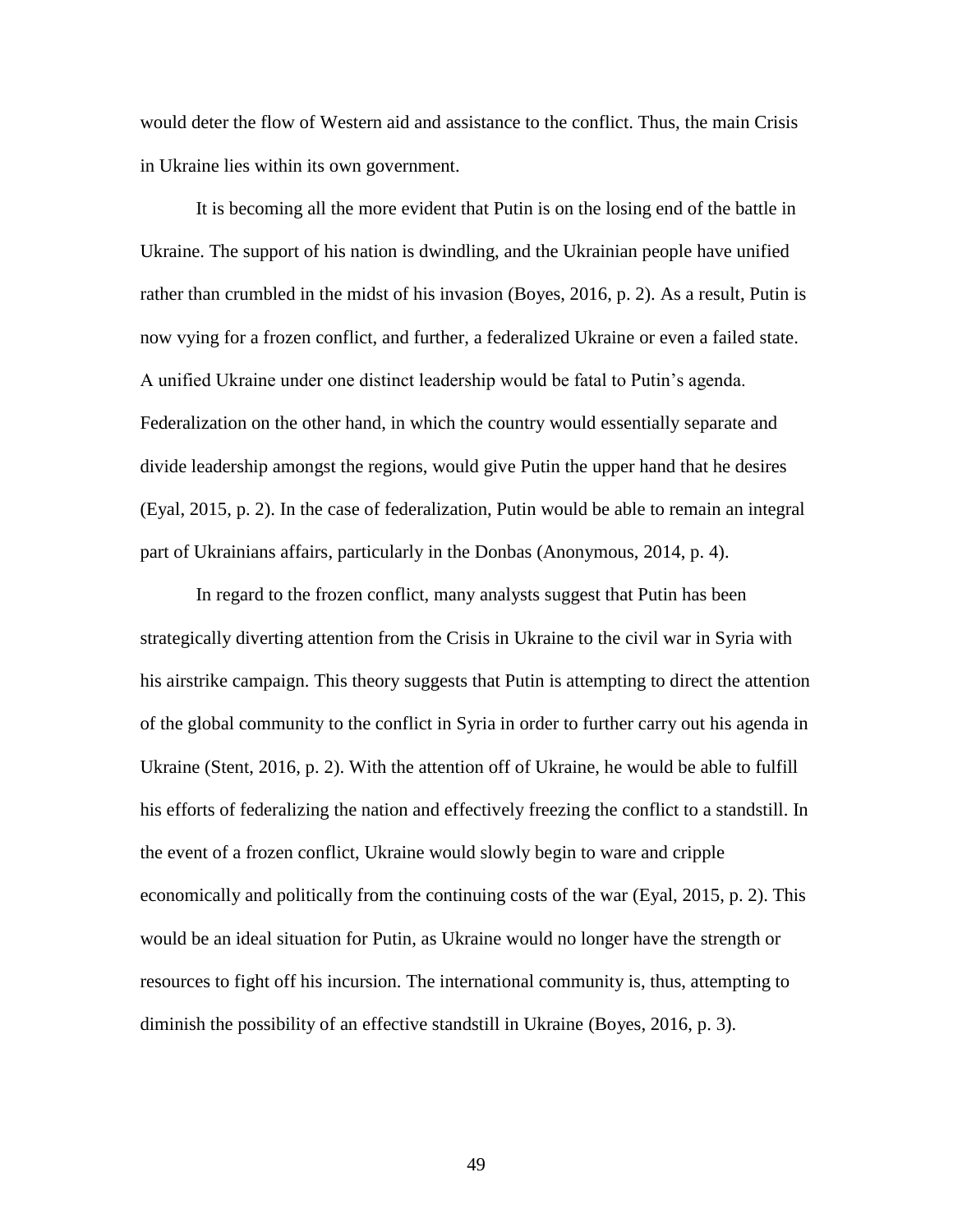As a result of his foreign philandering, Putin has received a plethora of economic sanctions from the international community; although many analysts believe that this is not enough to quell his actions. The sanctions have served as a temporary deterrent (Ashford, 2016, p. 2). They are slowly wearing away at the economic stability of the Russian powerhouse, causing increasing civil unrest. Putin contends that the sanctions are effectively hurting the global market, in particular that of the West, rather than proving to be detrimental to Russia ("Former Kremlin internal policy chief," 2015, p. 50). His continued denial of invasion, however, is only serving to sustain sanctions against Russia and perhaps see increased measures of punishment.

The findings of this study pose a unique perspective on Putin's involvement in Ukraine. The most telling justification is Putin's vehement protection of his ethnic kin abroad. This justification is the common link that unifies all of the Kremlin's previous incursions in the region. Blank is correct in stating that with the Kremlin's stark protection of ethnic Russian minorities in the Post-Soviet sphere, Putin is able to keep the pot boiling on the basis of Russian minority discrimination in nearly every state in the region. Following suit to the cases of Georgia, Moldova, and Chechnya, the case in Ukraine is a harbinger for further incursions of this kind (Bebler, 2015, p. 6). In sum, this study has presented the implications and significance of Putin's framing of the conflict in Ukraine through mass propaganda and provided the framework for future studies.

"*Putin has declared a war of brother against brother in the Ukraine. This bloody folly by a crazed KGB man will cost Russia and Ukraine dearly: once again the deaths of young boys on both sides, bereft mothers and wives, children turned into orphans. An empty*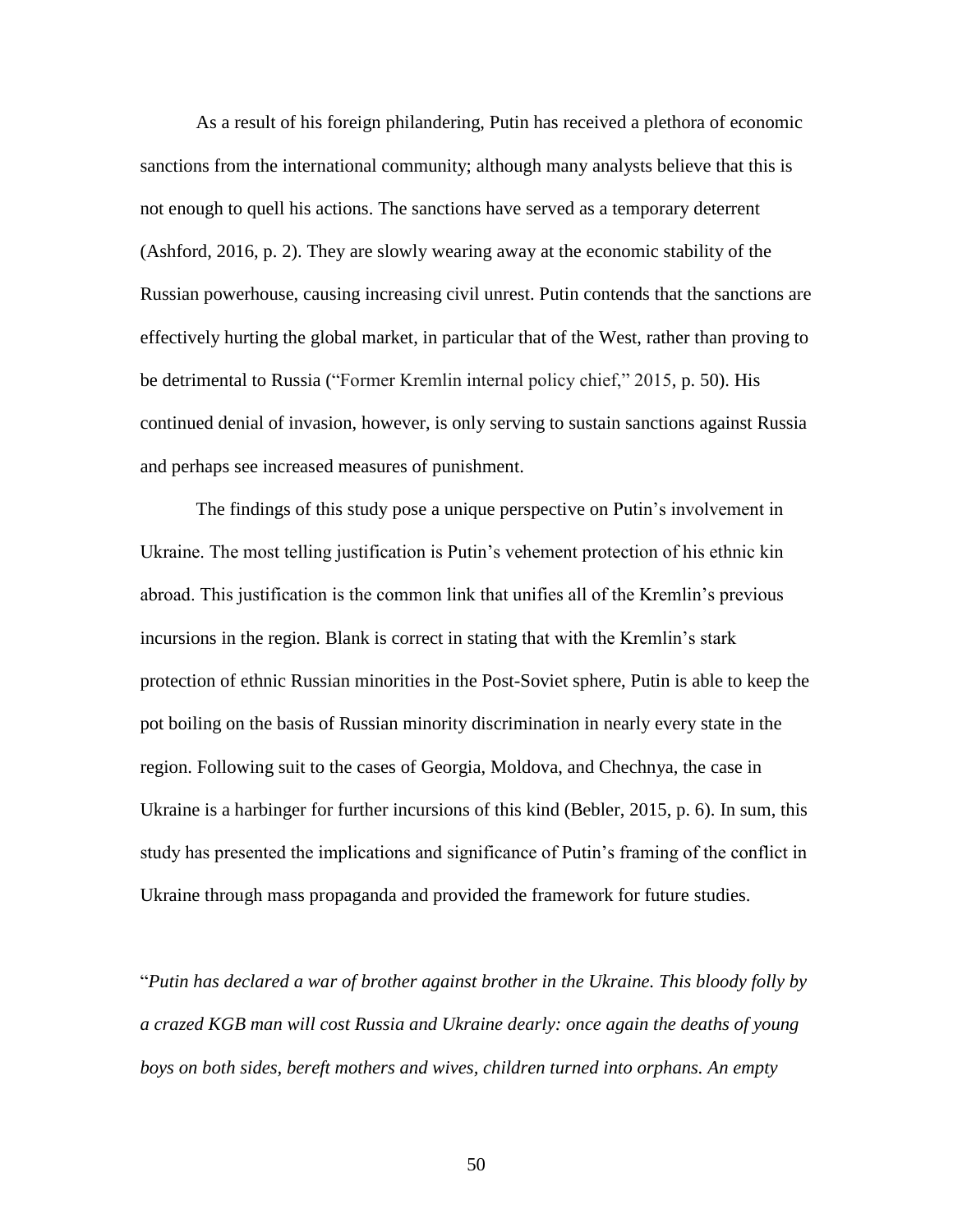*Crimea, which tourists will never visit. Billions, tens of billions of rubles taken from old people and children and thrown into the furnace of the war, and then after that even more money to prop up the thieving regime in Crimea…the ghoul needs a war. He needs the blood of the people."* 

*-Boris Nemtsov (*Batou, 2015, p. 5)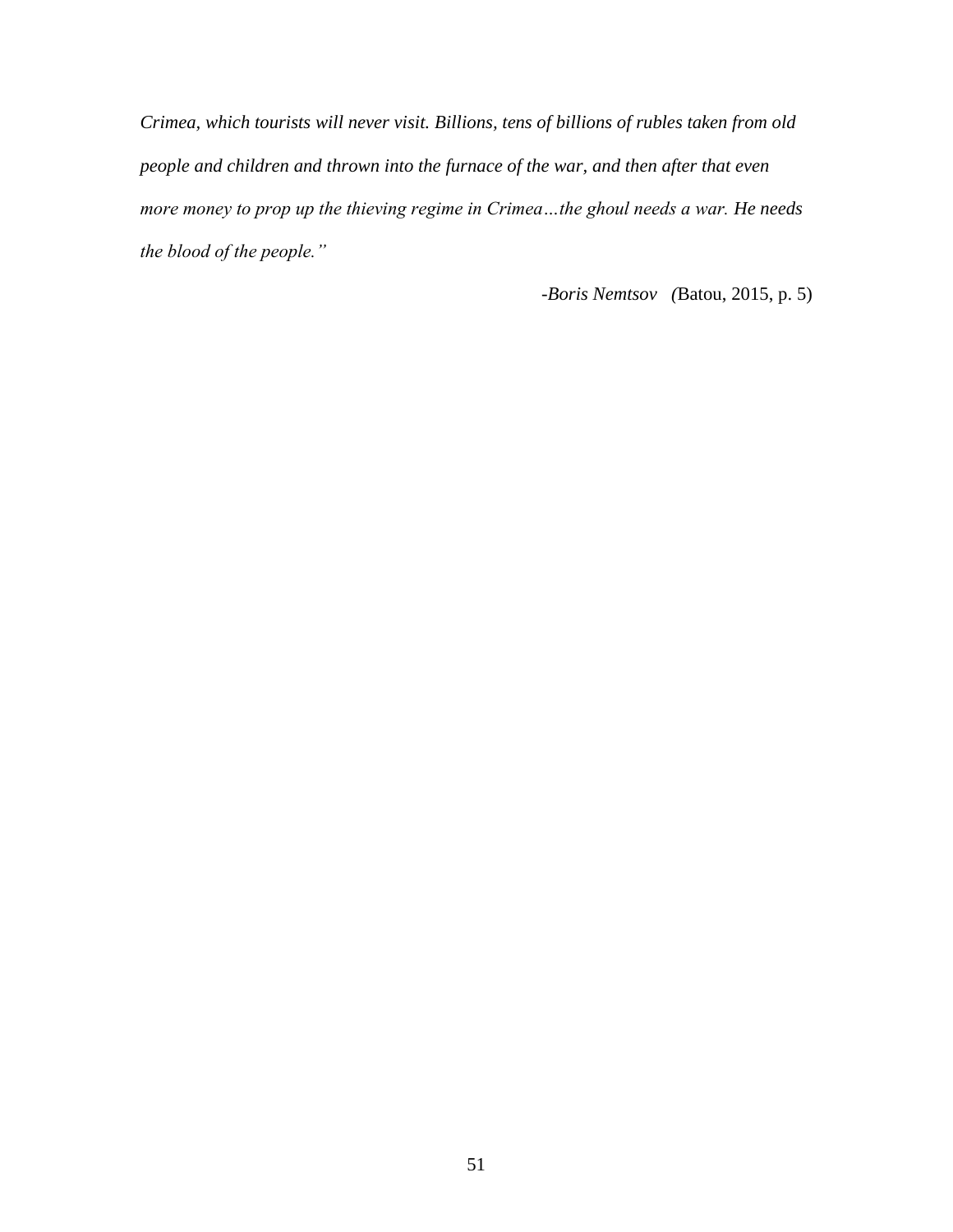### **Appendix I**

In conducting this study I faced several limitations. The first, and most prevalent, was eliminating pre-existent bias. As a native of Ukraine, I have an established view on the topic; regardless of whether it is positive or negative. This immediately signals to subjectivity in the research. However, to maintain objectivity in such a sensitive case, I employed a systematic approach in my content analysis to ensure that an unbiased party would reach the same results that I did.

To accomplish this, I read through the 57 sources several times and identified specific phrases that were consistently repeated throughout the rhetoric. These codes then served to identify key trends/justifications, which were subsequently compiled in a chart. After each justification (8 in total) was totaled, I was able to view the frequency with which Putin mentioned each individual justification throughout the rhetoric. At this point, I was able to make comparisons amongst the categories, presenting them in the order of most frequently mentioned to least frequently mentioned. From this, I took a qualitative approach in detailing the context that surrounded each individual justification.

Objectivity in this study was paramount in order to produce valid results and present a method of research that was replicable to similar cases. I consider this study to be replicable and applicable. The rhetoric of elites can be very telling. This study provides a glimpse into the use of framing by elites and the significance and implications of such a strategy.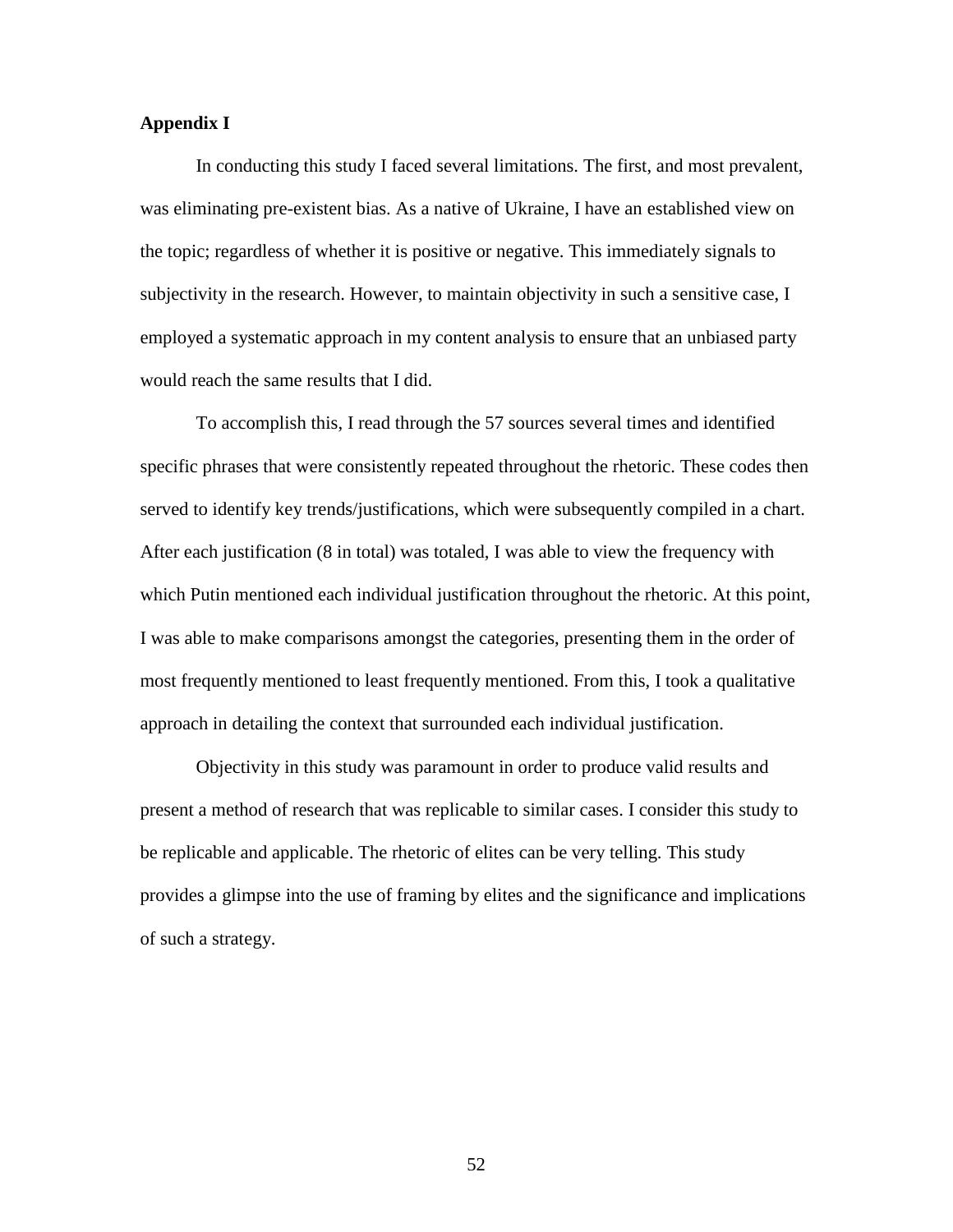# **Appendix II**

The following is the collection of 57 speeches, interviews, addresses and excerpts that were chosen for this study. The chart includes the date, audience, title, small description and source of each case. The cases are organized by date:

| Spch/Int/Add                                               | <b>Date</b>      | <b>Audience</b>                                                               | <b>Title</b>                                                                       | <b>What for</b>                                              | <b>Source</b>             |
|------------------------------------------------------------|------------------|-------------------------------------------------------------------------------|------------------------------------------------------------------------------------|--------------------------------------------------------------|---------------------------|
| <b>Speech</b>                                              | Feb. 7th<br>2007 | Munich, Germany                                                               | "Peace Through Dialoque"                                                           | 43rd Munich Conference on<br><b>Security Policy</b>          | <b>BBC News</b>           |
| <b>Article by Putin</b>                                    | Feb. 7th<br>2012 | Kommersant (Russian<br>Paper)                                                 | "Russia Must Reject<br>Corruption and Build a<br>Modern Democracy"                 | Piece from "Kommersant"                                      | The Gaurdian              |
| <b>Article by Putin</b>                                    | Sep. 12<br>2013  | American audience                                                             | "A Plea for Caution from<br>Russia"                                                | What Putin has to say to<br>Americans on Syria               | The Gaurdian              |
| <b>Speech</b>                                              | Dec. 12<br>2013  | Both houses of<br>parliament, State<br>Duma, Federal Council                  | "State of the Nation<br>Speech"                                                    | Presidential Address to the<br><b>Federal Assembly</b>       | <b>Russian Federation</b> |
| <b>Press Statement/Answer to</b><br>journalists' questions | Jan. 28<br>2014  | Brussels, international                                                       | "Vladimir Putin took part in<br>the Russia-EU summit<br>meeting"                   | News Conference following<br>the Russia-EU summit            | Official Kremlin website  |
| <b>Answer journalists' questions</b>                       | Mar. 4<br>2014   | Novo-Ogoryovo,<br><b>Moscow Region</b>                                        | "Vladimir Putin answered<br>journalists' questions on<br>the situation in Ukraine" | Answer to questions on<br>Ukraine                            | Official Kremlin website  |
| <b>Excerpts</b>                                            | Mar. 5<br>2014   | Europe                                                                        | "Ukraine Crisis: What are<br>Putin's Calculations?"                                | Excerpts on situation in<br>Ukraine                          | <b>BBC News</b>           |
| <b>Speech</b>                                              | Mar. 18<br>2014  | Federation council,<br>state Duma, Reps of<br>Crimea and<br>Sevastopol/public | "Transcript: Putin says<br>Russia will Protect the<br>Rights of Russians Abroad    | Remarks after the<br>"reunification of Crimea with<br>Russia | The Washington Post       |
| <b>Excerpts</b>                                            | Mar. 29<br>2014  | Europe                                                                        | "Ukraine Crisis: Russia<br>vows no invasion"                                       | Remarks on further<br>advancement into Ukraine               | <b>BBC News</b>           |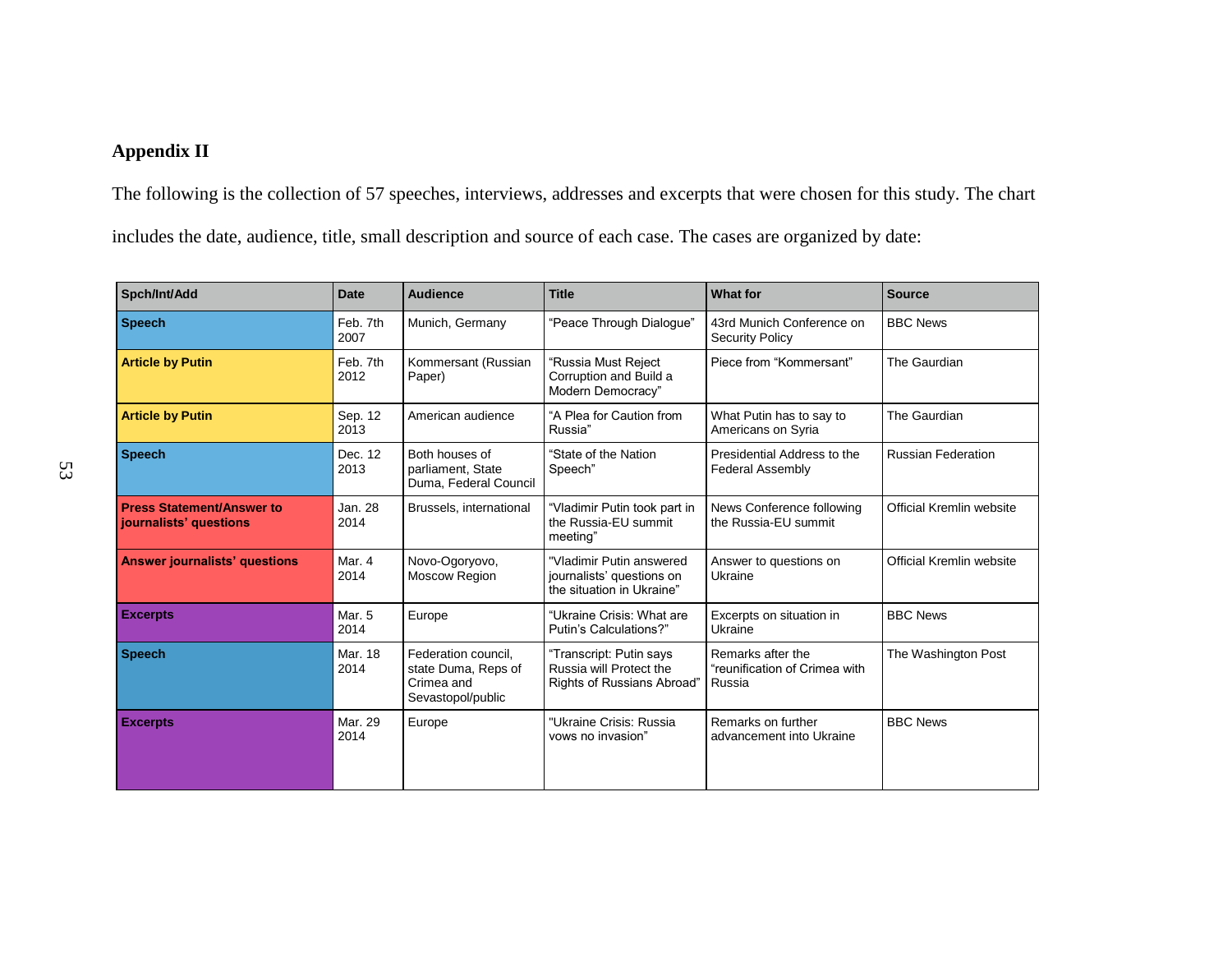| <b>Interview</b>               | May 23<br>2014  | International                                  | "Putin to Ukraine: We Will<br>Accept the Legitimacy of<br>your Illegitimate Election"                                                                                                                | <b>CNBC</b> Interview                                                                                                  | Novosti Kremlin           |
|--------------------------------|-----------------|------------------------------------------------|------------------------------------------------------------------------------------------------------------------------------------------------------------------------------------------------------|------------------------------------------------------------------------------------------------------------------------|---------------------------|
| <b>Interview</b>               | Jun. 4<br>2014  | International                                  | "Putin speaks out on<br>Ukraine, Crimea and US<br>relations with French<br>Media"                                                                                                                    | Interview in Sochi to French<br>Media with Gilles Bouleau<br>and Jean-Pierre<br>Elkabbach<br>Media<br>TF1 and Europe 1 | <b>RT</b> Official        |
| <b>Excerpts/Remarks</b>        | Jun. 27<br>2014 | Europe                                         | "Ukraine: Putin aide brands<br>Poroshenko 'Nazi' ahead of<br>EU deal"                                                                                                                                | Remarks of Senior Advisor to<br>Russian President Sergei<br>Glazyev                                                    | <b>BBC News</b>           |
| <b>Excerpts/Remarks</b>        | Aug. 31<br>2014 | Europe                                         | "Putin 'urges talks on<br>statehood for east<br>Ukraine"                                                                                                                                             | Putin called for talks to<br>discuss statehood of east<br>Ukraine                                                      | <b>BBC News</b>           |
| <b>Speech</b>                  | Oct. 25<br>2014 | Valdai International<br><b>Discussion Club</b> | "Putin's speech at the<br>Valdai Club- Full<br>Transcript"                                                                                                                                           | Speech to the XI meeting of<br>the Valdai Club                                                                         | The Vineyard of the Saker |
| <b>Interview</b>               | Nov. 7<br>2014  | <b>Russian Television</b>                      | "Vladimir Putin announces<br>itself in the Ukraine Crisis<br>to speak: The Kremln<br>Leader Alleged that the<br>Russian Army had the right<br>to military intervention in a<br>neighboring country." | TV Question time with "Direct<br>Line" Putin raises serious<br>allegations against the<br>government in Kiev           | <b>National Turkish</b>   |
| <b>Excerpts from Interview</b> | Nov. 24<br>2014 | <b>TASS-International</b>                      | "Excerpts From Vladimir<br>Putin's Latest Interview"                                                                                                                                                 | Interview with Andrei<br>Bandenko of TASS                                                                              | Forbes                    |
| <b>Interview</b>               | Nov. 27<br>2014 | International/Europe                           | "Interview with President<br><b>Vladimir Putin: The Crisis</b><br>in East Ukraine, The<br>Sanctions Regime,<br>Russian-German<br>Relations"                                                          | Interview with Hubert Seipel<br>for the German TV Channel<br>ARD. Took place in<br>Vladivostok on Nov. 13              | Global Research           |
| <b>Speech/Address</b>          | Dec. 5<br>2014  | Domestic/Russia                                | "Putin Defends Foreign<br>Policy in State Address"                                                                                                                                                   | Putin defending the Kremlin's<br>foreign policy in the State<br>Address                                                | Aljazeera                 |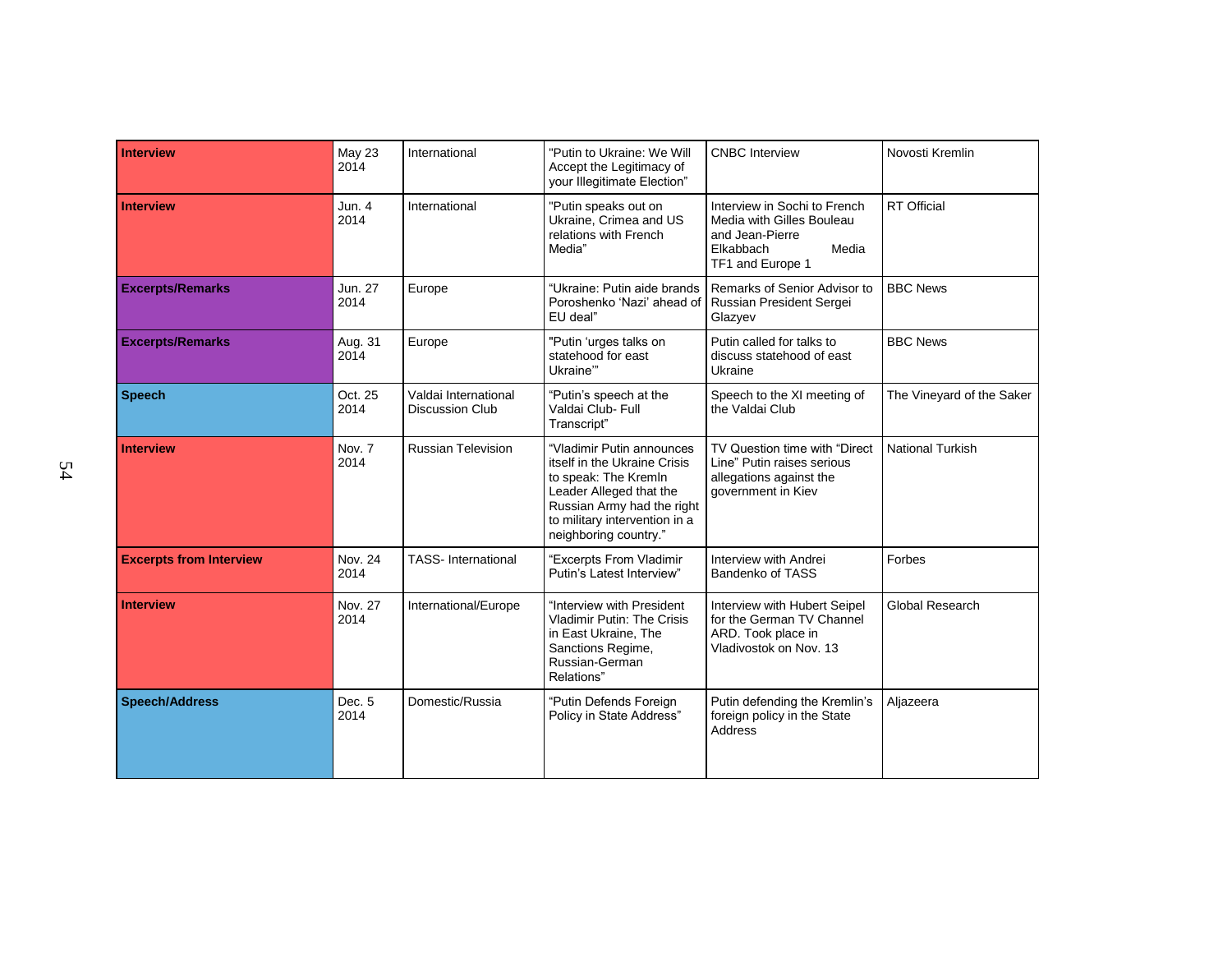| <b>Meeting/Answers to Questions</b> | Dec. 5<br>2014  | Kremlin, Moscow     | "Meeting with the members<br>of the Council for Civil<br>Society and Human Rights<br>and federal and regional<br>human rights<br>commissioners" | Meeting examined current<br>issues regarding respect for<br>human rights and<br>development of civil society<br>institutions in all the regions                                    | <b>Official Kremlin Website</b> |
|-------------------------------------|-----------------|---------------------|-------------------------------------------------------------------------------------------------------------------------------------------------|------------------------------------------------------------------------------------------------------------------------------------------------------------------------------------|---------------------------------|
| <b>Excerpts</b>                     | Dec. 5<br>2014  | World, Russia       | "Putin Cut Ukraine<br>Criticism from Speech<br>Ahead of Peace Talks"                                                                            | Denotes points on Ukraine<br>said by Putin that were<br>dropped from the previous<br>meeting                                                                                       | <b>TIME</b>                     |
| <b>Speech Excerpt</b>               | Dec. 18<br>2014 | Russian State Media | "Russian state media<br>promo for Putin speech:<br>'the Bear Never Asks<br>Permission"                                                          | Odd state media promo<br>ahead of the President's<br>annual news conference                                                                                                        | CNN                             |
| <b>Speech Excerpt</b>               | Dec. 18<br>2014 | Domestic/Russia     | "Putin speech sparks more<br>ruble volatility"                                                                                                  | Putin blames external factors<br>for Russia's ongoing<br>economic problems                                                                                                         | <b>NBC</b>                      |
| <b>News Conference</b>              | Dec. 18<br>2014 | Moscow/Russia       | "News Conference of<br>Vladimir Putin"                                                                                                          | President's News conference<br>broadcast by: Channel 1,<br>Rossiya-1, Rossiya-2,<br>Rossiya-24, Radio Rossii,<br>Mayak and Vesti FM +<br>Russian and Foreign<br><b>Journalists</b> | <b>Official Kremlin Website</b> |
| <b>Speech</b>                       | Jan. 01<br>2015 | Domestic/Russia     | "Putin: Crimea annexation<br>important milestone"                                                                                               | New Year's Speech to the<br>Nation this time on Crimea                                                                                                                             | Aljazeera                       |
| <b>Interview</b>                    | Feb. 02<br>2015 | Domestic/Russia     | "President Vladimir Putin's<br>Interview with VGTRK"                                                                                            | Putin answered questions<br>from the National State<br><b>Television and Radio</b><br>Company (VGTRK) journalist<br>Vladimir Solovyov                                              | <b>Russian Mission</b>          |
| <b>Interview Excerpts</b>           | Feb. 24<br>2015 | Russia              | "Ukraine conflict: Russia's<br>Vladimir Putin says war<br>'unlikely"                                                                            | Excerpts from an interview<br>with Russian Television on<br>situation in Ukraine                                                                                                   | <b>BBC News</b>                 |
| <b>Excerpts</b>                     | Feb. 28<br>2015 | Europe              | "Boris Nemtsov murder<br>prompts Putin 'justice'<br>pledge"                                                                                     | Remarks made by Putin and<br>mourners following Nemtsov's<br>murder                                                                                                                | <b>BBC News</b>                 |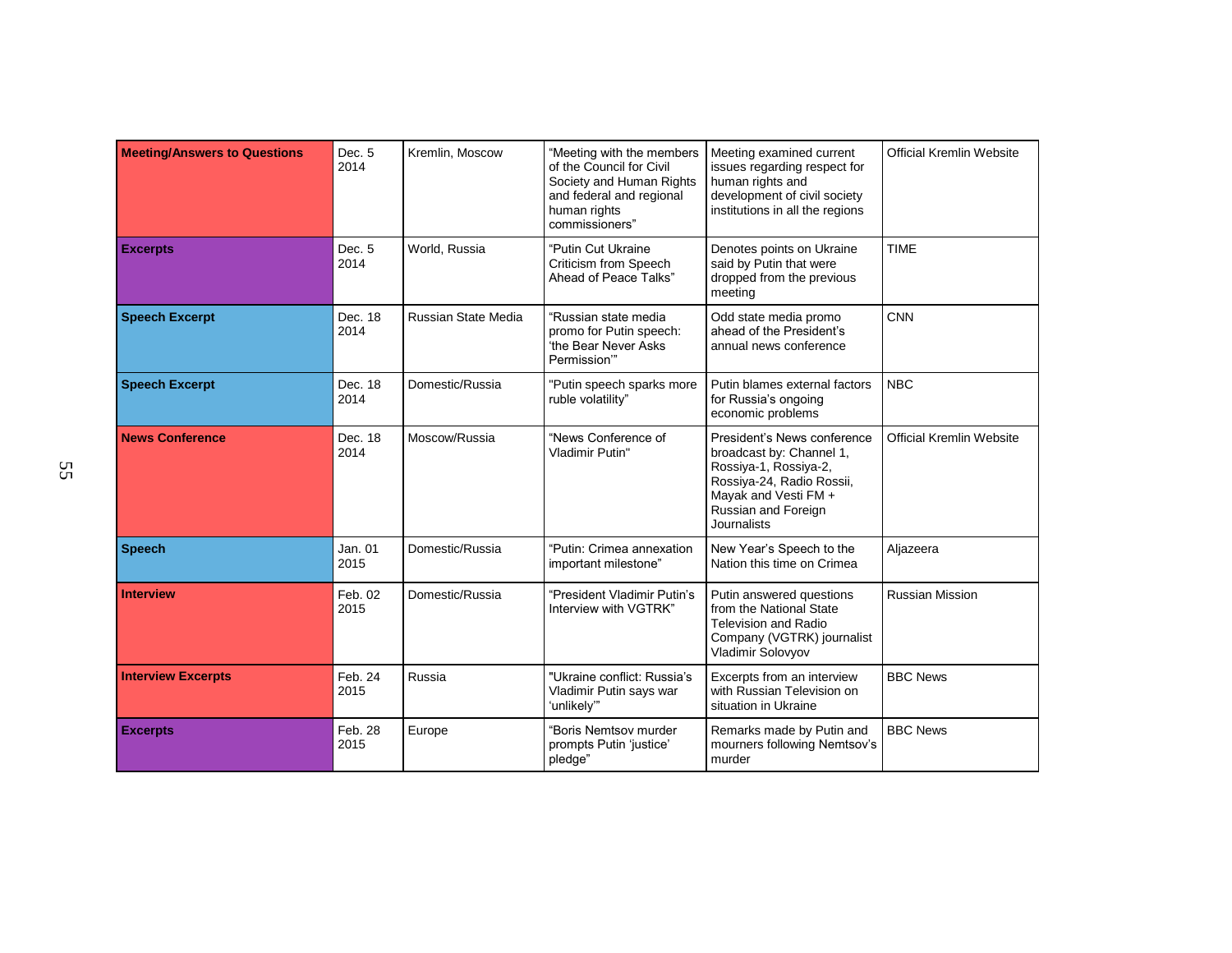| <b>Meeting/Press Statement</b>                              | Mar. 20<br>2015       | Domestic/Russia | "Press Statement following<br>a meeting between the<br>presidents of Russia,<br>Belarus and Kazhakstan"                             | Statement after meeting with<br>Belarus and Kazhakstan<br>regarding relations and<br>Ukraine"                  | <b>Kremlin Official Website</b> |
|-------------------------------------------------------------|-----------------------|-----------------|-------------------------------------------------------------------------------------------------------------------------------------|----------------------------------------------------------------------------------------------------------------|---------------------------------|
| <b>Answer to journalists' questions</b>                     | Apr. 16<br>2015       | Moscow/Russia   | "Answers to journalists"<br>questions after Direct Line"                                                                            | Putin met with media<br>representatives to answer<br>questions after interview on<br><b>Russian Television</b> | Kremlin Official Website        |
| <b>Excerpts from Interview</b>                              | Apr. 18<br>2015       | Moscow/Russia   | "Putin extends unexpected<br>peace offering to U.S. in<br>media interview"                                                          | Excerpts from interview with<br>Russia's state-backed<br>television station                                    | Washington Examiner             |
| <b>Speech</b>                                               | May 9<br>2015         | Moscow/Russia   | "Victory Day Speech"                                                                                                                | Speech in the Red Square on<br>Victory Day commending<br>Russians on the defeat of<br><b>Nazis</b>             | World Future Fund               |
| <b>Press Statement/ Answer to</b><br>journalists' questions | May 10<br>2015        | Moscow/Russia   | "Press statement and<br>replies to journalists'<br>questions following talks<br>with Federal Chancellor of<br>Germany Angela Merkel | Press statements and<br>answers to questions on<br><b>Russian-German Relations</b>                             | Official Kremlin Website        |
| <b>Excerpts from news conference</b>                        | May 10<br>2015        | Moscow/Russia   | "Putin: Russia can<br>influence E. Ukraine but its<br>up to Kiev to solve crisis"                                                   | Important excerpts from news<br>conference with Angela<br>Merkel                                               | Russia Today                    |
| <b>Interview</b>                                            | Jun 7<br>2015         | International   | "Vladimir Putin, interview<br>for the Italian Newspaper "II<br>corriere della Sera"                                                 | Russian Italian-Relations and<br>situation in Ukraine                                                          | Corrirere                       |
| <b>Panel Discussion</b>                                     | <b>Jun 19</b><br>2015 | Russia          | "Putin: Russia is not<br>aspiring to superpower<br>status, just wants to be<br>respected"                                           | Discussion during the plenary<br>meeting of the 19th St.<br>Petersburg International<br>Economic forum 2015    | Russia Today                    |
| <b>Yanukovich interview</b>                                 | <b>Jun 22</b><br>2015 | Europe          | "Ukraine Crisis:<br><b>Yanukovich Regrets</b><br>Bloodshed in Kiev"                                                                 | Interview with Yanukovich<br>which contains remarks about<br>Putin when Yan, was ousted                        | <b>BBC News</b>                 |
| <b>Excerpt from meeting</b>                                 | Jul 3 2015            | Russia          | "Putin: We don't expect any<br>change in hostile policies<br>toward Russia"                                                         | Meeting of the country's<br>security council                                                                   | Russia Today                    |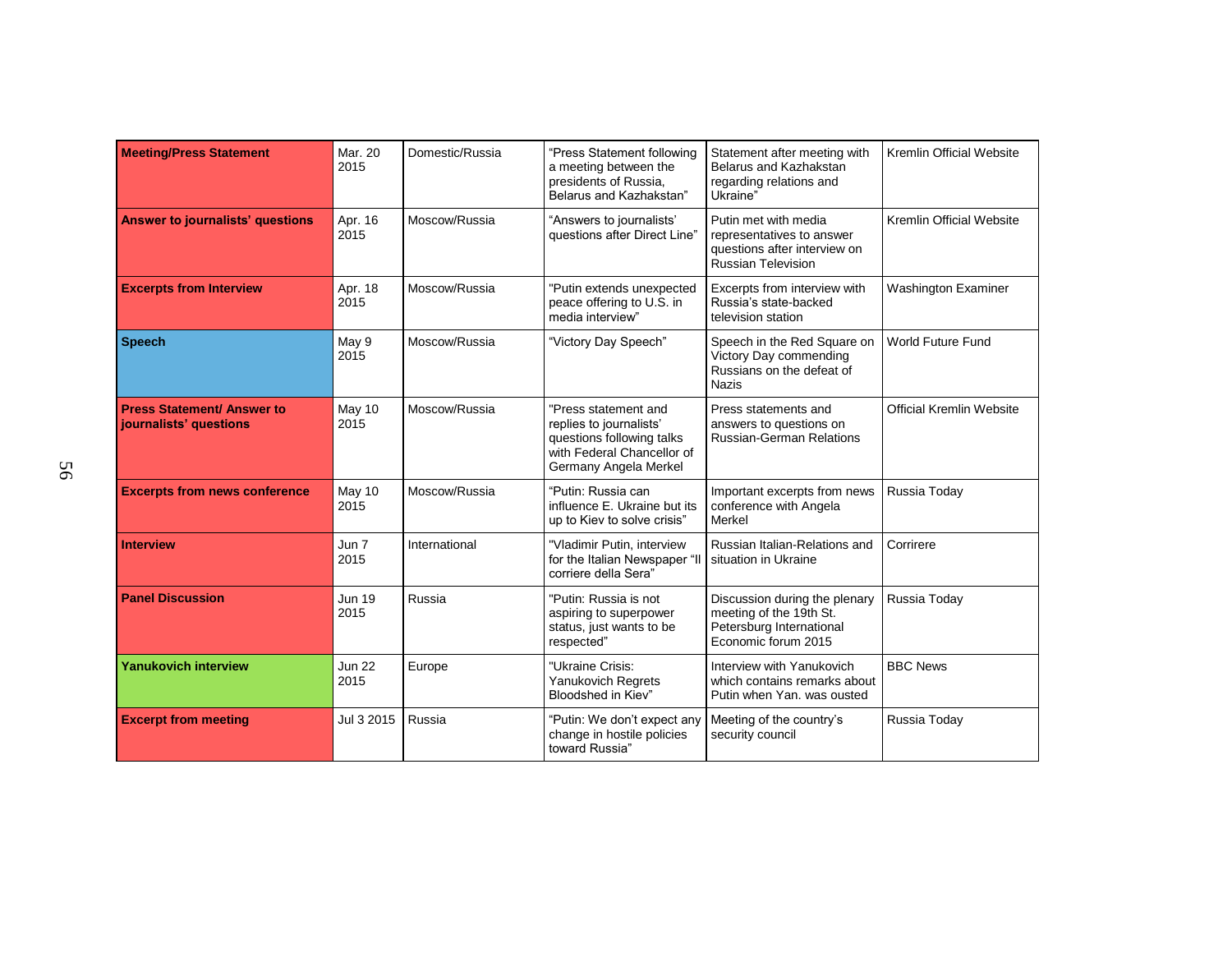| <b>Excerpt from interview</b>            | <b>Jul. 20</b><br>2015 | International        | "Ukraine Crisis: 'Putin is<br>obsessed with the idea of<br>testing Nato' - and the<br>Baltics will be next, says<br>Odessa governor Mikheil<br>Sakhashvili | interview with Sakhashvilli<br>with regard to Putin, some<br>mention of remarks made by<br>Putin                                                                                         | Independent                     |
|------------------------------------------|------------------------|----------------------|------------------------------------------------------------------------------------------------------------------------------------------------------------|------------------------------------------------------------------------------------------------------------------------------------------------------------------------------------------|---------------------------------|
| <b>Answer journalists' questions</b>     | Aug. 18<br>2015        | Russia/Sevastopol    | "Answer to Journalists"<br>Questions"                                                                                                                      | Answers journalists' questions<br>after examining the ancient<br>shipwreck near the entrance<br>to Balaklava Bay in<br>Sevastopol                                                        | <b>Official Kremlin Website</b> |
| <b>Answer to journalists' questions</b>  | Sep. 4<br>2015         | Russia/Vladivostok   | "Vladimir Putin answered<br>Russian journalists'<br>questions"                                                                                             | Answered questions on<br>current issues such as:<br>Russian economy's<br>development outlook, oil<br>prices, russia's social policy,<br>the situation in Ukraine.<br>refugees, terrorism | <b>Official Kremlin Website</b> |
| <b>Answer journalists' questions</b>     | Sep. 12<br>2015        | Russia/Sevastopol    | "Answer to Journalists"<br>Questions"                                                                                                                      | <b>Vladimir Putin and former</b><br>Italian Prime Minister Silvio<br>Berlusconi answered to<br>journalists' questions                                                                    | Official Kremlin website        |
| <b>Speech</b>                            | Sep. 28<br>2015        | International/Europe | "transcript: Putin's Speech<br><b>Before UN General</b><br>Assembly"                                                                                       | Putin addressed the UN<br><b>General Assembly</b>                                                                                                                                        | <b>Washington Post</b>          |
| <b>Interview</b>                         | Sep. 29<br>2015        | American Audience    | "President Putin Interview<br>with Charlie Rose"                                                                                                           | Interview with Charlie Rose to<br>American TV Stations CBS<br>and PBS on Ukraine                                                                                                         | Official Kremlin website        |
| <b>Interview</b>                         | Oct. 12<br>2015        | Russia/ Int'l        | "Vladimir Putin rules out<br>ground operations in Syria:<br>Russian President's<br>Rossiya TV interview in<br>full"                                        | Interview on Syria and fight<br>against terrorism, Putin<br>accuses US and Europe of<br>not offering results in the fight<br>against terrorism                                           | Independent                     |
| <b>Excerpt</b>                           | Oct. 14<br>2015        | International        | "Trudeau faces the 'Putin<br>Test"                                                                                                                         | Trudeau and Putin exchange<br>on situation in Ukraine                                                                                                                                    | The Leader Post                 |
| <b>Answers to journalists' questions</b> | Nov. 16<br>2015        | Russia/ Antalya      | "Responses to journalists'<br>questions following the<br>G20 Summit"                                                                                       | Answers to questions on<br>Turkey and Ukraine following<br>the G-20 summit                                                                                                               | Official Kremlin website        |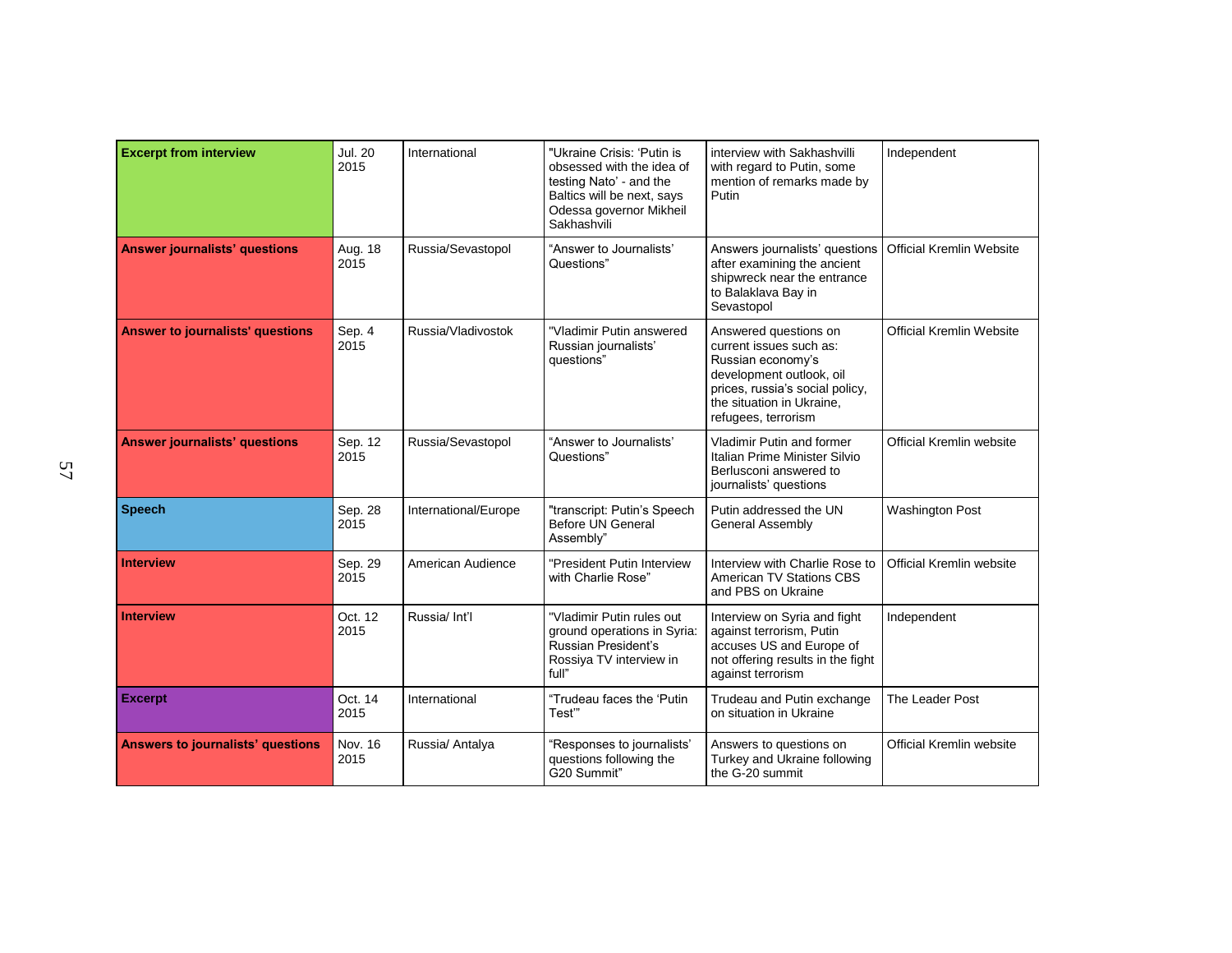| Meeting                       | Dec. 10<br>2015       | Moscow/Russia        | "Meeting with Head of<br>Chechnya Ramzan<br>Kadyrov"                                                                  | Briefing by Kadyrov on the<br>socioeconomic situation in the<br>region. interchange between<br>Putin and Kadyrov                                      | Official Kremlin website     |
|-------------------------------|-----------------------|----------------------|-----------------------------------------------------------------------------------------------------------------------|-------------------------------------------------------------------------------------------------------------------------------------------------------|------------------------------|
| <b>Press Conference</b>       | Dec. 17<br>2015       | Moscow/International | "Vladimir Putin press<br>conference: 'Russian<br>Military personnel were in<br>Ukraine' - as it happened              | <b>Russian President holds</b><br>annual press conference with<br>Russian and International<br>journalists in Moscow-<br>Military presence in Ukraine | The Gaurdian                 |
| <b>Press Conference</b>       | Dec. 17<br>2015       | Russia               | "Vladimir Putin's Annual<br>News Conference"                                                                          | Annual Press Conference.<br>discussion on<br>Ukraine Rossiya-1, Rossiya-<br>24, Channel One                                                           | Official Kremlin website     |
| <b>Law in Writing</b>         | Dec. 30<br>2015       | Russia               | "Law on suspending free<br>trade agreement with<br>Ukraine"                                                           | The President signed Federal<br>Law On Suspension by the<br>Russian Federation of the<br>Agreement on the Free Trade<br>Zone with regard to Ukraine   | Official Kremlin website     |
| <b>Interview</b>              | Jan 5<br>2016         | International/Europe | "Part one of January 5,<br>2016 interview with<br>Russian President Vladimir<br>Putin by Germany's Bild<br>Newspaper" | Interview with German Bild<br>Newspaper held in Sochi,<br>Russia. Part one of interview                                                               | New Cold War                 |
| <b>Excerpt from interview</b> | <b>Jan 11</b><br>2016 | International/Europe | "Russian President views<br>relations with West, NATO<br>Expansion, Ukraine<br>Confict"                               | "For me, it is not borders that<br>matter"                                                                                                            | <b>BBC Monitoring Europe</b> |
| <b>Speech Excerpt</b>         | <b>Jan 25</b><br>2016 | International        | "Vladimir Putin Accuses<br>Lenin of placing a 'time<br>bomb' under Russia"                                            | Putin denounced Lenin and<br>the Bolshevik government                                                                                                 | The Guardian                 |
| <b>Conference</b>             | Feb. 18<br>2016       | International/Europe | "Munich Security<br>Conference: Talking<br>Peace, Russian Style"                                                      | Russian Prime Minister Dmitri<br>Medvedev was send to 2016<br>Munich Security Council to<br>speak on Russia's behalf                                  | The Moscow Times             |
| <b>Speech Excerpt</b>         | Feb. 18<br>2016       | International/Europe | "Putin Blasts EU<br><b>Statements on Sanctions</b><br>Relief"                                                         | Minsk Deal and lifting the<br>sanctions against Moscow                                                                                                | The Moscow Times             |
| <b>Excerpt</b>                | Feb. 21<br>2016       | International/Russia | "Putin: US and NATO want<br>to sit on the throne in                                                                   | Sanctions are a geopolitical<br>strategy, defending his                                                                                               | <b>DW</b>                    |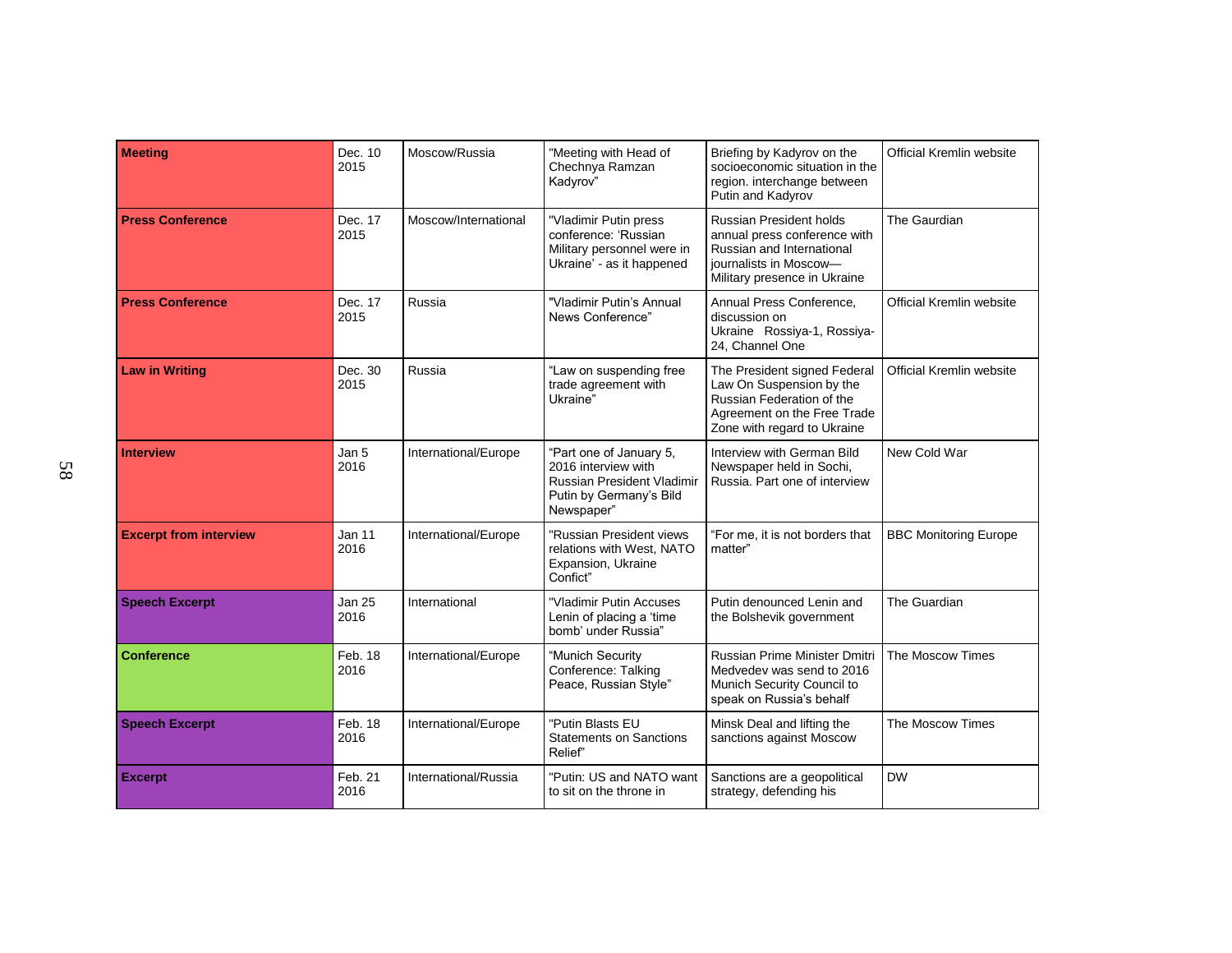|                         |                 |               | Europe alone"                                                                  | policies in Ukraine and<br>Crimea             |            |
|-------------------------|-----------------|---------------|--------------------------------------------------------------------------------|-----------------------------------------------|------------|
| <b>Press Conference</b> | Feb. 22<br>2016 | International | "G-20: Putin's Speech<br>significantly different than<br>official transcript?" | Press conference following<br>the G-20 summit | <b>TND</b> |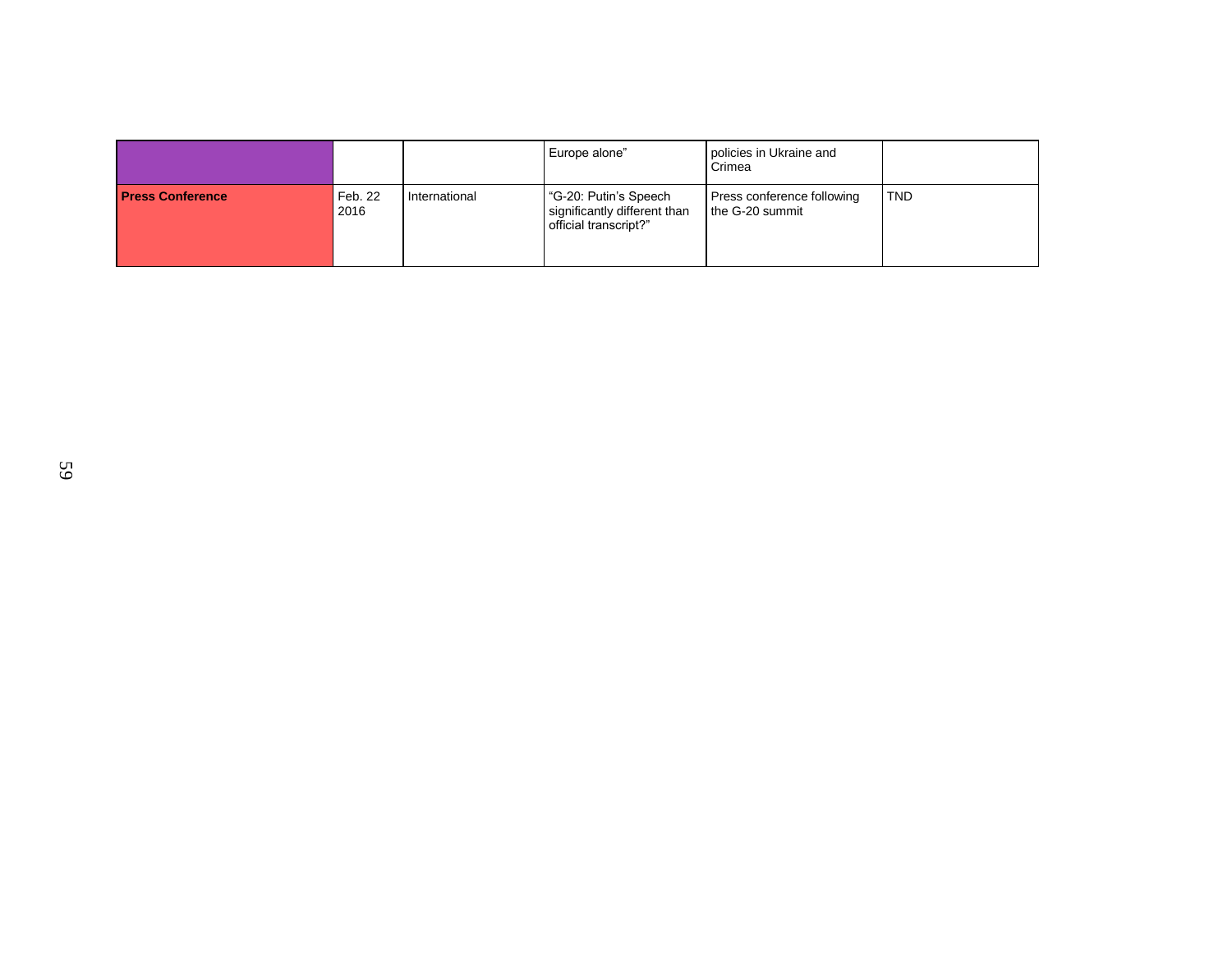#### **References**

- Allison, R. (2014). Russian 'deniable' intervention in Ukraine: How and why Russia broke the rules. *International Affairs,* 90(6), 1255-1297. doi: 10.1111/1468- 2346.12170
- Anonymous (2014, March 22).The Ukraine crisis: Responding to Mr. Putin. *The Economist,* 1-6. Retrieved from http://www.economist.com
- Aron, L. (2015, November 24). How to change Putin's mind. *The Wall Street Journal,* 11, 1-5. Retrieved from http://www.wsj.com/articles/how-to-change-putins-mind-1448399297
- Ashford, E. (2016, January). Not-so-smart sanctions. *Foreign Affairs,* 96(1), 114-123. Retrieved from https://www.foreignaffairs.com
- Batou, J. (2015). Putin, the war in Ukraine, and the far right. *New Politics,* 15(3), 62-67. Retrieved from http://newpol.org
- Bebler, A. (2015). Crimea and the Russian-Ukrainian conflict. *Romanian Journal of European Affairs,* 15(1), 35-54. Retrieved from http://ssrn.com/abstract=2576142
- Blank, S. (2015, November 13). Putin and Lavrov again play the ethnic compatriot card. *Eurasian Daily Monitor,* 12(207). Retrieved from http://www.jamestown.org/programs/edm/single/?tx\_ttnews%5Btt\_news%5D=44 596&cHash=019d56a714ac7ddc7f619df330dd3237#.Vx-MC4u4now
- Bowen, A.S., & Galeotti, M. (2014, April 21). Putin's empire of the mind. *Foreign Policy,* 206, 16-19. Retrieved from http://foreignpolicy.com/2014/04/21/putinsempire-of-the-mind/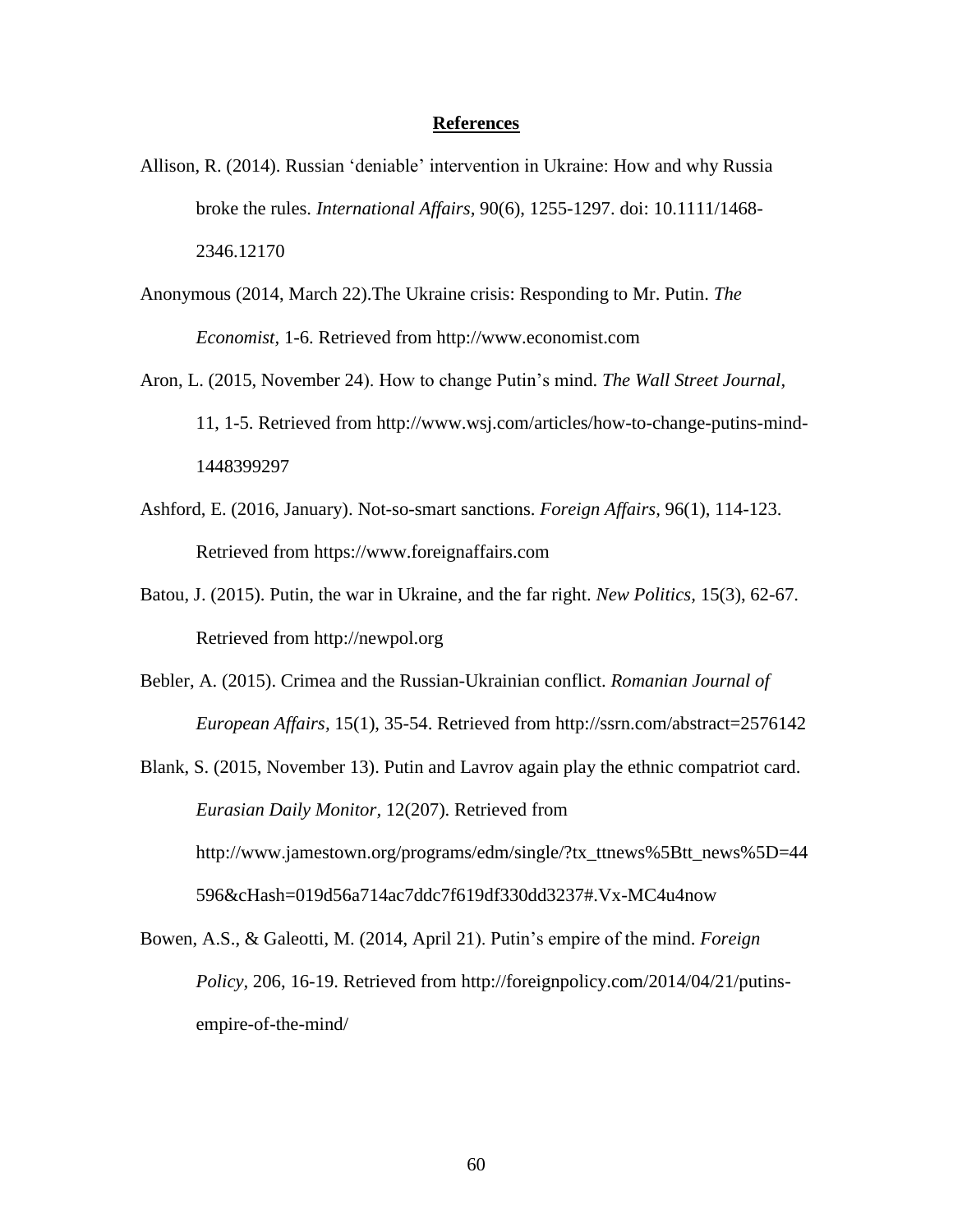- Boyers, R. (2016, January 13). Putin is gambling on us forgetting Ukraine. *The Times,* 24. Retrieved from http://www.thetimes.co.uk.
- Doctorow, G. (2014, November 20). Top foreign policy experts increasingly disagree with White House on Russia. *Russia Insider.* Retrieved from http://russiainsider.com/en
- Druckman, J. (2009, October 23). What's it all about?: Framing in political science. In Gideon Keren (ed.), *Perspectives on Framing* (pp. 1-40). New York: Psychology Press. Retrieved from http://www.communicationcache.com/uploads/  $1/0/8/8/10887248$ /whats it all about-framing in political science.pdf
- Eyal, J. (2015, February 5). NATO had to respond to Putin's plan to make western Ukraine a failed state. *Telegraph*. Retrieved from <http://www.telegraph.co.uk/news/worldnews>

Former Kremlin internal policy chief interviewed on Putin's role in politics. (2015). *Moskovsky Komsomolets*. Retrieved from<http://www.bbc.co.uk/monitoring>

- Gatehouse, G. (2015, February 12). The untold story of the Maidan massacre. *BBC News.* Retrieved from http://www.bbc.com/news/magazine-31359021
- Gessen, M. (2015, November 2). Putin's forever wars. *The New York Times.* Retrieved from http://www.nytimes.com/2015/11/03
- Goble, P. (2016). Russian national identity and the Ukrainian crisis. *Communist and Post-Communist Studies,* 49(1), 37-43. doi:10.1016/j.postcomstud.2015.12.006
- Greenfeld, L. & and Chirot. D. (1994). Nationalism and aggression. *Theory and Society*  23(1), 79-130.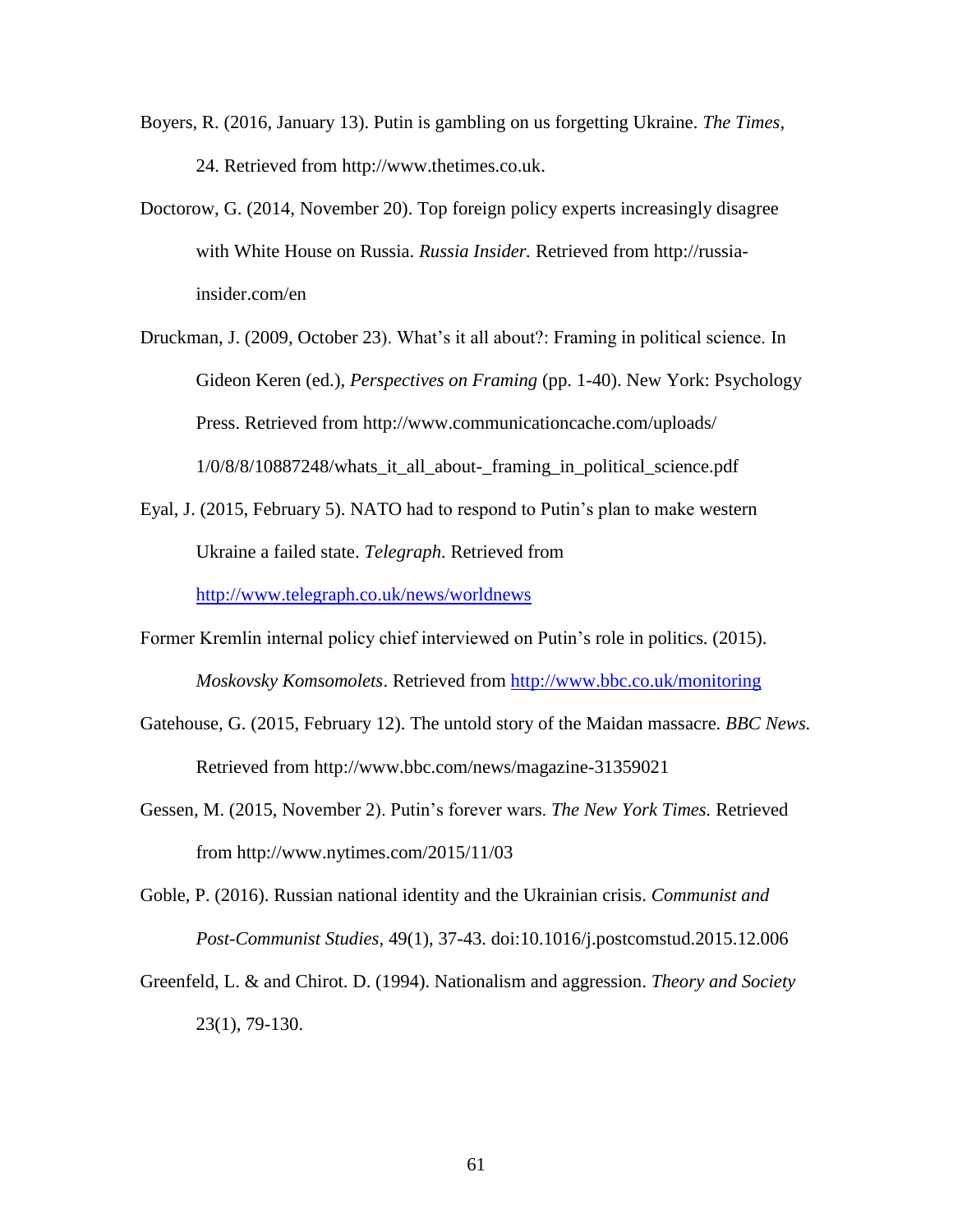- Gvosdev, N. K. (2014, June 29). Ukraine's ancient hatreds. *The National Interest,* 132, 16-24. Retrieved from http://nationalinterest.org/feature/ukraines-ancient-hatreds-10736
- Harding, L. (2014, March 16). Crimea votes to secede from Ukraine in 'illegal' poll. *The Guardian.* Retrieved from http://www.theguardian.com/world
- Heritage, T. (2013, December 11). Russian state TV waves the flag for Putin in Ukraine. *Reuters*. Retrieved from http://www.reuters.com
- Horowitz, D. L. (1985). *Ethnic groups in conflict*. Berkeley: University of California Press.
- Kanet, R.E., & Sussex. M. (2015). *Power, politics, and confrontation with Eurasia: Foreign policy in a contested region.* Hampshire, UK: Palgrave Macmillan.
- Kavadze, T. (2015, February 19). Maskirovka—denial and deception in Ukraine. *Albany Notebook.* Retrieved from http://www.albanyassociates.com
- Khapaeva, D. (2016). Triumphant memory of the perpetrators: Putin's politics of re-Stalinization. *Communist and Post-Communist Studies,* 49(1), 61-73. doi:10.1016/j.postcomstud.2015.12.007
- Komarnyckyj, S. (2014, July 26). Putin's propaganda machine and how to smash it. *Euromaidan Press.* Retrieved from http://euromaidanpress.com
- Kornblum, J. (2015, April 1). Putin's disinformation war over Ukraine. *Hampton Roads International Security Quarterly,* 7. Retrieved from https://www.highbeam.com
- Korner, E. (2014, June 27). Russia analyst: Putin is trying to 'rectify a historic wrong.' *EurActiv.* Retrieved from http://www.euractiv.com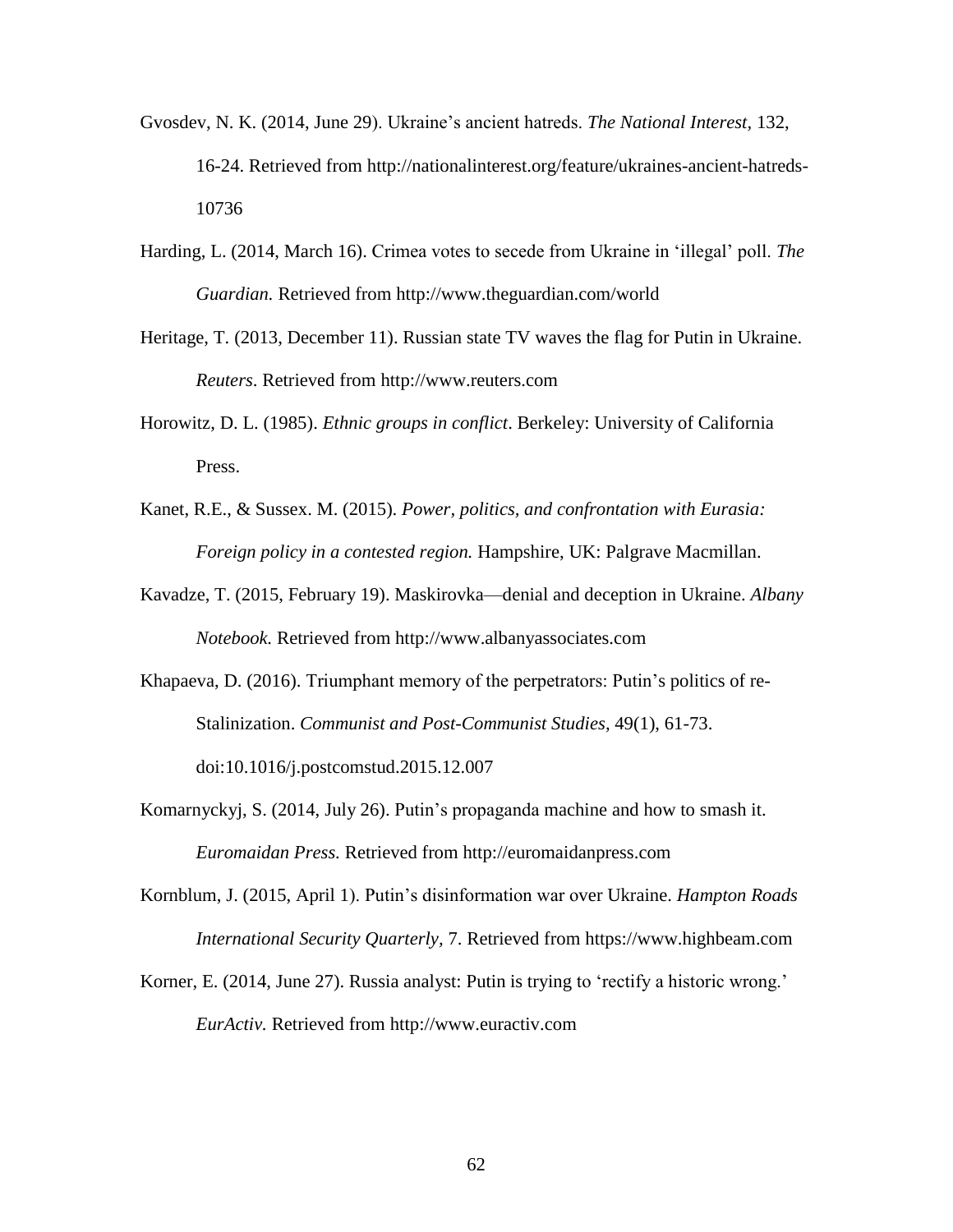- Krippendorf, K. (2004). *Content analysis: An introduction to its methodology*. California: Sage Publications*,* 18-43.
- Kroft, S. (2015, October 11). Full interview, President Obama on ISIS, Putin, Trump on *60 Minutes*. *60 Minutes News.* Retrieved from http://www.cbsnews.com
- Kuzio, T. (2011). Soviet conspiracy theories and political culture in Ukraine: Understanding Victor Yanukovych and the Party of Regions. *Communist and Post-Communist Studies,* 44(3), 211-232. doi:10.1016/j.postcomstud.2011.07.006
- Kuzio, T. (2016). Soviet and Russian anti-Ukrainian nationalism and re-Stalinization. *Communist and Post-communist Studies*, 49(1), 87-99. doi:10.1016/j.postcomstud.2015.12.005
- Kuzio, T. (2016). Nationalism and authoritarianism in Russia: Introduction to the special issue. *Communist and Post-Communist Studies,* 49(1), 1-11. doi:10.1016/j.postcomstud.2015.12.002
- Landy, J. (2014, May 20). Ukraine between a rock and a hard place. *New Politics,* 15(1), 59-64. Retrieved from http://newpol.org
- Lanoszka, A. (2016). Russian hybrid warfare and extended deterrence in Eastern Europe. *International affairs,* 92(1), 175-195. doi: 10.1111/1468-2346.12509

Lapychak, C. (1993). Ukraine's troubled rebirth. *Current History,* 92(576), 337-41.

- Levada Center. (2016). Yuri Levada Analytical Center. Retrieved from http://www.levada.ru/eng/
- Luhn, A. (2015, March 31). Russian soldiers have given up pretending they are not fighting in Ukraine. *VICE News.* Retrieved from https://news.vice.com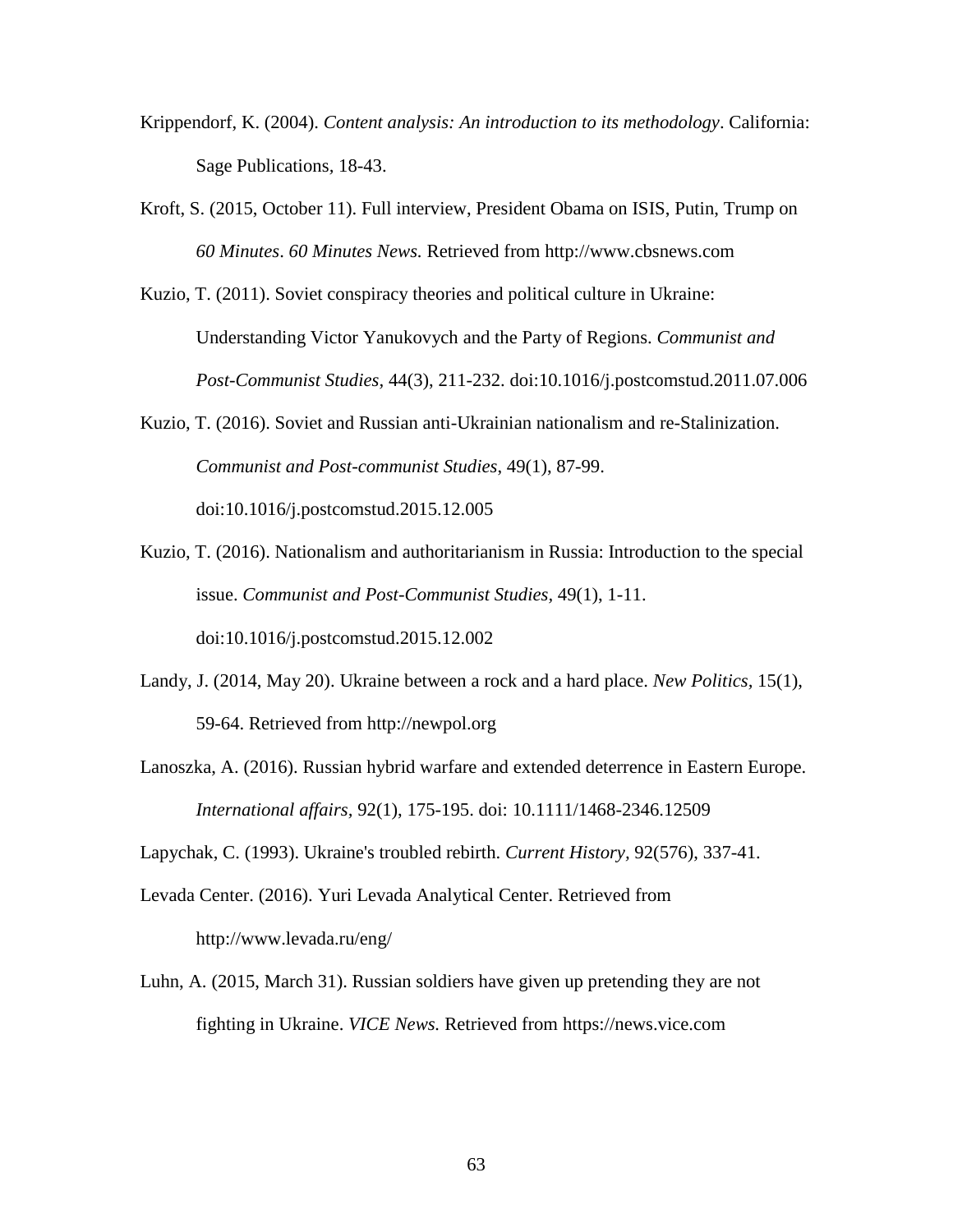- Luxmoore, M. (2014). Defensive imperialism: The evolution of Russia's regional foreign policy. *International Journal on World Peace,* 31(2), 73-112. doi: 96327283
- Lynch, A. C. (2015). The influence of regime type on Russian foreign policy toward 'the West,' 1992-2015. *Communist and Post-Communist Studies,* 49(1), 101-111. doi:10.1016/j.postcomstud.2015.12.004
- Makarychev, A. (2014). Russia, Ukraine and the eastern partnership: From common neighborhood to spheres of influence? *Insight Turkey,* 16(3), 181-199. Retrieved from http://www.insightturkey.com
- McFaul, M., Mearsheimer, J. J., Sestanovich, S. (2014, October). Faulty powers: Who started the Ukraine crisis? *Foreign Affairs,* 93(6). Retrieved from https://www.foreignaffairs.com
- Mearsheimer, J. J. (2014, September) Why the Ukraine crisis is the West's fault: The liberal delusions that provoked Putin. *Foreign Affairs,* 93(5), 77-89. Retrieved from https://www.foreignaffairs.com
- Mintz, A., & Redd, S. B. (2003). Framing effects in international relations. *Synthese*  135(2), 193-213.
- Molchanov, M. A. (2015, May 5). Russia as Ukraine's 'other': Identity and geopolitics. *E-International Relations,* 1-12. Retrieved from http://www.e-ir.info
- Motyl, A. J. (2015). Morality, pragmatism, and Orwell in rhetoric and policy. *World Affairs.* Retrieved from http://www.worldaffairsjournal.org
- Motyl, A. J. (2015). Putin is steering Russia to collapse. *World Affairs*. Retrieved from http://www.worldaffairsjournal.org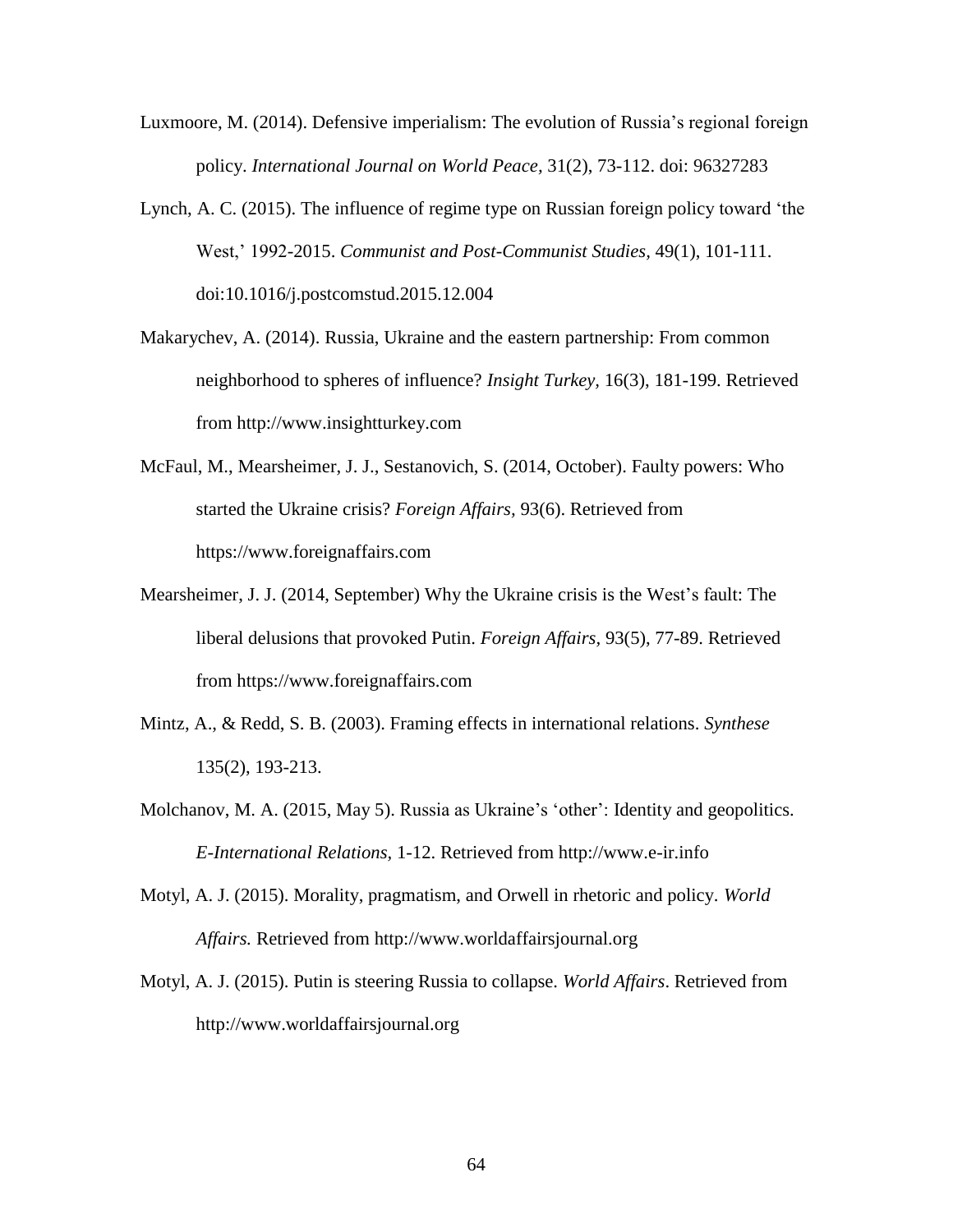- Motyl, A. J. (2015). The surrealism of realism: Misreading the war in Ukraine. *World Affairs*. Retrieved from http://www.worldaffairsjournal.org
- Newnham, R. E. (2013). Pipeline politics: Russian energy sanctions and the 2010 Ukrainian elections. *Journal of Eurasian Studies,* 4(2), 115-122. doi:10.1016/j.euras.2013.03.001
- No violation of int'l law in Crimea, Russian troops prevented interference in referendum-Putin. (2016, January 11). *Interfax: Russia and CIS Military Newswire.* Retrieved from http://www.interfax.com
- Osipian, A., & Osipian, A. (2006). Why Donbass votes for Yanukovich: Confronting the Ukrainian Orange Revolution. *Demokratizatsiya,* 14(4), 495-516. doi: 10.3200/demo.14.4.495-517
- Patrushev, N., Chernenko, E. (2015, July 15). Terrorism, Ukraine and the American threat: The view from Russia. *The Guardian*. Retrieved from http://www.theguardian.com
- Paul, A. (2015, March 24). Crimea one year after Russian annexation (EPC Policy Brief)*.*  Retrieved from http://www.epc.eu
- Pereborshchikov, G. (2016, February 29). Life after Ukraine: The 'invisible' Russian fighters struggling to return to normal. *The Guardian.* Retrieved from http://www.theguardian.com
- Putin: Constitutional reform should underlie further peace process in Ukraine. (2016, January 11). *Interfax: Ukraine General Newswire.* Retrieved from http://www.interfax.com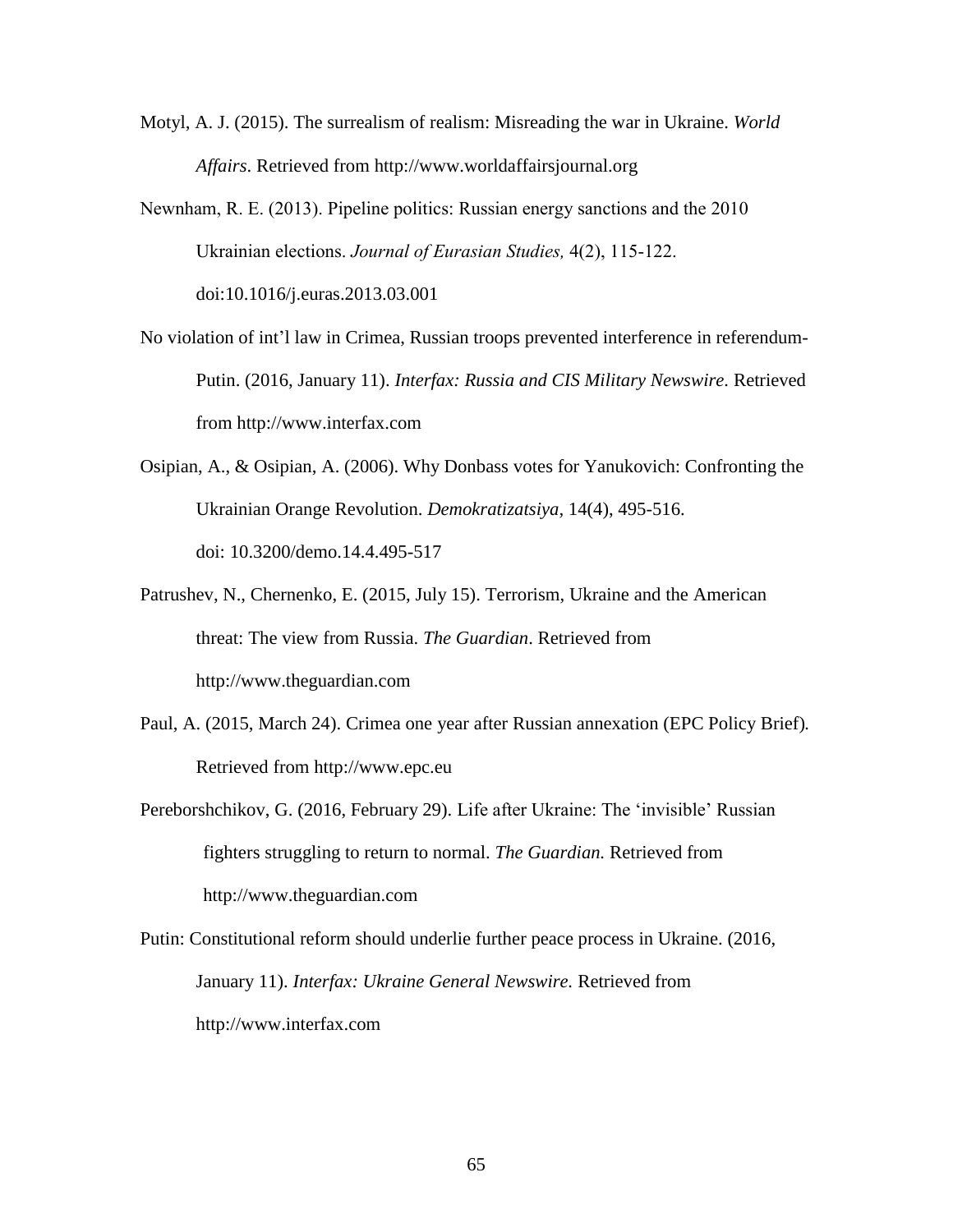- Rainsford, S. (2015, February 28). Boris Nemtsov murder prompts Putin justice pledge. *BBC News Europe.* Retrieved from http://www.bbc.com
- Riabchuk, M. (2013) Why we speak like that: Ambiguous discourses on an ambivalent transformation. *Demokratizatsiya*, 21(2), 271-287. doi: 88778932

Riabchuk, M (2015). Ukrainians as Russia's negative 'other': History comes full circle. *Communist and Post-communist Studies,* 49(1), 75-85. doi:10.1016/j.postcomstud.2015.12.003

- Sherlock, T. (2016). Russian politics and the soviet past: Reassessing Stalin and Stalinism under Vladimir Putin. *Communist and Post-Communist Studies,* 49(1), 45-59. doi:10.1016/j.postcomstud.2016.01.001
- Shevtsova, L. (2015). Russia's political system: Imperialism and decay. *Journal of Democracy,* 26(1), 171-183. Retrieved from http://www.journalofdemocracy.org
- Shulman, S. (2006). Cultural comparisons and their consequences for nationhood in Ukraine. *Communist and Post-Communist Studies,* 39(2), 247-63. doi:10.1016/j.postcomstud.2006.03.007
- Shuster, S. (2015, June 18). Putin's secret army. *Time,* 185(24), 34-39. Retrieved from http://time.com
- Shynkarenko, Oleg (2014, March 3). Putin's Crimea propaganda machine. *The Daily Beast*. Retrieved from http://www.thedailybeast.com

Smith, A. (1991). *National Identity*. Reno, Nevada: University of Nevada Press*.*

Smith, O. (2016, February 10). Russia puts nearly 10,000 troops on alert at Ukraine border as Putin's war games intensify. *Express.* Retrieved from http://www.express.co.uk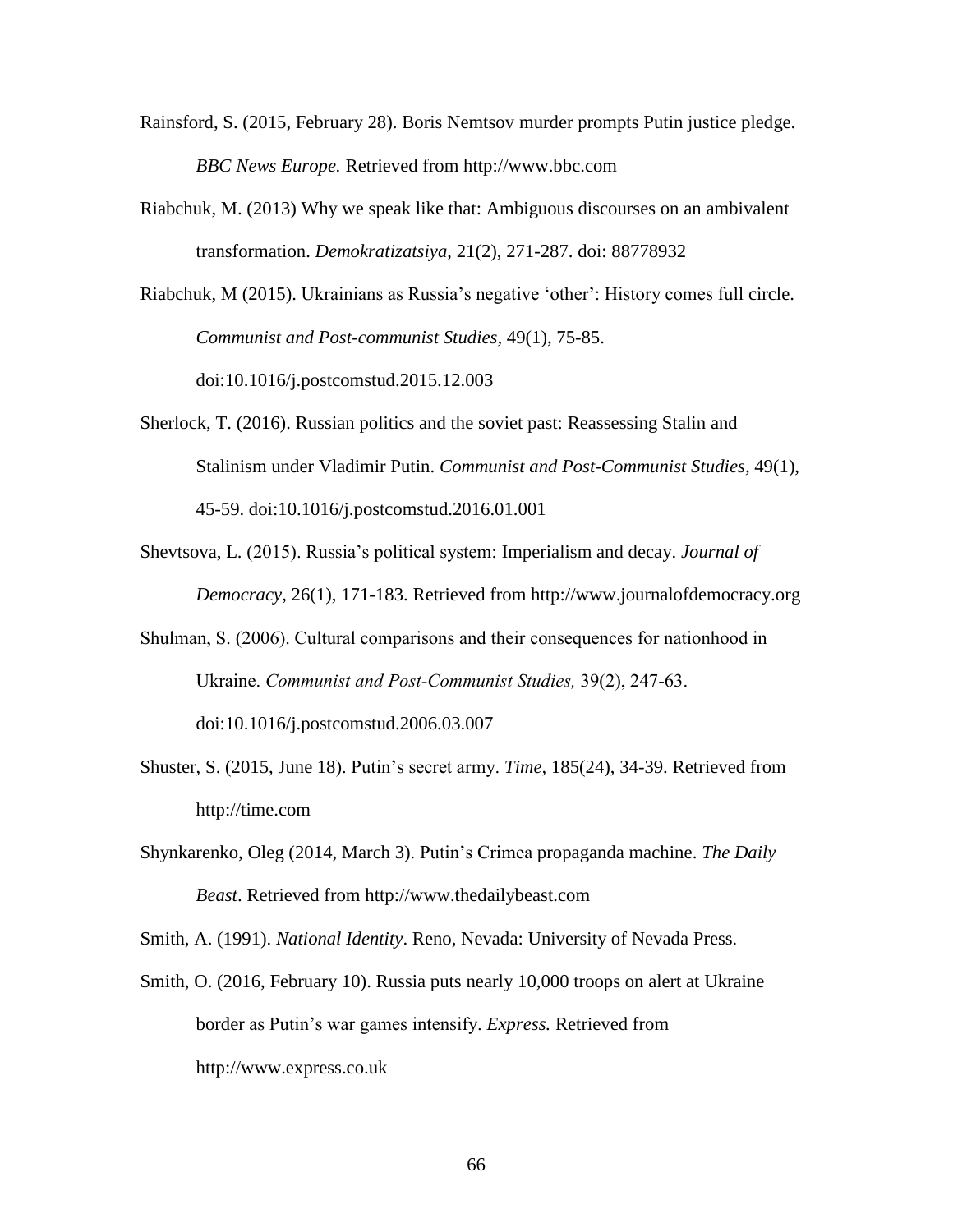- Sperling, V. (2015). Putin's macho personality cult. *Communist and Post-Communist Studies,* 49(1), 13-23. doi:10.1016/j.postcomstud.2015.12.001
- Stent, A. (2016). Putin's power play in Syria. *Foreign Affairs,* 95(1), 106-113. Retrieved from https://www.foreignaffairs.com
- The Public Diplomat. (2014, October 31). Russia's information victory at home—The role of state media. *Albany Notebook.* Retrieved from http://www.albanyassociates.com
- Tsygankov, A. P. (2014). Contested identity and foreign policy: Interpreting Russia's international choices. *International Studies Perspectives,* 15(1), 19-35. doi: 10.1111/insp.12000
- Tsygankov, A. P. (2015). Vladimir Putin's last stand: The sources of Russia's Ukraine policy. *Post Soviet Affairs,* 31(4), 279-303. doi:10.1080/1060586X.2015.1005903
- Turner, N., & Otsuki, N. (2010, November). The responsibility to protect minorities and the problem of the kin state. *United Nations University Policy Brief*, 2, *1-7.* Retrieved from http://archive.unu.edu
- V. Linan, M. (2010). History as a propaganda tool in Putin's Russia. *Communist and Post-Communist Studies,* 43(2), 167-178. doi:10.1016/j.postcomstud.2010.03.001
- Von Eggert, K. (2014, September). All politics are local: Crimea explained. *World Affairs.* Retrieved from http://www.worldaffairsjournal.org
- Warner, M. (2015, September 23). Why Putin is prepared to fight for Ukraine. *PBS NEWSHOUR.* Retrieved from http://www.pbs.org
- Yakimovich, O. (2015, February 21). Batons vs. molotovs: Former berkut riot police recall Ukrainian coup. *Reuters.* Retrieved from https://www.rt.com